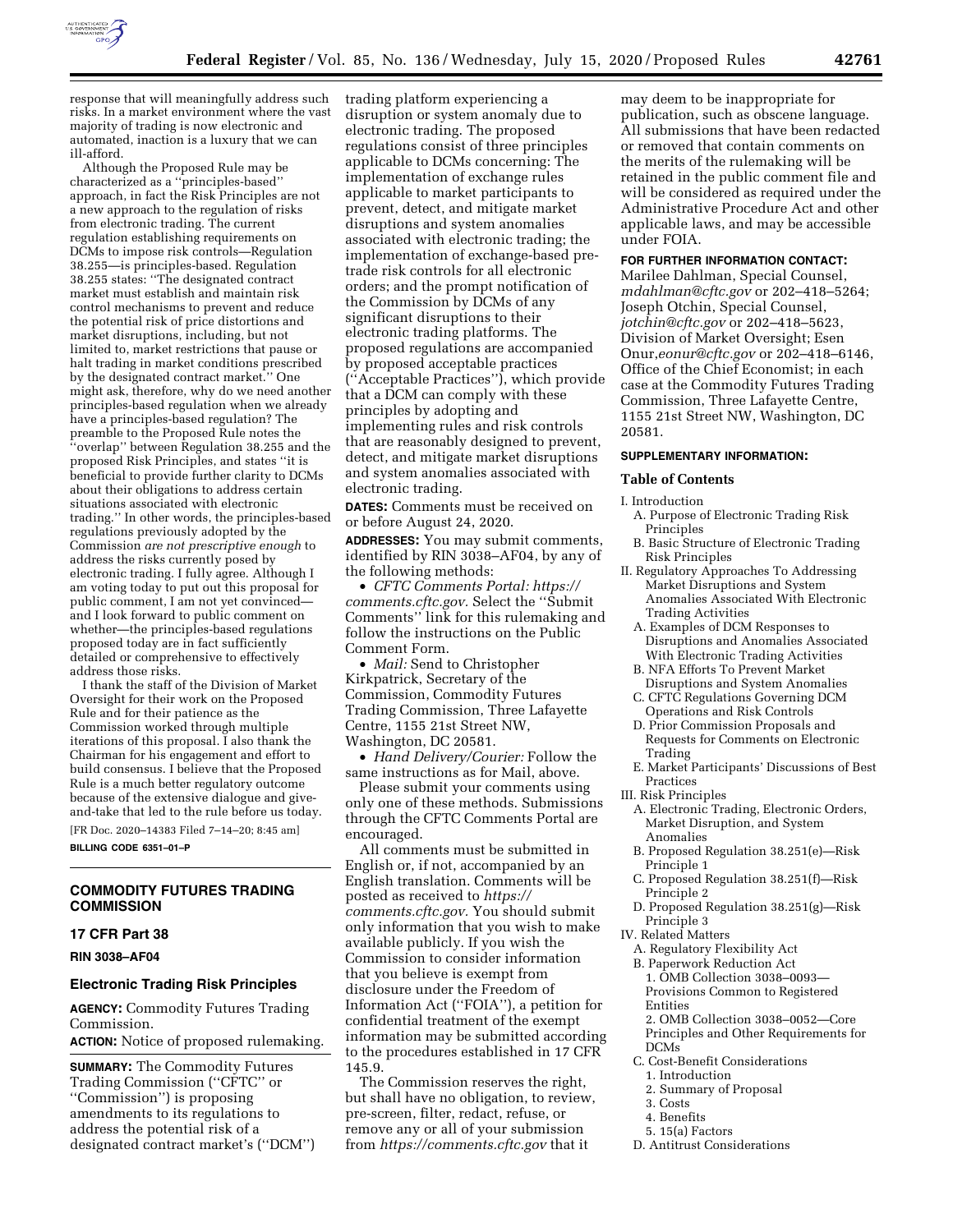#### **I. Introduction**

### *A. Purpose of Electronic Trading Risk Principles*

The Commission is proposing a set of principles for DCMs to address the prevention, detection, and mitigation of market disruptions and system anomalies associated with the entry of electronic orders and messages into DCMs' electronic trading platforms (''Risk Principles''). Such disruptions or anomalies may negatively impact the proper functioning of the trading platforms and/or the ability of other market participants to trade and manage their own risk. These disruptions and anomalies can arise from, among other things, excessive messaging caused by malfunctioning systems, ''fat finger'' orders or erroneous messages manually entered that result in unintentionally large or off-price orders, and loss of connection between an order management system and the trading platform.

The Commission, DCMs, and market participants have an interest in the effective prevention, detection, and mitigation of market disruptions and system anomalies associated with electronic trading activities. The Commission believes that DCMs are addressing most, if not all, of the electronic trading risks currently presented to their trading platforms. DCMs have developed pre-trade risk controls, including messaging throttles, order size maximums, and ''heartbeat'' messages confirming connectivity, to address an array of risks posed by electronic trading. DCMs also conduct due diligence and testing requirements before participants can utilize certain connectivity methods that could present risks for market disruptions and system anomalies. DCMs have developed many of these risk mitigation measures in response to real-world events, including actual or potential disruptions to their markets, as well as in response to existing rules, such as those promulgated pursuant to DCM Core Principle 4 and codified in part 38 of the Commission's regulations.

As discussed more fully below in Sections I.B and II.C, in some areas, these proposed Risk Principles are covered by existing Commission regulations, including regulations related to the prevention of market disruptions and financial risk controls. The Commission believes that because DCMs have developed robust and effective processes for identifying and managing risks, both because of their incentives to maintain markets with integrity as well as for purposes of compliance with existing Commission

regulations, the Risk Principles may not necessitate the adoption of additional measures by DCMs. The Commission further believes that the proposed Risk Principles will help ensure that DCMs continue to monitor these risks as they evolve along with the markets, and make reasonable modifications as appropriate. The Commission emphasizes that the proposed Risk Principles reflect a flexible framework under which DCMs can adapt to evolving technology and markets.

### *B. Basic Structure of Electronic Trading Risk Principles*

The Commission proposes the Risk Principles to set forth its expectation that DCMs will adopt rules and implement adequate risk controls designed to address the potential threat of market disruptions and system anomalies associated with electronic trading. In recent years, electronic trading has become increasingly prevalent on DCM markets. The Commission's Office of the Chief Economist (''OCE'') has found that over 96 percent of all on-exchange futures trading occurred on DCMs' electronic trading platforms.1 Of the trading on electronic trading platforms, the CFTC's Market Intelligence Branch (''MIB'') in the Division of Market Oversight (''DMO'') found a consistent increase in the percentage of trading that was identified as ''automated'' relative to ''manual.'' 2

At the same time, DCM electronic trading platforms have been faced with actual and potential disruptions unintentionally caused by market participants electronically accessing those systems. Such instances highlight the risks that DCMs face from the interaction of their own systems with those of market participants. As discussed below, DCMs have implemented a variety of controls and procedures to mitigate the market disruptions and system anomalies associated with market participants' electronic trading.

The Risk Principles supplement existing Commission regulations governing DCMs by directly addressing

certain requirements in DCM Core Principle 4 and its implementing regulations, namely Commission regulations 38.251 and 38.255.3 First, the Risk Principles provide for prospective action by DCMs to take steps to prevent market disruptions and systems anomalies, building on the Commission regulation 38.251 requirements to conduct real-time monitoring and resolve conditions that are disruptive to the market. Second, the Risk Principles explicitly focus on disruptions or system anomalies associated with electronic trading. Existing Commission regulations focus on market disruptions more generally, including for example those caused by sudden price movements.

The Risk Principles overlap to some extent with Commission regulation 38.255, which requires that DCMs establish and maintain risk control mechanisms to prevent and reduce the potential risk of price distortions and market disruptions, including, but not limited to, market restrictions that pause or halt trading in market conditions prescribed by the DCM. Although Commission regulation 38.255 and the risk controls described in Appendix B's additional guidance on Core Principle 4 discuss in part market disruptions associated with sudden price movements, the Commission believes that the risk controls required by that regulation could also extend more broadly to risks associated with electronic trading. Nevertheless, in light of the evolution of electronic trading, the Commission believes it is beneficial to provide further clarity to DCMs about their obligations to address certain situations associated with electronic trading. To that end, these Risk Principles address market disruptions and system anomalies associated with electronic trading.

As discussed in Section III below, such market disruptions or system anomalies can be the result of excessive messaging or the loss of connection between an order management system and the trading platform. Such events could impact the systems accepting messages or matching trades at the DCM. These events could have significant and negative impacts on market participants and the integrity of the market as a whole. The Commission believes that specifically identifying the need to address market disruptions or system anomalies will improve market resiliency and price discovery.

The Commission believes that a DCM's continued implementation of risk controls is important to ensure the

<sup>1</sup>Haynes, Richard & Roberts, John S., ''Automated Trading in Futures Markets—Update #2'' at 8 (Mar. 26, 2019), available at *[https://www.cftc.gov/sites/](https://www.cftc.gov/sites/default/files/2019-04/ATS_2yr_Update_Final_2018_ada.pdf)  [default/files/2019-04/ATS](https://www.cftc.gov/sites/default/files/2019-04/ATS_2yr_Update_Final_2018_ada.pdf)*\_*2yr*\_*Update*\_*Final*\_ *2018*\_*[ada.pdf.](https://www.cftc.gov/sites/default/files/2019-04/ATS_2yr_Update_Final_2018_ada.pdf)* 

<sup>2</sup>Staff of the MIB, ''Impact of Automated Orders in Futures Markets'' (Mar. 2019), available at *[https://www.cftc.gov/MarketReports/StaffReports/](https://www.cftc.gov/MarketReports/StaffReports/index.htm) [index.htm.](https://www.cftc.gov/MarketReports/StaffReports/index.htm)* MIB also reported that there was no correlation between the increase in automated trading activity in these markets and any increase in volatility. Regardless, the issues addressed by the Risk Principles go beyond the discernable price movements of markets and into the underlying

<sup>&</sup>lt;sup>3</sup> See generally 17 CFR 38.251, 38.255.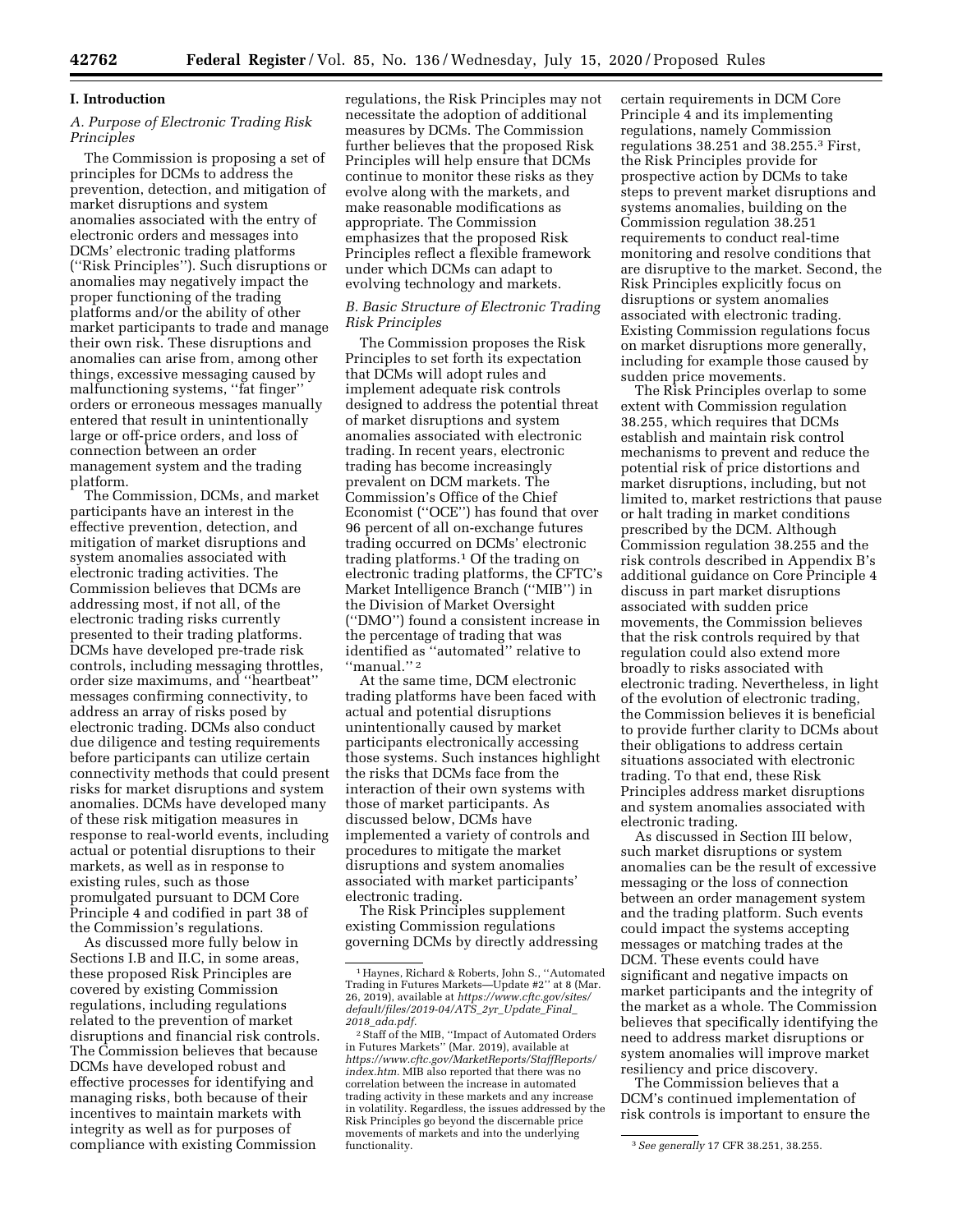integrity of Commission-regulated markets and to foster market participants' confidence in the transactions executed on DCM platforms. This proposal is based largely on existing DCM and industry practices, including industry guidance and best practices followed by regulated entities and market participants. It also draws from comments provided to the Commission in response to proposed Regulation Automated Trading (''Regulation AT''), which includes proposed rulemakings issued in 2015 4 and 2016 5 described more fully below. The Risk Principles attempt to balance the need for flexibility in a rapidlychanging technological landscape with the need for an unambiguous regulatory requirement that DCMs establish rules governing electronic orders, as well as on market participants themselves, to prevent and mitigate market disruptions and system anomalies associated with electronic trading activities.

The Commission emphasizes that the Risk Principles would not create any form of strict liability for the exchanges in the event that such disruptions or anomalies occur notwithstanding such rules or controls. Nor would the Risk Principles require any specifically defined set of rules or risk controls. As provided in the proposed Acceptable Practices for implementing the Risk Principles, DCMs shall have satisfied their requirements under the Risk Principles if they have established and implemented rules and pre-trade risk controls that are reasonably designed to prevent, detect, and mitigate market disruptions or system anomalies associated with electronic trading. The Commission interprets ''reasonably designed'' to mean that a DCM's rules and risk controls are objectively reasonable. DCM rules and pre-trade risk controls that are not ''reasonably designed'' would not satisfy the Acceptable Practices and therefore may be subject to Commission action. The Commission will monitor DCMs to ensure compliance with the Risk Principles.

As explained below, by separate action, the Commission is voting on whether to withdraw the proposed rule know as Regulation AT. Regulation AT includes, among other provisions, requirements for DCMs to implement pre-trade risk controls. The Risk Principles proposed here are intended to accomplish a similar goal as that aspect of Regulation AT, albeit through a more principles-based approach. The Risk Principles in this NPRM apply only to DCMs.6

## **II. Regulatory Approaches To Addressing Market Disruptions and System Anomalies Associated With Electronic Trading Activities**

*A. Examples of DCM Responses to Disruptions and Anomalies Associated With Electronic Trading Activities* 

As explained more fully in Section III below, the Commission's proposal seeks, in part, to explicitly recognize existing DCM processes that have evolved to minimize the frequency or severity of market disruptions or system anomalies caused by malfunctioning automated trading systems. Many DCMs have implemented exchange rules and controls to prevent, detect, and mitigate these disruptions and anomalies.7

DCMs have actively policed electronic trading activities that may be detrimental to the DCM. For example, they have addressed excessive messaging into their trading platforms through monitoring of compliance with DCM-established messaging thresholds and increased penalties for violations of those thresholds.

In 2011, CME Group, Inc. (''CME Group'') 8 fined a high-frequency firm for computer malfunctions, including one that prompted selling of e-mini Nasdaq 100 Index futures on CME, and another that caused a sudden increase in oil prices on NYMEX.9 In 2014, CME Group fined several proprietary trading firms for violations related to problems with automated trading systems. In one instance, a firm sent more than 27,000 messages in less than two seconds, resulting in the exchange initiating a

8CME Group collectively refers to the Chicago Mercantile Exchange (''CME''), the Board of Trade of the City of Chicago, Inc. (''CBOT''), the New York Mercantile Exchange, Inc. (''NYMEX''), and the Commodity Exchange, Inc.

9Spicer, Jonathan, ''High-frequency firm fined for trading malfunctions,'' *Reuters* (Nov. 25, 2011), available at *[https://www.reuters.com/article/us](https://www.reuters.com/article/us-cme-infinium-fine/high-frequency-firm-fined-for-trading-malfunctions-idUSTRE7AO1Q820111125)[cme-infinium-fine/high-frequency-firm-fined-for](https://www.reuters.com/article/us-cme-infinium-fine/high-frequency-firm-fined-for-trading-malfunctions-idUSTRE7AO1Q820111125)[trading-malfunctions-idUSTRE7AO1Q820111125.](https://www.reuters.com/article/us-cme-infinium-fine/high-frequency-firm-fined-for-trading-malfunctions-idUSTRE7AO1Q820111125)* 

port closure 10 and a failure of a Globex gateway.11

More recently, in September and October 2019, CME Group experienced a significant increase in messaging in the Eurodollar futures market.12 According to reports, the volume of data generated by activity in Eurodollar futures increased tenfold.13 CME Group responded, in part, by changing its rules to increase penalties for exceeding certain messaging thresholds and cutting off connections for repeat violators.14

Finally, in March 2020, NYMEX fined a member for incidents in which the member, for one minute, sent a large volume of non-actionable messages resulting in latencies of over one second to other market participants.15 Later, the same member sent another large volume of non-actionable messages, causing latencies of over one second to a larger group of market participants.16 The first disruption was caused by a malfunction in the member's software responsible for disconnecting after a certain volume of order cancellations.17 The second disruption was triggered when the system was taken out of production.18 Accordingly, NYMEX found that the member had violated exchange rules prohibiting acts detrimental to the exchange and requiring diligent supervision of employees and agents.<sup>19</sup>

12*See* Osipovich, Alexander, ''Futures Exchange Reins in Runaway Trading Algorithms,'' *Wall Street Journal* (Oct. 29, 2019), available at *[https://](https://www.wsj.com/articles/futures-exchange-reins-in-runaway-trading-algorithms-11572377375) [www.wsj.com/articles/futures-exchange-reins-in](https://www.wsj.com/articles/futures-exchange-reins-in-runaway-trading-algorithms-11572377375)[runaway-trading-algorithms-11572377375.](https://www.wsj.com/articles/futures-exchange-reins-in-runaway-trading-algorithms-11572377375)*  13 *Id.* 

14*See* CME Group Globex Messaging Efficiency Program, available at *[https://www.cmegroup.com/](https://www.cmegroup.com/globex/trade-on-cme-globex/messaging-efficiency-program.html)  [globex/trade-on-cme-globex/messaging-efficiency](https://www.cmegroup.com/globex/trade-on-cme-globex/messaging-efficiency-program.html)[program.html.](https://www.cmegroup.com/globex/trade-on-cme-globex/messaging-efficiency-program.html)* 

15*See* Notice of Disciplinary Action, NYMEX Case No. 18–0989–BC (Mar. 16, 2020), available at *[https://www.cmegroup.com/tools-information/](https://www.cmegroup.com/tools-information/advisorySearch.html#cat=advisorynotices%3AAdvisory+Notices%2FMarket+Regulation+Advisories&pageNumber=1&subcat=advisorynotices%3AAdvisory+Notices%2FMarket+Regulation+Advisories%2FBusiness-Conduct-Committee&searchLocations=%2Fcontent%2Fcmegroup%2F)  [advisorySearch.html#cat=advisorynotices](https://www.cmegroup.com/tools-information/advisorySearch.html#cat=advisorynotices%3AAdvisory+Notices%2FMarket+Regulation+Advisories&pageNumber=1&subcat=advisorynotices%3AAdvisory+Notices%2FMarket+Regulation+Advisories%2FBusiness-Conduct-Committee&searchLocations=%2Fcontent%2Fcmegroup%2F) [%3AAdvisory+Notices%2FMarket+Regulation+](https://www.cmegroup.com/tools-information/advisorySearch.html#cat=advisorynotices%3AAdvisory+Notices%2FMarket+Regulation+Advisories&pageNumber=1&subcat=advisorynotices%3AAdvisory+Notices%2FMarket+Regulation+Advisories%2FBusiness-Conduct-Committee&searchLocations=%2Fcontent%2Fcmegroup%2F) [Advisories&pageNumber=1&subcat=advisory](https://www.cmegroup.com/tools-information/advisorySearch.html#cat=advisorynotices%3AAdvisory+Notices%2FMarket+Regulation+Advisories&pageNumber=1&subcat=advisorynotices%3AAdvisory+Notices%2FMarket+Regulation+Advisories%2FBusiness-Conduct-Committee&searchLocations=%2Fcontent%2Fcmegroup%2F) [notices%3AAdvisory+Notices%2FMarket+](https://www.cmegroup.com/tools-information/advisorySearch.html#cat=advisorynotices%3AAdvisory+Notices%2FMarket+Regulation+Advisories&pageNumber=1&subcat=advisorynotices%3AAdvisory+Notices%2FMarket+Regulation+Advisories%2FBusiness-Conduct-Committee&searchLocations=%2Fcontent%2Fcmegroup%2F) [Regulation+Advisories%2FBusiness-Conduct-](https://www.cmegroup.com/tools-information/advisorySearch.html#cat=advisorynotices%3AAdvisory+Notices%2FMarket+Regulation+Advisories&pageNumber=1&subcat=advisorynotices%3AAdvisory+Notices%2FMarket+Regulation+Advisories%2FBusiness-Conduct-Committee&searchLocations=%2Fcontent%2Fcmegroup%2F)[Committee&searchLocations=%2Fcontent](https://www.cmegroup.com/tools-information/advisorySearch.html#cat=advisorynotices%3AAdvisory+Notices%2FMarket+Regulation+Advisories&pageNumber=1&subcat=advisorynotices%3AAdvisory+Notices%2FMarket+Regulation+Advisories%2FBusiness-Conduct-Committee&searchLocations=%2Fcontent%2Fcmegroup%2F) [%2Fcmegroup%2F.](https://www.cmegroup.com/tools-information/advisorySearch.html#cat=advisorynotices%3AAdvisory+Notices%2FMarket+Regulation+Advisories&pageNumber=1&subcat=advisorynotices%3AAdvisory+Notices%2FMarket+Regulation+Advisories%2FBusiness-Conduct-Committee&searchLocations=%2Fcontent%2Fcmegroup%2F)* 

17*See id.* 

<sup>4</sup>Regulation Automated Trading, 80 FR 78824 (Dec. 17, 2015).

<sup>5</sup>Regulation Automated Trading, 81 FR 85334 (Nov. 25, 2016).

<sup>6</sup>The Commission will continue to monitor whether Risk Principles of this nature may be appropriate for other markets such as swap execution facilities or foreign boards of trade.

<sup>7</sup>These measures are discussed more fully in Section III.B and III.C. They include, for example, DCM order cancellation systems, system testing requirements on participants, and messaging controls.

<sup>10</sup>CME Group may close the port for a trading session if it detects trading behavior that is potentially detrimental to its markets. Information relating to its port closure policy is available at *[https://www.cmegroup.com/globex/develop-to-cme](https://www.cmegroup.com/globex/develop-to-cme-globex/portclosure-faq.html)[globex/portclosure-faq.html.](https://www.cmegroup.com/globex/develop-to-cme-globex/portclosure-faq.html)* 

<sup>11</sup>Polansek, Tom, ''CME Group fines three firms for automated trading violations,'' *Reuters* (Dec. 19, 2014), available at *[https://www.reuters.com/article/](https://www.reuters.com/article/cme-violations-automated/cme-group-fines-three-firms-for-automated-trading-violations-idUSL1N0U31HF20141219) [cme-violations-automated/cme-group-fines-three](https://www.reuters.com/article/cme-violations-automated/cme-group-fines-three-firms-for-automated-trading-violations-idUSL1N0U31HF20141219)[firms-for-automated-trading-violations-idUSL1N](https://www.reuters.com/article/cme-violations-automated/cme-group-fines-three-firms-for-automated-trading-violations-idUSL1N0U31HF20141219) [0U31HF20141219.](https://www.reuters.com/article/cme-violations-automated/cme-group-fines-three-firms-for-automated-trading-violations-idUSL1N0U31HF20141219)* 

<sup>16</sup>*See id.* 

<sup>18</sup>*See id.* 

<sup>19</sup>*See id.*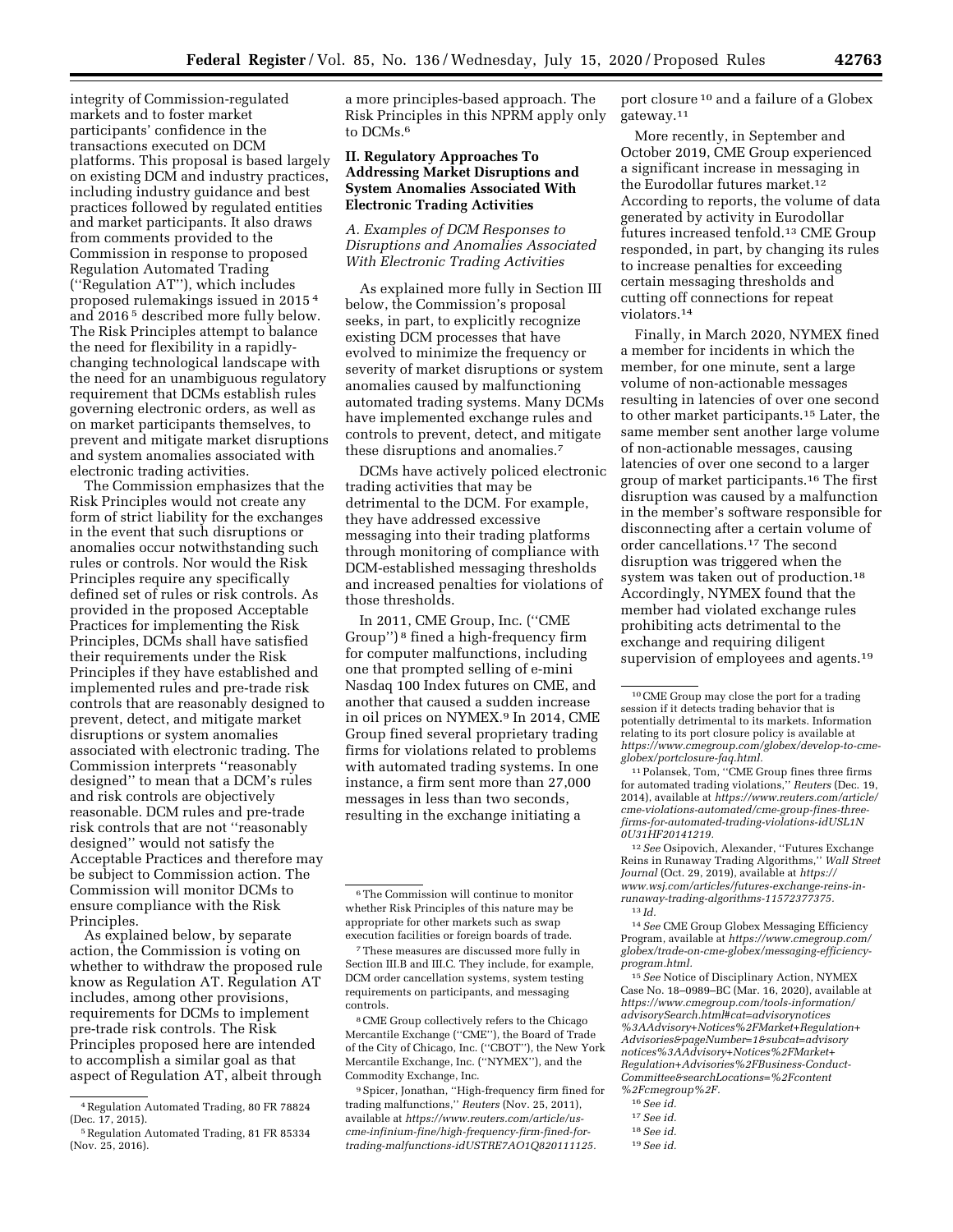### *B. NFA Efforts To Prevent Market Disruptions and System Anomalies*

In June 2002, the National Futures Association (''NFA'') issued Interpretive Notice 9046 (''Interpretative Notice''), subsequently revised in December 2006, relating to the supervision of automated order routing systems (''AORSs'').20 The Interpretative Notice applies to all NFA members that employ AORSs, and provides binding guidance to, among other things, implement firewalls, conduct testing, and perform capacity reviews, as well as consider implementation of pre-trade controls. In light of the changes to electronic trading since 2006, the Commission encourages NFA to evaluate whether additional supervisory guidance should be provided to its members.

### *C. CFTC Regulations Governing DCM Operations and Risk Controls*

Several existing CFTC regulations in part 38 generally govern the DCM's role in monitoring for, and mitigating the effects of, market disruptions and system anomalies.

For example, under DCM Core Principle 2, Commission regulation 38.157 requires a DCM to conduct realtime market monitoring of all trading activity on its electronic trading platform(s) to identify disorderly trading and any market or system anomalies.21 Regulations under Core Principle 4 provide additional requirements for DCMs. Specifically, Commission regulation 38.251(c) requires each DCM to demonstrate an effective program for conducting real-time monitoring of market conditions, price movements, and volumes, in order to detect abnormalities and, when necessary, to make a good-faith effort to resolve conditions that are, or threaten to be, disruptive to the market. However, these requirements address real-time monitoring and after-the-fact accountability, as opposed to the anticipatory nature of the Risk Principles.

In addition, Commission regulation 38.255 requires DCMs to establish and maintain risk control mechanisms to prevent and reduce the potential risk of price distortions and market disruptions, including, but not limited to, market restrictions that pause or halt trading in market conditions prescribed by the DCM.22

The Commission also has adopted risk control requirements for exchanges that provide direct electronic access to market participants. Commission regulation 38.607 requires DCMs that permit direct electronic access to have effective systems and controls reasonably designed to facilitate a futures commission merchant's (''FCM's'') management of financial risk.23 In addition, existing part 38 regulations on DCM system safeguards promulgated under DCM Core Principle 20 (in particular, Commission regulations 38.1050 and 38.1051) focus on whether DCMs' internal systems are operating correctly.24

### *D. Prior Commission Proposals and Requests for Comments on Electronic Trading*

In 2013, the Commission published an extensive Concept Release on Risk Controls and System Safeguards for Automated Trading Environments (''Concept Release''), which was open

The Core Principle 4 Guidance provides that the detection and prevention of market manipulation, disruptions, and distortions should be incorporated into the design of programs for monitoring trading activity. Monitoring of intraday trading should include the capacity to detect developing market anomalies, including abnormal price movements and unusual trading volumes, and position-limit violations. The DCM should have rules in place that allow it broad powers to intervene to prevent or reduce market disruptions. Once a threatened or actual disruption is detected, the DCM should take steps to prevent the disruption or reduce its severity. *See* Appendix B to part 38—Guidance on, and Acceptable Practices in, Compliance with Core Principles, Core Principle 4, paragraph (a).

The Core Principle 4 Acceptable Practices also provide that an acceptable program for preventing market disruptions must demonstrate appropriate trade risk controls, in addition to pauses and halts. Such controls must be adapted to the unique characteristics of the markets to which they apply and must be designed to avoid market disruptions without unduly interfering with that market's price discovery function. The DCM may choose from among controls that include: Pre-trade limits on order size, price collars or bands around the current price, message throttles, and daily price limits, or design other types of controls. Within the specific array of controls selected, the DCM also must set the parameters for those controls, as long as the types of controls and their specific parameters are reasonably likely to serve the purpose of preventing market disruptions and distortions. If a contract is linked to, or is a substitute for, other contracts, either listed on its market or on other trading venues, the DCM must, to the extent practicable, coordinate its risk controls with any similar controls placed on those other contracts. If a contract is based on the price of an equity security or the level of an equity index, such risk controls must, to the extent practicable, be coordinated with any similar controls placed on national security exchanges. *Id.* at paragraph (b)(5).

24 17 CFR 38.1050 and 38.1051.

for public comment.25 On December 17, 2015, the Commission published a notice of proposed rulemaking (''Regulation AT NPRM'') that proposed a series of risk controls, registration and recordkeeping requirements, transparency measures, and other safeguards to address risks arising from automated trading on DCMs.26 On November 25, 2016, the Commission issued a supplemental notice of proposed rulemaking for Regulation AT (''Supplemental Regulation AT NPRM'').27 The Supplemental Regulation AT NPRM proposed to modify certain proposals in the Regulation AT NPRM, including the risk control framework.

#### *E. Market Participants' Discussions of Best Practices*

At an October 5, 2018 Technology Advisory Committee (''TAC'') 28 meeting, a member of the TAC's Subcommittee on Automated and Modern Trading Markets (''Modern Trading Subcommittee''), CME Group, discussed the March 2018 International Organization of Securities Commissions (''IOSCO'') Consultation Report, ''Mechanisms Used by Trading Venues to Manage Extreme Volatility and Preserve Orderly Trading.'' 29 In that report, IOSCO recommended that DCMs: (1) Have appropriate volatility control mechanisms; (2) ensure that volatility control mechanisms are appropriately calibrated; (3) regularly monitor volatility control mechanisms; (4) provide upon request of regulatory authorities information regarding the triggering of volatility control mechanisms; (5) communicate information to market participants and the public about volatility control mechanisms; (6) make available to market participants information regarding the triggering of a volatility control mechanism; and (7) communicate with other trading venues where the same or related instruments

29CME Group, ''Automated and Modern Trading Markets Subcommittee'' (Oct. 5, 2018), available at: *[https://www.cftc.gov/About/CFTCCommittees/](https://www.cftc.gov/About/CFTCCommittees/TechnologyAdvisory/tac_meetings.html) [TechnologyAdvisory/tac](https://www.cftc.gov/About/CFTCCommittees/TechnologyAdvisory/tac_meetings.html)*\_*meetings.html.* 

<sup>20</sup>NFA, Interpretive Notice 9046, ''Supervision of the Use of Automated Order-Routing Systems'' (Dec. 12, 2006), available at *[https://](https://www.nfa.futures.org/rulebook/rules.aspx?RuleID=9046&Section=9)*

*[www.nfa.futures.org/rulebook/rules.aspx?RuleID=](https://www.nfa.futures.org/rulebook/rules.aspx?RuleID=9046&Section=9) [9046&Section=9.](https://www.nfa.futures.org/rulebook/rules.aspx?RuleID=9046&Section=9)* 

<sup>21</sup> 17 CFR 38.157.

<sup>22</sup> 17 CFR 38.255. The Commission has provided Guidance and Acceptable Practices on these regulatory provisions.

<sup>23</sup> 17 CFR 38.607.

<sup>25</sup>Concept Release on Risk Controls and System Safeguards for Automated Trading Environments, 78 FR 56542 (Sept. 12, 2013).

<sup>26</sup>Regulation AT NPRM, *supra* note 4. 27Supplemental Regulation AT NPRM, *supra*  note 5.

<sup>28</sup>The TAC was created in 1999 to advise the Commission on the impact and implications of technological innovations on financial services and the futures markets, and the appropriate legislative and regulatory response to increasing use of technology in the markets. Members include representatives of futures exchanges, self-regulatory organizations, financial intermediaries, market participants, and traders.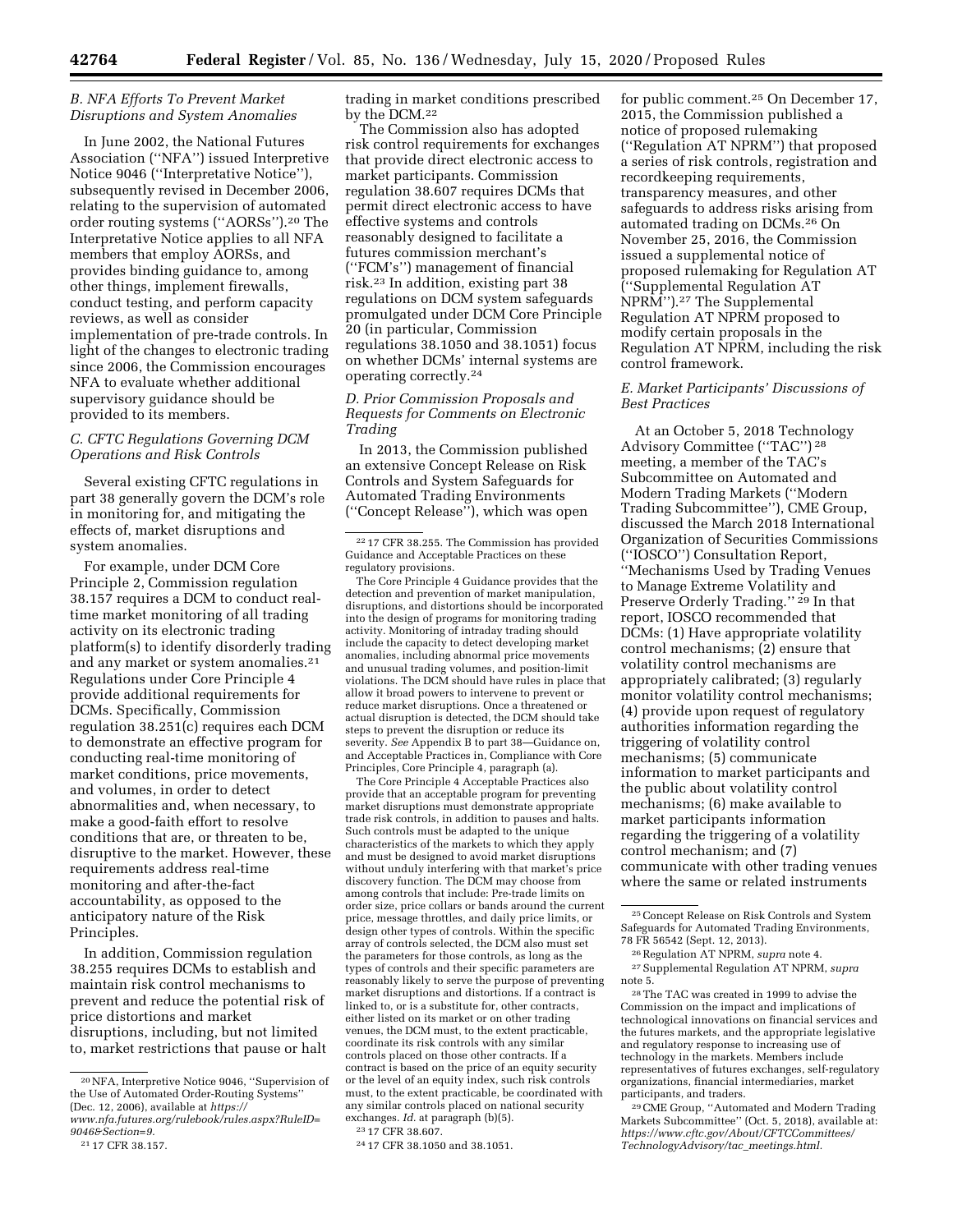are traded.30 CME Group reported that it was in compliance with the IOSCO recommendations regarding volatility control mechanisms through the implementation of: (1) In line credit controls; (2) velocity logic functionality; (3) price limits and circuit breakers; (4) protection points for market and stop orders; and (5) price banding.31

On October 3, 2019, the TAC held a public meeting in which it heard presentations from the Modern Trading Subcommittee. During this meeting, the Futures Industry Association (''FIA'') presented to the CFTC's TAC certain best practices for exchange risk controls (''FIA TAC Presentation'').32 FIA discussed four principles to address market disruptions from electronic trading activities: (1) All electronic orders should be subject to exchangebased pre-trade and other risk controls and policies designed to prevent inadvertent and disruptive orders and reduce excessive messaging; (2) exchanges should provide tools to control orders that may no longer be under the control of the trading system; (3) exchanges should adopt policies to require operators of electronic trading systems to ensure that their systems are tested before accessing the exchange; and (4) exchanges should be able to identify the originator of an electronic order and whether the order was generated automatically or manually.33

FIA also reported that its multiple surveys of exchanges, clearing firms and traders over the last ten years demonstrate that there has been a substantial increase in the implementation of market integrity controls since 2010, including price banding and exchange market halts.34 They found that there has been a steady upward trend in the adoption of basic pre-trade controls, such as order size and net position limits, and that controls and tools such as self-match prevention, drop copy feeds, and kill switches are widely available.<sup>35</sup>

32FIA, ''Best Practices for Exchange Risk Controls'' (Oct. 3, 2019), available at *[https://](https://www.cftc.gov/PressRoom/Events/opaeventtac100319) [www.cftc.gov/PressRoom/Events/opaevent](https://www.cftc.gov/PressRoom/Events/opaeventtac100319) [tac100319.](https://www.cftc.gov/PressRoom/Events/opaeventtac100319)* 

33*See id.* at 4. FIA has also published principlesbased guidance on European governance and control requirements for firms working with thirdparty algorithmic trading providers. *See* FIA, ''Guidance for Firms Working with Third-Party Algorithmic Trading System Providers on European Governance and Control Requirements'' (Dec. 2018), available at *[https://www.fia.org/sites/default/](https://www.fia.org/sites/default/files/2020-02/Guidance%20for%20Firms%20and%20Third%20Party%20Algorithmic%20Trading%20Providers.pdf)  [files/2020-02/Guidance%20for%20Firms%20and](https://www.fia.org/sites/default/files/2020-02/Guidance%20for%20Firms%20and%20Third%20Party%20Algorithmic%20Trading%20Providers.pdf) [%20Third%20Party%20Algorithmic%20Trading](https://www.fia.org/sites/default/files/2020-02/Guidance%20for%20Firms%20and%20Third%20Party%20Algorithmic%20Trading%20Providers.pdf) [%20Providers.pdf.](https://www.fia.org/sites/default/files/2020-02/Guidance%20for%20Firms%20and%20Third%20Party%20Algorithmic%20Trading%20Providers.pdf)* 

34FIA, ''Best Practices for Exchange Risk Controls'' *supra* note 32, at 7. 35 *Id.* 

According to FIA, there has been a steady upward trend in the voluntary adoption of controls across the various participants in the life cycle of the trade (traders, brokers, exchanges, and clearing firms) and generally positive feedback to industry initiatives and responsiveness to identify and self-solve industry risks.36

At that same October 2019 TAC meeting, the Intercontinental Exchange (''ICE'') reported on its implementation of a broad array of risk controls consistent with FIA's findings.37 ICE's risk controls include: (1) Price banding on collars that warn and reject orders that are outside the band of current market value; (2) circuit breakers when there are large price moves in a short period of time; (3) trades outside of a certain range reviewed by ICE Operations; (4) message throttle limits to prevent malfunctioning software from overwhelming the market; and (5) auto cancellation of open orders upon session disconnect or loss of heartbeat.38

### **III. Risk Principles**

*A. Electronic Trading, Electronic Orders, Market Disruption, and System Anomalies* 

The proposed Risk Principles focus on market disruptions or system anomalies associated with electronic trading activities. While not defined in the regulation text, this preamble will broadly discuss the goals of the Risk Principles through these terms. The Commission intends, by not defining the terms in a static way, that the application of these Risk Principles by DCMs and the Commission will be able to evolve over time along with market developments. However, a general discussion of those terms in the context of today's electronic markets will provide the public and, in particular, DCMs, guidance for applying these Risk Principles.

Electronic trading encompasses a wide scope of trading, and should be understood, for purposes of this proposed rulemaking, to include all trading and order messages submitted by electronic means to the DCM's electronic trading platform. This would include both automated and manual order entry.

The Commission considers the term ''market disruption,'' for purposes of the Risk Principles, generally to include an event originating with a market

participant that significantly disrupts the: (1) Operation of the DCM on which such participant is trading; or (2) the ability of other market participants to trade on the DCM on which such participant is trading. For the purposes of the Risk Principles, ''system anomalies'' are unexpected conditions that occur in a market participant's functional system which cause a similar disruption to the operation of the DCM or the ability of market participants to trade on the DCM. ''Operation of the DCM,'' for the purposes of this proposal, refers specifically to the exchange's order processing and trade execution functions.39

A market disruption may include a situation where the ability of other market participants to engage in price discovery or risk management on a DCM is significantly impacted by a malfunction of a DCM participant's trading system. Accordingly, a market participant's automated trading system malfunction, for instance, on its own, would not be considered disruptive unless there was some significant consequence to other market participants' ability to trade or manage risk. As noted below in the discussion of Risk Principle 3, a significant market disruption would include a situation where the ability of other market participants to execute trades, engage in price discovery, or manage their risks is materially impacted by a malfunction of a participant's trading system. Similarly, market volatility by itself is not a market disruption. For example, the fact of a market being ''limit up'' or ''limit down'' would not, on its own, be considered disruptive, regardless of the presence of automated trading functionality in that market or during that trading period.

The Commission believes that DCMs should have discretion to precisely identify market disruptions and system anomalies as they relate to the DCMs' particular markets and market participants' trading activity. The Commission also recognizes that each DCM may have different understandings of, or parameters for, disruptive behavior in its market. This may result in a certain degree of differences in DCM rules implementing the Risk Principles. The Commission does not believe that a lack of uniformity between DCMs' rules and risk controls renders a particular DCM's rules or risk controls *per se* unreasonable.

<sup>30</sup> *Id.* 

<sup>31</sup> *Id.* 

<sup>36</sup> *Id.* 

<sup>37</sup> ICE, ''ICE Futures Exchange Risk Controls'' (Oct. 3, 2019), available at: *[https://www.cftc.gov/](https://www.cftc.gov/About/CFTCCommittees/TechnologyAdvisory/tac_meetings.html) [About/CFTCCommittees/TechnologyAdvisory/tac](https://www.cftc.gov/About/CFTCCommittees/TechnologyAdvisory/tac_meetings.html)*\_ *[meetings.html.](https://www.cftc.gov/About/CFTCCommittees/TechnologyAdvisory/tac_meetings.html)*  38 *Id.* 

<sup>39</sup>The Commission notes that the term ''electronic trading'' includes both cleared and uncleared trades.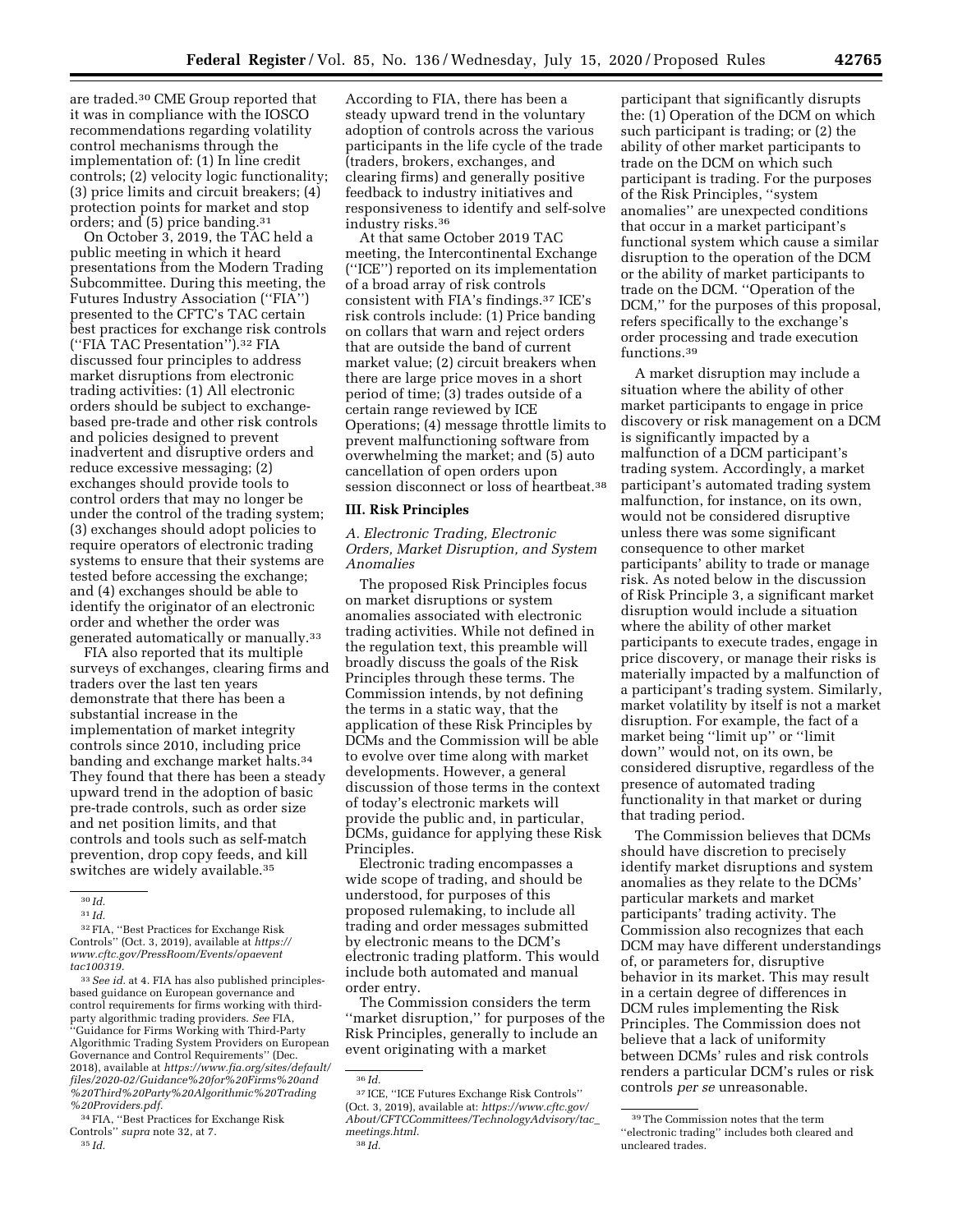# Request for Comment

1. Is the Commission's description of ''electronic trading'' sufficiently clear? If not, please explain.

2. This rulemaking uses the term ''market disruption'' to describe the disruptive effects to be prevented, detected, and mitigated through these Risk Principles. Is it preferable to use the term ''trading disruption,'' ''trading operations disruption,'' or another alternative term instead? If so, which term should be used and why?

3. What type of unscheduled halts in trading would constitute ''market disruptions'' that impact the ability of other market participants to trade or manage their risk?

4. What amount of latency to other market participants (measured in milliseconds) should be considered a market disruption? How can DCMs evaluate changes over time in the amount of latency that should be considered a market disruption?

5. Are there other types of risk that may lead to market disruptions that the Commission should address or be aware of?

6. Is there guidance that the Commission can give DCMs for how best to monitor for emerging risks that are not mitigated or contemplated by existing risk controls or procedures?

7. The Commission recognizes that there are alternative approaches to the proposed Risk Principles to address the risk of market disruption resulting from electronic trading on DCMs by market participants. The Commission requests comment on whether an alternative to what is proposed would result in a more effective approach (meaning, alternative to these Risk Principles as well as the withdrawn Regulation AT), and whether such alternative offers a superior costbenefit profile. Please provide support for any alternative approach.

8. Given that the Risk Principles overlap to some extent with Commission regulation 38.255, which specifically addresses risk controls for trading, would it be preferable to codify the three Risk Principles within existing regulation 38.255 rather than within regulation 38.251, which covers general requirements relating to the prevention of market disruption?

### *B. Proposed Regulation 38.251(e)—Risk Principle 1*

Proposed regulation 38.251(e)—Risk Principle 1—provides that a DCM must adopt and implement rules governing market participants subject to its jurisdiction to prevent, detect, and mitigate market disruptions or system anomalies associated with electronic trading.

The proposed Acceptable Practices for proposed regulation 38.251(e) provide DCMs with discretion to determine what rules to impose on market participants to address electronic trading risks, subject to Commission action. The Commission recognizes that a DCM is well-positioned to assess the market disruption and system anomaly risks posed by its markets and market participant activity, and to design appropriate measures to address those risks. The Acceptable Practices are intended to provide DCMs with reasonable discretion to impose rules to prevent, detect, and mitigate market disruption. Consistent with existing DCM practices, this could include requiring market participants to implement exchange-provided risk controls and order cancellation functionality, and requiring testing in advance of exchange access. In developing a framework to address these risks, DCMs should take into account industry best practices and what risk controls and testing practices are technologically feasible.

The Commission acknowledges that there are various DCM practices in place today that are consistent with proposed regulation 38.251(e), such as exchangeprovided risk controls primarily geared to address financial risk or market risk that also address preventing or mitigating market disruptions or system anomalies caused by electronic trading activities. For example, CME Group requires its clearing member firms to utilize the Globex Credit Control system to set maximum order size limits for individual customers.40 CME Group also provides order cancellation systems including a ''kill switch'' functionality) 41 to clearing and execution firms.42 ICE will automatically cancel open orders upon session disconnect or loss of heartbeat.<sup>43</sup> DCMs also impose system testing requirements on participants.44

43 ICE Presentation to TAC, at 3 (Oct. 2019), available at *[https://www.cftc.gov/PressRoom/](https://www.cftc.gov/PressRoom/Events/opaeventtac100319)  [Events/opaeventtac100319.](https://www.cftc.gov/PressRoom/Events/opaeventtac100319)* 

44For example, CBOE Futures Exchange, LLC (''CFE'') Rule 513C provides that the exchange may from time to time prescribe systems testing

One recent example highlights measures that a DCM could adopt and implement to prevent and mitigate a potential market disruption. As discussed above in Section II.A, in the fall of 2019, CME Group experienced a significant increase in messaging in the Eurodollar futures market. CME Group already had a messaging policy in place, ''designed to support efficient market operations and foster high quality, liquid markets by encouraging responsible and reasonable messaging practices by market participants.'' 45 In response to the increasing messaging activity in the Eurodollar market, CME Group changed its rules to increase penalties for exceeding certain messaging thresholds, and cut off connections for repeat violators.46 Implementing messaging limits on its market participants, and adjusting them as appropriate in light of potentially disruptive trading behaviors, as well as disconnecting access if necessary, are measures that DCMs could consider to address proposed regulation 38.251(e).

Other DCMs have also addressed the potential for similar activity to cause market disruptions or system anomalies. CFE Rule 513(c) provides that CFE may limit the number of messages or the amount of data transmitted by Trading Privilege Holders to the CFE System in order to protect the integrity of the CFE System.47 In addition, CFE may impose

CME Group requires that all client systems transacting on CME Globex via iLink order routing or processing CME Group market data are certified by AutoCert+, an automated testing tool for validating client system functionality, and offers customer testing environments for system validation prior to connecting to and transacting on CME Group platforms. CME Group indicates that ''Certification ensures messaging and processing reliability and the capability to gracefully recover during abnormal message processing events.'' *See*  CME Group's website at *[https://](https://www.cmegroup.com/confluence/display/EPICSANDBOX/Client+Application+Testing+and+Certification) [www.cmegroup.com/confluence/display/](https://www.cmegroup.com/confluence/display/EPICSANDBOX/Client+Application+Testing+and+Certification)* 

*[EPICSANDBOX/Client+Application+Testing+and+](https://www.cmegroup.com/confluence/display/EPICSANDBOX/Client+Application+Testing+and+Certification) [Certification.](https://www.cmegroup.com/confluence/display/EPICSANDBOX/Client+Application+Testing+and+Certification)* 

At CBOT, market participants have been fined for not testing their systems before using them to enter orders into the production market under CBOT Rule 432.Q, which governs acts that are considered detrimental to the interests or welfare of the exchange. *See* FIA Supplemental NPRM Letter, at 4 n.12.

45*See* CME Globex Messaging Efficiency Program policies, available at *[https://www.cmegroup.com/](https://www.cmegroup.com/globex/trade-on-cme-globex/messaging-efficiency-program.html) [globex/trade-on-cme-globex/messaging-efficiency](https://www.cmegroup.com/globex/trade-on-cme-globex/messaging-efficiency-program.html)[program.html.](https://www.cmegroup.com/globex/trade-on-cme-globex/messaging-efficiency-program.html)* 

46Osipovich, Alexander, ''Futures Exchange Reins in Runaway Trading Algorithms,'' *supra* note 12.

47CFE Rules 513(c) and 513A(h), available at *[https://www.cboe.com/aboutcboe/about-cfe/legal](https://www.cboe.com/aboutcboe/about-cfe/legal-regulatory)[regulatory.](https://www.cboe.com/aboutcboe/about-cfe/legal-regulatory)* 

<sup>40</sup>CME Group Regulation AT NPRM Letter, at 16– 17.

<sup>41</sup>CME Group's ''kill switch'' functionality is defined as an exchange-provided graphical user interface that allows clearing firms and permissioned executing firms a one-step shutdown of CME Globex activity at the clearing firm level, Globex firm level, and/or by SenderComp IDs. When a kill switch is activated, order entry is blocked and working orders are cancelled for selected SenderComp IDs. *See* CME Group's discussion of risk management tools, available at*https://[www.cmegroup.com/globex/trade-on-cme](http://www.cmegroup.com/globex/trade-on-cme-globex/risk-management-tools.html)[globex/risk-management-tools.html.](http://www.cmegroup.com/globex/trade-on-cme-globex/risk-management-tools.html)*  42*See id.* 

requirements applicable to ''Trading Privilege Holders'' relating to connectivity to the CFE's system and CFE functionality. Such participants must maintain adequate documentation of tests and provide reports to the exchange as requested. CFE Rule 513C is available at *[https://www.cboe.com/](https://www.cboe.com/aboutcboe/about-cfe/legal-regulatory) [aboutcboe/about-cfe/legal-regulatory.](https://www.cboe.com/aboutcboe/about-cfe/legal-regulatory)*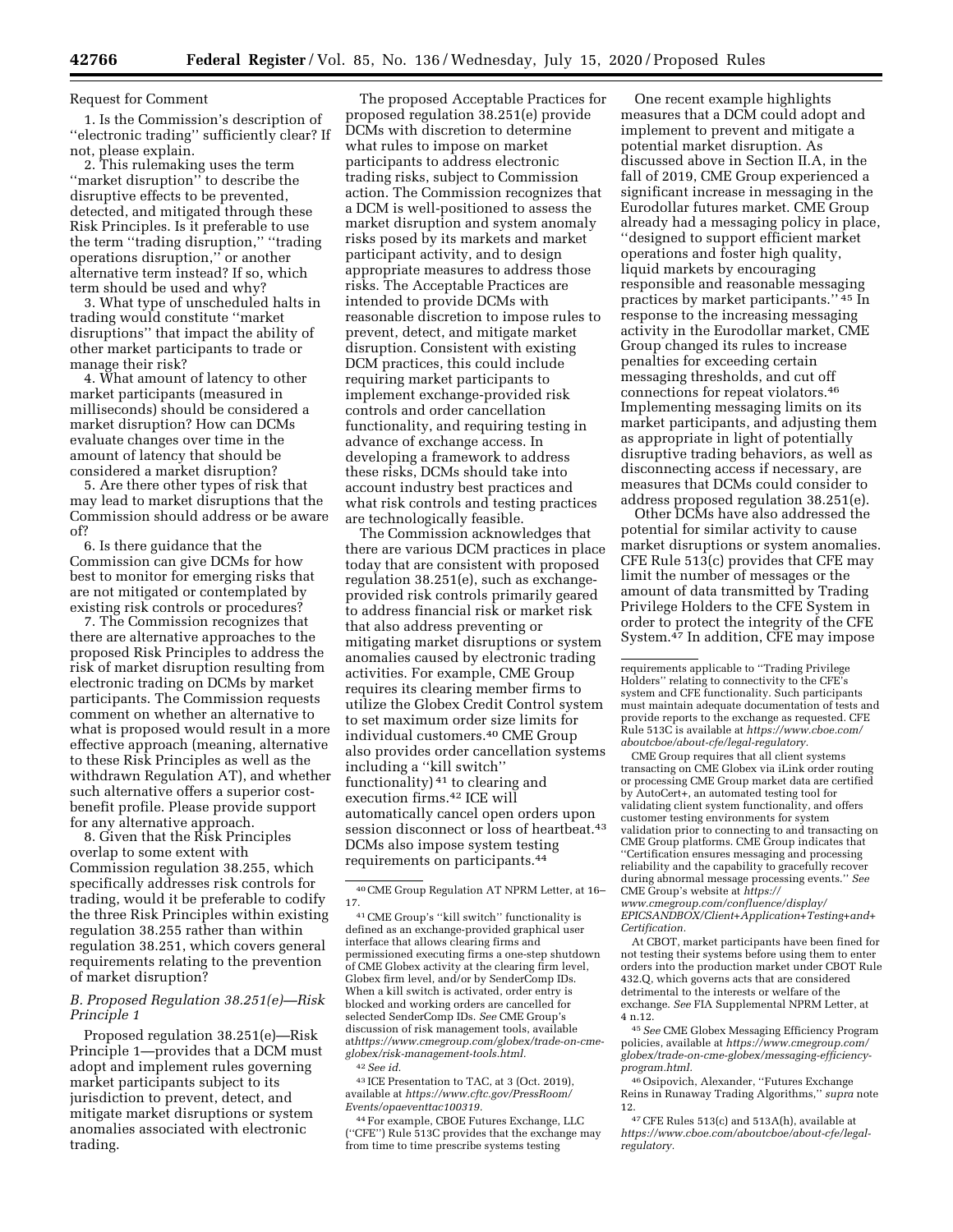restrictions on the use of any individual access to the CFE System, including temporary termination of individual access and activation by CFE of its kill switch function under Rule 513A(j), if CFE believes such restrictions are necessary to ensure the proper performance of the CFE System or to protect the integrity of the market.48

In the October 2019 FIA TAC Presentation, FIA indicated that since 2010, it has conducted various surveys of exchanges, as well as a sampling of its members, including clearing firms and principal traders. These surveys reflect clearing firms' broad use (either internally or as offered by an exchange) of: (1) Message and execution throttles; (2) price collars; (3) maximum order sizes; (4) order, trade, and position drop copy; and 5) order cancellation capabilities.49 FIA noted in its presentation that initiatives are underway at most exchanges to develop Application Programming Interface access to various risk controls, as well as to improve the functionality available in exchange certification and conformance testing environments.50

The Commission believes that the current industry practices described above serve as examples of measures that all DCMs could adopt, as appropriate, as rules to address the potential for electronic trading activities to cause market disruptions and system anomalies as those risks are presented today. As noted above, the Commission believes that this Risk Principle will help ensure that DCMs continue to monitor these risks as they evolve along with the markets, and make reasonable changes as appropriate to address those evolving risks.

The Commission acknowledges that it may not be possible for a DCM to prevent all market disruptions and system anomalies. A DCM would not necessarily have violated this principle if a market disruption or anomaly does occur, despite its having rules in place. To that end, the Commission is proposing Acceptable Practices in Appendix B to part 38 with respect to DCM obligations under proposed regulation 38.251(e). The proposed Acceptable Practices provide that a DCM can comply with the requirements of proposed 38.251(e) by adopting rules that are ''reasonably designed to

prevent, detect, and mitigate market disruptions or system anomalies associated with electronic trading.'' The Commission interprets ''reasonably designed'' to require that a DCM create rules that are objectively reasonable.

#### Request for Comment

The Commission requests comment on all aspects of proposed regulation 38.251(e). The Commission also invites specific comments on the following:

9. The Commission recognizes that DCMs may differ in what rules they establish to prevent, detect, and mitigate market disruption and system anomalies. Would such disparity have a harmful effect on market liquidity or integrity?

10. Is the proposed Acceptable Practice for regulation 38.251(e) appropriate?

11. What rules have DCMs found to be effective in preventing, detecting, or mitigating the types of market disruptions and system anomalies associated with electronic trading? Should the Commission include any particular types of rules as Acceptable Practices for compliance with proposed regulation 38.251(e)?

### *C. Proposed Regulation 38.251(f)—Risk Principle 2*

Proposed regulation 38.251(f)—Risk Principle 2—provides that DCMs must subject all electronic orders to exchange-based pre-trade risk controls to prevent, detect, and mitigate market disruptions or system anomalies associated with electronic trading.

This proposed principle obligates DCMs to implement exchange-based pre-trade risk controls on all electronic orders.51 The Commission concurs with the broad agreement among market participants, market infrastructure operators, and intermediaries that ''[p]re-trade risk controls are the responsibility of all market participants, and when implemented properly and appropriate to the nature of the activity, have been proven to be the most effective safeguard for the markets, and should be applied comprehensively to

all electronic orders.'' 52 In light of this public comment and the overall migration to electronic trading, the Commission proposes to apply Risk Principle 2 to all electronic trading.

The Commission believes that the existing DCM Core Principle 4 Acceptable Practices list appropriate DCM-implemented risk controls, including pre-trade limits on order size, price collars or bands around the current price, message throttles, and daily price limits. The existing Acceptable Practices further provide that the DCM must set the parameters for these controls, so long as the types of controls and their specific parameters are reasonably likely to serve the purpose of preventing market disruptions and price distortions.53 Proposed regulation 38.251(f) does not change the Acceptable Practices for regulation 38.255, which remain in effect.

The Commission also notes that the October 2019 FIA TAC Presentation illustrates measures that DCMs could consider adopting to address risks posed by electronic trading. In addition to the four principles described in Section II.E above, FIA stated that, ''[a]ll users and providers of electronic trading systems have a responsibility to implement pretrade risk controls appropriate to their role in the market, whether initiating the trade, routing the trade, executing the trade, or clearing the trade.'' 54 FIA's presentation also listed specific pretrade risk controls that are critical in preventing market disruption, which are implemented at trader, broker, and exchange levels, which included, among others, fat finger (maximum size), market data reasonability checks, repeatable execution limits, and messaging limits and throttles.55

The purpose of proposed regulation 38.251(f) (Risk Principle 2) is to require DCMs to consider market participants' trading activities when designing and implementing exchange-based risk controls to address market disruptive events. While existing guidance provides that exchange-based controls ''must be adapted to the unique characteristics of the markets to which they apply and must be designed to avoid market disruptions without unduly interfering with that market's price discovery function,'' Risk

<sup>48</sup>*See id.* 

<sup>49</sup>FIA, ''Best Practices for Exchange Risk Controls'' *supra* note 32, at 8. *See, e.g.,* CFE Rule 513A (describing pre-trade risk control mechanisms provided within CFE's trading system, and whether each control is to be set by the market particpant or the exchange).

<sup>50</sup>FIA, ''Best Practices for Exchange Risk Controls'' *supra* note 32, at 9.

<sup>51</sup>While the Risk Principles would apply solely to DCMs, this proposal should not be interpreted as relieving market participants of any existing obligation to implement their own risk controls under any applicable Commission or exchange rules, including Commission regulation 1.11 applicable to FCMs. Rather, consistent with industry practice, Commission regulation 1.11(e)(3)(ii) (requiring automated financial risk management controls to address operational risk), and any rules DCMs impose pursuant to proposed regulation 38.251(e) (Risk Principle 1), the Commission expects that market participants would continue to implement their own controls.

 $^{52}\rm{FIA}$  FIA PTG, MFA, ISDA, and SIFMA AMG Combined Comment Letter to Regulation AT NPRM, at 3 (June 24, 2016).

<sup>53</sup>Appendix B to part 38—Guidance on, and Acceptable Practices in, Compliance with Core Principles, Core Principle 4 (paragraph (a)). 54FIA, ''Best Practices for Exchange Risk

Controls'' *supra* note 32, at 5. 55*See id.*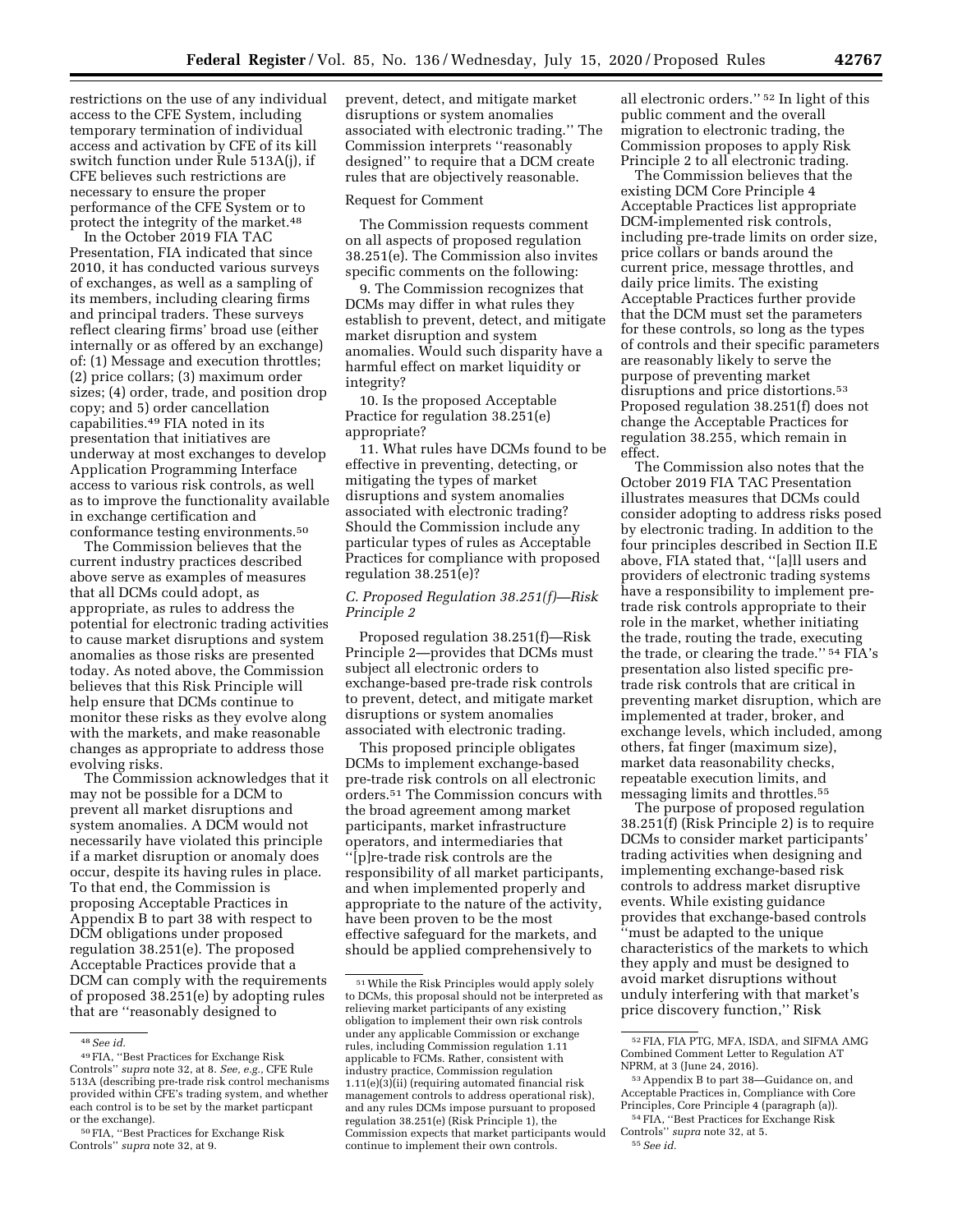Principle 2 more explicitly requires DCMs to consider risk controls that specifically address market disruptions or system anomalies associated with electronic trading activity, and implement appropriate controls. It provides flexibility for technological progress (for example, while controls called ''message throttles'' may be appropriate now, industry measures to address excessive messaging could change in the future). It also allows DMO to assess compliant risk controls as part of its rule enforcement review program, comparing all DCMs to a baseline of controls on electronic trading and electronic order entry that are prevalent and effective across DCMs.

Given the prevalence of existing exchange-based risk controls, the Commission expects that many DCM practices are consistent with proposed regulation 38.251(f). Depending on the circumstances, it may be possible for a DCM to appropriately conclude that its existing pre-trade risk controls satisfy the proposed Acceptable Practices for proposed regulation 38.251(f), and that the adoption of this rule does not require it to do something more, or different, at this time. As noted above, existing regulation 38.255 is similar to proposed regulation 38.251(f) in that it requires exchange-based risk controls to prevent and reduce the potential risk of market disruptions. However, regulation 38.255 does not explicitly address the full scope of risks addressed by proposed regulation 38.251(f). For example, the preamble to the part 38 final rules states that proposed 38.255 requires DCMs to have in place effective risk controls including, but not limited to, pauses and/or halts to trading in the event of extraordinary price movements that may result in distorted prices or trigger market disruptions.56 Proposed regulation 38.251(f) would more explicitly address other types of market disruptions associated with electronic trading. Its requirement that DCMs implement risk controls to prevent, detect, and mitigate market disruptions or system anomalies associated with electronic trading applies to any disruptive event that significantly impairs the ability of market participants to manage risk or otherwise trade. Further, proposed regulation 38.251(f), specifically applies to electronic orders. Risk Principle 2 provides clarity to DCMs that their exchange-based risk controls must address market disruptions caused by electronic trading, including those

related to price movements as well as other events that impair market participants' ability to trade.

Examples of existing exchange-based risk controls include: (1) CME Group automated messaging volume controls; price banding set at individual product level and protection point controls; ''fat finger'' backstop of ''Maximum Order Size Protection'' functionality that sets a pre-defined maximum order size cap on an individual contract basis;  $57$  and  $\overline{2}$ ) ICE message throttle limits (preventing malfunctioning software from overwhelming the market); price banding or collars that warn and reject orders outside the band of current market value; and interval price limits (facilitating orderly trading when there are large price moves in a short period of time).58

FIA's 2018 survey of exchange-traded derivatives venues showed that 11 out of 17 responding venues had implemented dynamic price bands and that 13 had implemented trading halts during extreme volatility.59 Notably, every exchange in the Americas that responded to the survey had implemented both price banding and trading halts.<sup>60</sup>

The Commission reiterates the concept noted above that DCMs' understanding of risks posed by electronic trading, and the reasonably appropriate measures to address them, may evolve over time. Accordingly, the Commission would expect DCMs to continue to develop controls that are effective to prevent, detect, and mitigate market disruptions or system anomalies, regardless of whether they are named in existing part 38 Acceptable Practices.

As with proposed regulation 38.251(e), the Commission is proposing Acceptable Practices for proposed regulation 38.251(f) to provide that a DCM can comply with the requirements of proposed regulation 38.251(f) for risk controls by adopting rules that are ''reasonably designed to prevent, detect, and mitigate market disruptions or system anomalies associated with electronic trading.'' This Acceptable Practice is consistent with the existing Acceptable Practice in Appendix B to part 38 corresponding to the risk controls required by existing 38.255, which provides, in part, that a DCM's risk control program can comply with its obligations ''so long as the types of

58 ICE TAC Presentation, *supra* note 42, at 3. 59Subcommittee Presentation at 5 (Oct. 5, 2018). The presentation is available at *[https://](https://www.cftc.gov/About/CFTCCommittees/TechnologyAdvisory/tac_meetings.html) [www.cftc.gov/About/CFTCCommittees/](https://www.cftc.gov/About/CFTCCommittees/TechnologyAdvisory/tac_meetings.html)  [TechnologyAdvisory/tac](https://www.cftc.gov/About/CFTCCommittees/TechnologyAdvisory/tac_meetings.html)*\_*meetings.html.* 

controls and their specific parameters are reasonably likely to serve the purpose of preventing market disruptions and price distortions." 61

#### Request for Comment

The Commission requests comment on all aspects of proposed regulation 38.251(f). The Commission also invites specific comments on the following:

12. The Acceptable Practices for Core Principle 2 include pre-trade limits on order size, price collars or bands around the current price, message throttles, and daily price limits. Do DCMs consider these controls to be effective in preventing market disruptions in today's markets?

13. In addition to the risk controls listed in the Acceptable Practices for Core Principle 2, what risk controls do DCMs consider to be most effective in preventing market disruptions and addressing risk as described in this proposal?

14. Are the proposed risk controls set forth in the Acceptable Practices for proposed regulation 38.251(f) appropriate?

15. Should the Commission include any particular types of risk controls as Acceptable Practices for compliance with proposed regulation 38.251(f)?

### *D. Proposed Regulation 38.251(g)—Risk Principle 3*

Proposed regulation 38.251(g)—Risk Principle 3—provides that a DCM must promptly notify Commission staff of a significant disruption to its electronic trading platform(s) and provide timely information on the causes and remediation.

Proposed regulation 38.251(g) includes a ''significant'' threshold for

<sup>56</sup>Core Principles and Other Requirements for Designated Contract Markets, 77 FR 36612, 36637 (June 19, 2012).

<sup>57</sup>CME Group Regulation AT NPRM Letter, NPRM at 14-17 (Mar. 16, 2016).

<sup>60</sup>*See id.* 

<sup>61</sup>Regarding risk controls for trading, the Acceptable Practices for Regulation 38.255 provide that an acceptable program for preventing market disruptions must demonstrate appropriate trade risk controls, in addition to pauses and halts. Such controls must be adapted to the unique characteristics of the markets to which they apply and must be designed to avoid market disruptions without unduly interfering with that market's price discovery function. The DCM may choose from among controls that include: Pre-trade limits on order size, price collars or bands around the current price, message throttles, and daily price limits, or design other types of controls. Within the specific array of controls that are selected, the DCM also must set the parameters for those controls, so long as the types of controls and their specific parameters are reasonably likely to serve the purpose of preventing market disruptions and price distortions. If a contract is linked to, or is a substitute for, other contracts, either listed on its market or on other trading venues, the DCM must, to the extent practicable, coordinate its risk controls with any similar controls placed on those other contracts. If a contract is based on the price of an equity security or the level of an equity index, such risk controls must, to the extent practicable, be coordinated with any similar controls placed on national security exchanges.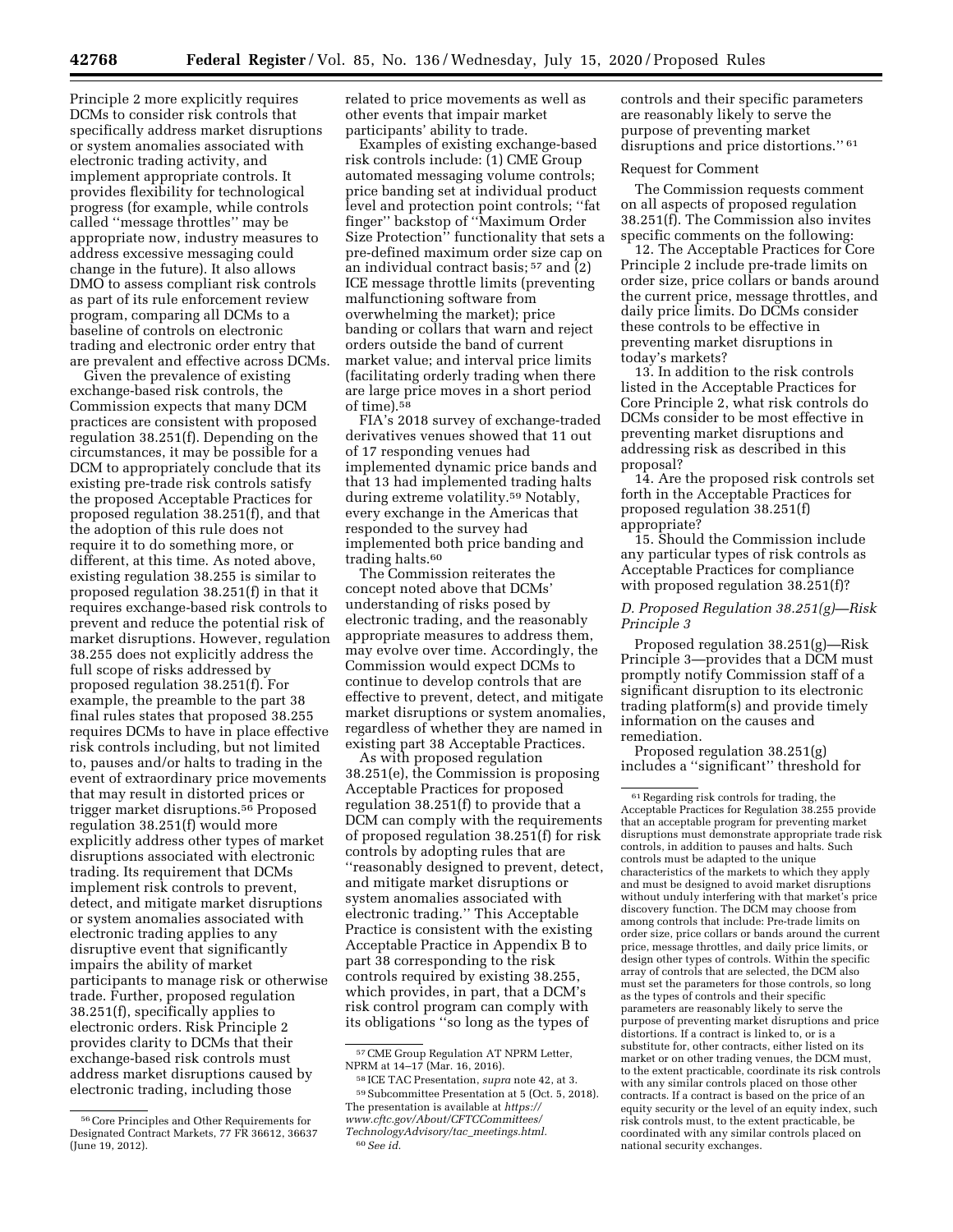notification. An internal disruption in a market participant's own trading system should not be considered significant unless it causes a market disruption materially affecting the DCM's trading platform and other market participants. A significant disruption is a situation where the ability of other market participants to execute trades, engage in price discovery, or manage their risks is materially impacted by a malfunction of a market participant's trading system. Proposed regulation 38.251(g) would obligate the DCM to notify the Commission of this event promptly after the DCM becomes aware of it.

Proposed regulation 38.251(g) is to be distinguished from existing Commission regulation 38.1051(e), which requires DCMs to notify the Commission in the event of, among other things, significant systems malfunctions. Proposed regulation 38.251(g) addresses market disruptive events, as opposed to incidents that threaten the integrity of a DCM's internal technological systems. Thus, unlike existing Commission regulation 38.1051(e), proposed regulation 38.251(g) would address malfunctions of the technological systems of trading firms and other non-DCM market participants that cause disruptions of the DCM's trading platform.

The Commission believes that the notification requirement under proposed regulation 38.251(g) will assist the Commission's oversight and its ability to monitor and assess market disruptions across all DCMs. The Commission expects that notification pursuant to proposed regulation 38.251(g) would take a similar form to the current notification process for electronic trading halts, cyber security incidents, or activation of a DCM's business continuity-disaster recovery plan under Commission regulation 38.1051(e).

### Request for Comment

The Commission requests comment on all aspects of proposed regulation 38.251(g). The Commission also invites specific comments on the following:

16. As noted above, proposed regulation 38.251(g) requires a DCM to notify Commission staff of a significant disruption to its electronic trading platform(s), while Commission regulation 38.1051(e) requires DCMs to notify the Commission in the event of significant systems malfunctions. Is the distinction between these two notification requirements sufficiently clear? If not, please explain.

17. Please describe any disruptive events that would potentially fall within the notification requirements of both

proposed regulation 38.251(g) and Commission regulation 38.1051(e).

18. Is the Commission's description of whether a given disruption to a DCM's electronic trading platform(s) is ''significant'' for purposes of proposed regulation 38.251(g) sufficiently clear? If not, please explain.

19. Please describe circumstances in which it would be appropriate for a DCM to notify other DCMs about a significant market disruption on its trading platform(s). Should proposed regulation 38.251(g) include such a requirement?

### **IV. Related Matters**

### *A. Regulatory Flexibility Act*

The Regulatory Flexibility Act (''RFA'') 62 requires federal agencies, in promulgating regulations, to consider the impact of those regulations on small entities, and to provide a regulatory flexibility analysis with respect to such impact. The regulations adopted herein will directly affect DCMs. The Commission previously determined that DCMs are not ''small entities'' for purposes of the RFA because DCMs are required to demonstrate compliance with a number of Core Principles, including principles concerning the expenditure of sufficient financial resources to establish and maintain an adequate self-regulatory program.63 For these reasons, DCMs are not deemed ''small entities'' for purposes of the RFA, and the Chairman, on behalf of the Commission, hereby preliminarily certifies, pursuant to 5 U.S.C. 605(b), that the regulations will not have a significant economic impact on a substantial number of small entities.

#### Request for Comment

20. The Commission invites the public and other federal agencies to comment on the above determination.

### *B. Paperwork Reduction Act*

The Paperwork Reduction Act of 1995  $\left( \text{``PRA''}\right)$ <br/> $\bar{^{64}}$  imposes certain requirements on federal agencies, including the Commission, in connection with conducting or sponsoring any ''collection of information,'' as defined by the PRA. Under the PRA, an agency may not conduct or sponsor, and a person is not required to respond to, a collection of information unless it displays a

currently valid control number from the Office of Management and budget (''OMB'').65 The PRA is intended, in part, to minimize the paperwork burden created for individuals, businesses, and other persons as a result of the collection of information by federal agencies, and to ensure the greatest possible benefit and utility of information created, collected, maintained, used, shared, and disseminated by or for the Federal Government.66 The PRA applies to all information, regardless of form or format, whenever the Federal Government is obtaining, causing to be obtained, or soliciting information, and includes required disclosure to third parties or the public, of facts or opinions, when the information collection calls for answers to identical questions posed to, or identical reporting or recordkeeping requirements imposed on, ten or more persons.67

This proposal, if adopted, would result in a collection of information within the meaning of the PRA, as discussed below. This proposed rulemaking contains collections of information for which the Commission has previously received control numbers from the Office of Management and Budget (''OMB''). The titles for these existing collections of information are: OMB control number 3038–0052, Core Principles and Other Requirements for DCMs (''OMB Collection 3038– 0052'') and OMB control number 3038– 0093, Provisions Common to Registered Entities (''OMB Collection 3038–0093'').

The Commission therefore is submitting this proposal to the OMB for its review in accordance with the PRA.68 Responses to this collection of information would be mandatory. The Commission will protect any proprietary information according to the Freedom of Information Act and part 145 of the Commission's regulations.69 In addition, section 8(a)(1) of the Commodity Exchange Act (''CEA'') strictly prohibits the Commission, unless specifically authorized by the CEA, from making public any ''data and information that would separately disclose the business transactions or market positions of any person and trade secrets or names of customers.'' 70 Finally, the Commission is also required to protect certain information contained

<sup>62</sup> 5 U.S.C. 601 *et seq.* 

<sup>63</sup>*See* Policy Statement and Establishment of Definitions of ''Small Entities'' for Purposes of the Regulatory Flexibility Act, 47 FR 18618, 18619 (Apr. 30, 1982); *see also, e.g.,* DCM Core Principle 21 applicable to DCMs under section 735 of the Dodd-Frank Act.

<sup>64</sup> 44 U.S.C. 3501 *et seq.* 

<sup>65</sup>*See* 44 U.S.C. 3507(a)(3); 5 CFR 1320.5(a)(3). 66*See* 44 U.S.C. 3501.

<sup>67</sup>*See* 44 U.S.C. 3502(3).

<sup>68</sup>*See* 44 U.S.C. 3507(d) and 5 CFR 1320.11.

<sup>69</sup>*See* 5 U.S.C. 552; *see also* 17 CFR part 145 (Commission Records and Information).

<sup>70</sup> 7 U.S.C. 12(a)(1).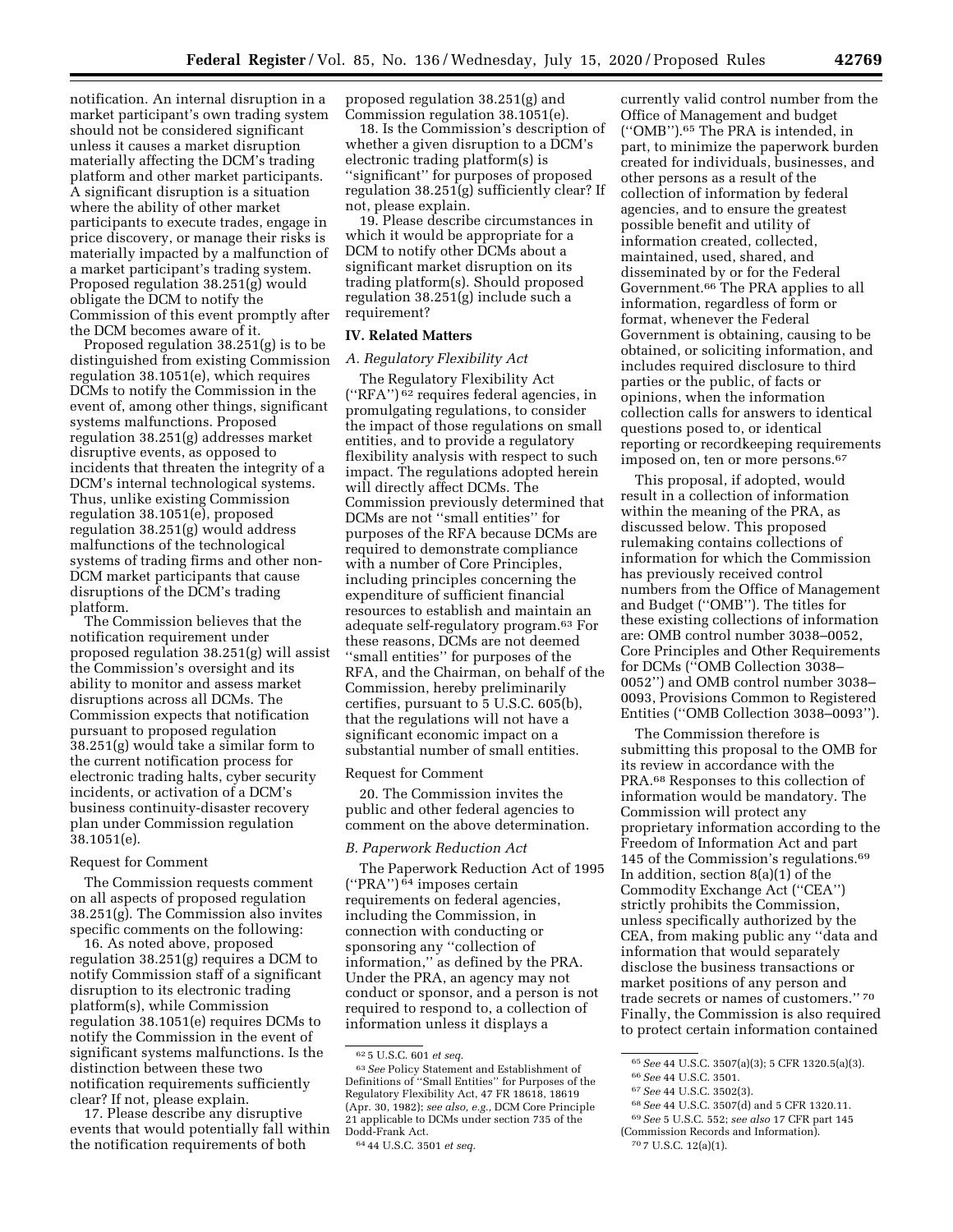in a government system of records according to the Privacy Act of 1974.71

1. OMB Collection 3038–0093— Provisions Common to Registered Entities

Proposed regulation 38.251(e) (''Risk Principle 1'') provides that DCMs must adopt and implement rules governing market participants subject to their respective jurisdictions to prevent, detect, and mitigate market disruptions or system anomalies associated with electronic trading. As provided in the proposed Acceptable Practices in Appendix B to part 38, such rules must be reasonably designed to prevent, detect, and mitigate market disruptions or system anomalies associated with electronic trading. Any such rules a DCM adopts pursuant to proposed regulation 38.251(e), must be submitted to the Commission in accordance with part 40 of the Commission's regulations. Specifically, a DCM would be required to submit such rules to the Commission in accordance with either: (1) Commission regulation 40.5, which provides procedures for the voluntary submission of rules for Commission review and approval; or (2) Commission regulation 40.6, which provides procedures for the self-certification of rules with the Commission. This information collection would be required for DCMs as needed, on a caseby-case basis. The Commission acknowledges, however, that there are various DCM practices in place today that may be consistent with proposed regulation 38.251(e), such as exchangeprovided risk controls that address potential price distortions and related market anomalies. As such, it is possible that some DCMs would not be required to file new or amended rules to satisfy Risk Principle 1, if adopted.

Proposed Risk Principle 1, if adopted, would amend OMB Collection 3038– 0093 by increasing the existing annual burden by 48 hours 72 for DCMs that would be required to comply with part 40 of the Commission's regulations, as described above. As a result, the revised total annual burden under this collection would be 720 hours.73 Although the Commission believes that operational and maintenance costs for

DCMs in proposed Risk Principle 1 will incrementally increase, these costs are expected to be de minimis.

OMB Collection 3038–0093 was created to cover the Commission's part 40 regulatory requirements for registered entities (including DCMs, swap execution facilities, derivatives clearing organizations, and swap data repositories) to file new or amended rules and product terms and conditions with the Commission.74 OMB Control Number 3038–0093 covers all information collections in part 40, including Commission regulation 40.2 (Listing products by certification), Commission regulation 40.3 (Voluntary submission of new products for Commission review and approval), Commission regulation 40.5 (Voluntary submission of rules for Commission review and approval), and Commission regulation 40.6 (Self-certification of rules). The proposal is expected to modify the existing annual burden in OMB Collection 3038–0093 for complying with certain requirements in proposed Risk Principle 1, as estimated in aggregate below:

*Estimated number of respondents:* 15. *Estimated frequency/timing of responses:* As needed.

*Estimated number of annual responses per respondent:* 2.

*Estimated number of annual* 

*responses for all respondents:* 30. *Estimated annual burden hours per* 

*response:* 24.

*Estimated total annual burden hours per respondent:* 48.

*Estimated total annual burden hours for all respondents:* 720.

2. OMB Collection 3038–0052—Core Principles and Other Requirements for DCMs

Proposed regulation 38.251(g) (''Risk Principle 3'') requires a DCM to promptly notify Commission staff of any significant disruption to its electronic trading platform(s) and provide timely information on the cause and remediation of such disruption.75 Under Risk Principle 3, such notification should include an email containing sufficient information to convey the nature of the disruption, and if known, its cause, and the remediation. The Commission recognizes that the specific cause of the disruption and the attendant remediation may not be known at the time of the disruption and may have to be addressed in a followup email or report. This information

collection would be required for DCMs as needed, on a case-by-case basis.

Proposed Risk Principle 3, if adopted, would amend OMB Collection 3038– 0052 by increasing the number of annual responses by 750 that may be filed by DCMs under the existing information collection. The proposed adoption of Risk Principle 3 would also incrementally increase the existing annual burden by 250 hours per DCM.76 As a result, the revised total aggregate annual burden under this collection would be 3,750 hours.77 Although the Commission believes that operational and maintenance costs for DCMs in proposed Risk Principle 3 will incrementally increase, these costs are expected to be de minimis.

OMB Collection 3038–0052 was created to cover regulatory requirements for DCMs under part 38 of the Commission's regulations.78 OMB Control Number 3038–0052 covers all information collections in part 38, including Subpart A (General Provisions), Subparts B through X (the DCM core principles), as well as the related appendices thereto, including Appendix A (Form DCM), Appendix B (Guidance on, and Acceptable Practices in, Compliance with Core Principles), and Appendix C (Demonstration of Compliance That a Contract Is Not Readily Susceptible to Manipulation). The proposed amendments are expected to modify the existing annual burden in OMB Collection 3038–0052 for complying with certain requirements in Subpart E (Prevention of Market Disruption) of part 38, as estimated in aggregate below:

*Estimated number of respondents:* 15. *Estimated frequency/timing of* 

*responses:* As needed. *Estimated number of annual* 

*responses per respondent:* 50. *Estimated number of annual* 

*responses for all respondents:* 750.

*Estimated annual burden hours per response:* 5.

*Estimated total annual burden hours per respondent:* 250.

*Estimated total annual burden hours for all respondents:* 3,750.

<sup>71</sup> 5 U.S.C. 552a.

<sup>72</sup>The Commission estimates that proposed regulation 38.251(e) would require potentially 15 DCMs to make 2 filings with the Commission a year requiring approximately 24 hours each to prepare. Accordingly, the total burden hours for each DCM would be approximately 48 hours per year.

<sup>73</sup>The Commission estimates that the total aggregate annual burden hours for DCMs under proposed regulation 38.251(e) would be 720 hours based on each DCM incurring 48 burden hours (15  $\times$  48 = 720).

<sup>74</sup>*See* 17 CFR part 40.

<sup>75</sup>*See supra* Section III.D (discussion of the Risk Principle 3).

<sup>76</sup>The Commission estimates that proposed regulation 38.251(g) would require potentially each DCM to make 50 reports with the Commission a year requiring approximately 5 hours each to prepare. Accordingly, the total burden hours for each DCM would be approximately 250 hours per year  $(50 \times 5 = 250)$ .

<sup>77</sup>The Commission estimates that the total aggregate annual burden hours for DCMs under proposed regulation 38.251(g) would be 3,750 hours based on each DCM incurring 250 burden hours (15  $\times 250 = 3,750$ 

<sup>78</sup>*See generally* 17 CFR part 38.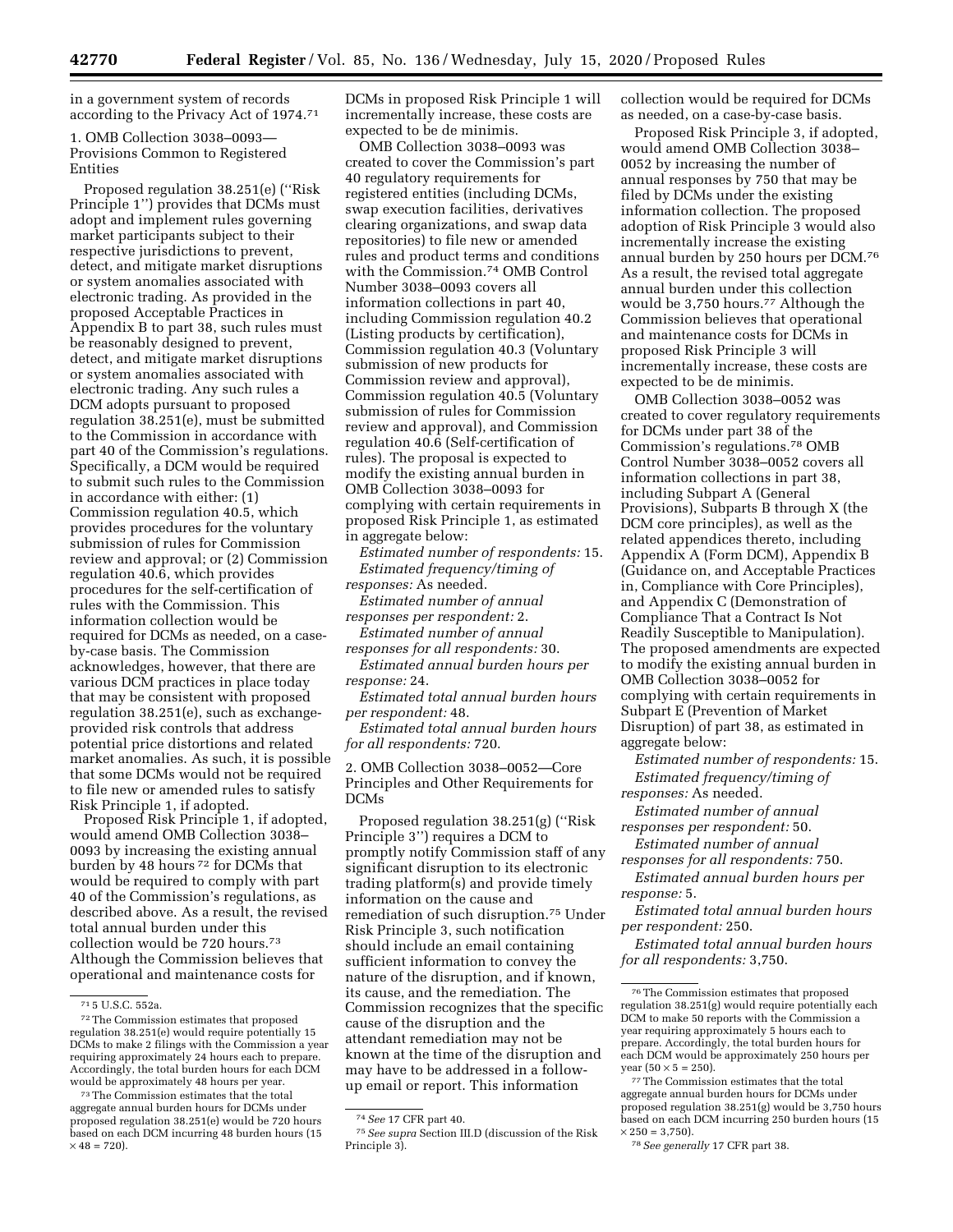*Estimated aggregate annual recordkeeping burden hours:* 1,500.79

### Request for Comment

The Commission invites the public and other federal agencies to comment on the proposed information collection requirements, including the following:

21. Evaluate whether the proposed collections of information are necessary for the proper performance of the functions of the Commission, including whether the information will have practical utility;

22. Evaluate the accuracy of the estimated burden of the proposed information collection requirements, including the degree to which the methodology and the assumptions that the Commission employed were valid;

23. Are there ways to enhance the quality, utility, or clarity of the information proposed to be collected; and

24. Are there ways to minimize the burden of the proposed collections of information on DCMs, including through the use of appropriate automated, electronic, mechanical, or other technological information collection techniques.

The public and other federal agencies may submit comments directly to the Office of Information and Regulatory Affairs, OMB, by fax at (202) 395–6566 or by email at *[OIRAsubmission@](mailto:OIRAsubmission@omb.eop.gov) [omb.eop.gov.](mailto:OIRAsubmission@omb.eop.gov)* Please provide the Commission with a copy of submitted comments so that they can be summarized and addressed in the final rule. Refer to the **ADDRESSES** section of this document for comment submission instructions to the Commission. A copy of the supporting statements for the collections of information discussed above may be obtained by visiting *RegInfo.gov.* OMB is required to make a decision concerning the collection of information between 30 and 60 days after publication of this release. Therefore, a comment to OMB is best assured of receiving full consideration if OMB (and the Commission) receives it within 30 days of publication of this document. Nothing in the foregoing affects the deadline enumerated above for public comment to the Commission on the proposed regulations.

#### *C. Cost-Benefit Considerations*

### 1. Introduction

Section 15(a) of the CEA requires the Commission to consider the costs and

benefits of its actions before promulgating a regulation under the CEA or issuing certain orders.80 Section 15(a) further specifies that the costs and benefits shall be evaluated in light of five broad areas of market and public concern: (1) Protection of market participants and the public; (2) efficiency, competitiveness, and financial integrity of futures markets; (3) price discovery; (4) sound risk management practices; and (5) other public interest considerations. The Commission considers the costs and benefits resulting from its discretionary determinations with respect to the section 15(a) factors.

The baseline for this consideration of costs and benefits in this proposal is the monitoring and mitigation capabilities of DCMs, as governed by rules in current part 38 of CFTC regulations. Under these rules, DCMs are required to conduct real-time monitoring of all trading activity on its electronic trading platforms and identify disorderly trading activity and any market or system anomalies. Other sections of part 38 also require DCMs to establish and maintain risk control mechanisms to prevent and reduce the potential risk of price distortions and interruptions in orderly trading in markets, including, but not limited to, market restrictions that pause or halt trading in market conditions prescribed by the DCMs.81 In particular, § 38.251(a) through (d) already require DCMs to use an effective real-time program to monitor and evaluate individual traders' market activity, as well as the general market data, in order to prevent and detect manipulative behavior and market disruptions. DCMs are also already required to demonstrate the ability to comprehensively and accurately reconstruct daily trading activity for the purposes of detecting trading abuses.

The Commission recognizes that the proposed rules may impose additional costs on DCMs and market participants. The Commission has endeavored to assess the expected costs and benefits of the proposed rulemaking in quantitative terms, including PRA-related costs, where possible. In situations where the Commission is unable to quantify the costs and benefits, the Commission identifies and considers the costs and benefits of the applicable proposed rules in qualitative terms. The lack of data and information to estimate those costs is attributable in part to the nature of the

proposed rules and uncertainty about the potential responses of market participants to the implementation of the proposed rules. The Commission requests data and information from market participants and other commenters to allow it to better estimate the costs of the proposed rule.

#### 2. Summary of Proposal

As discussed in more detail in the preamble above, the Commission considered taking a more prescriptive approach as an alternative to the proposed rules but decided to give more discretion to each DCM in terms of how to precisely define market disruptions and system anomalies as they relate to their particular markets. As a result, each DCM will have the flexibility to tailor the implementation of the proposed rules to best prevent, detect, and mitigate market disruptions or system anomalies in their respective markets. Consequently, the Commission believes that DCMs' tailored rules and their implementation will be less burdensome. Therefore the Commission proposes the following specific Risk Principles and associated Acceptable Practices applicable to DCM electronic trading.

a. Proposed Regulation 38.251(e)—Risk Principle 1

Proposed regulation 38.251(e)—Risk Principle 1—provides that a DCM must adopt and implement rules governing market participants subject to its jurisdiction to prevent, detect, and mitigate market disruptions or system anomalies associated with electronic trading.

b. Proposed Regulation 38.251(f)—Risk Principle 2

Proposed regulation 38.251(f)—Risk Principle 2—provides that a DCM must subject all electronic orders to exchange-based pre-trade risk controls to prevent, detect, and mitigate market disruptions or system anomalies associated with electronic trading.

c. Proposed Regulation 38.251(g)—Risk Principle 3

Proposed regulation 38.251(g)—Risk Principle 3—provides that a DCM must promptly notify Commission staff of a significant disruption to its electronic trading platform(s) and provide timely information on the causes and remediation.

d. Proposed Acceptable Practices for Proposed Regulations 38.251(e) and (f)

The proposed Acceptable Practices provide that to comply with regulation 38.251(e), the DCM must adopt and

<sup>79</sup>The Commission estimates that the total aggregate annual recordkeeping burden hours for DCMs under regulation 38.950 and 38.951 would be 1,500 hours based on each DCM incurring 100 burden hours  $(15 \times 100 = 1,500)$ .

<sup>80</sup> 7 U.S.C. 19(a). 81*See, e.g.,* Commission regulation 38.255, which currently requires DCMs to establish and maintain risk control mechanisms to prevent and reduce the potential risk of price distortions and market disruptions.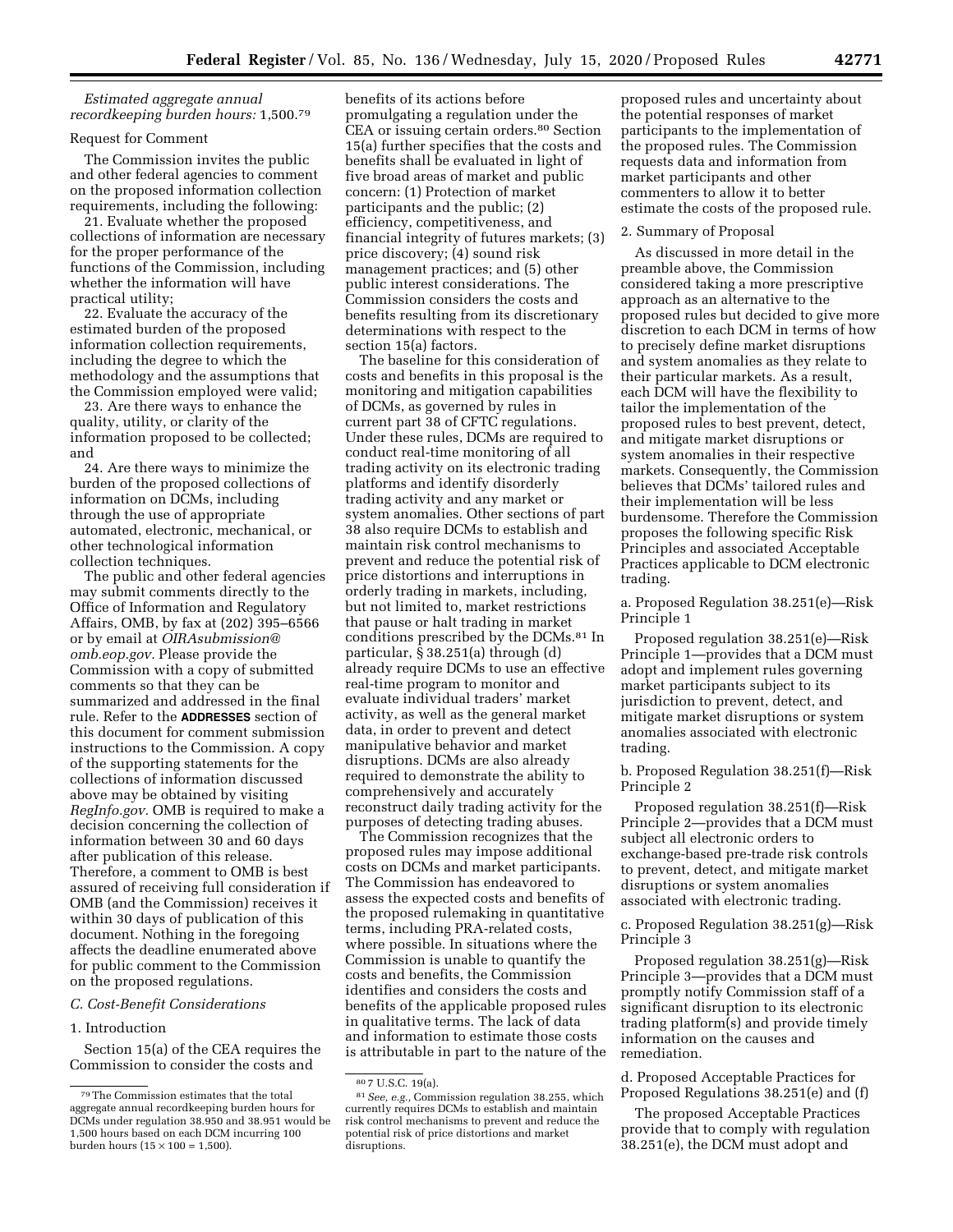implement rules that are reasonably designed to prevent, detect, and mitigate market disruptions or system anomalies associated with electronic trading. To comply with regulation 38.251(f), the DCM must subject all electronic orders to exchange-based pre-trade risk controls that are reasonably designed to prevent, detect, and mitigate market disruptions or system anomalies.

### Request for Comment

25. Do commenters believe that the Commission is correct in its determination that a prescriptive approach to proposed rules on risk controls and rules designed to prevent, detect, and mitigate market disruptions or system anomalies associated with electronic trading would be too costly and burdensome?

26. Are there other alternative approaches with lower costs that the Commission should have considered? If so, please explain.

#### 3. Costs

Existing Practices With Minimal Costs

DCMs' current risk management practices, particularly those implemented to comply with existing Commission regulations §§ 38.157, 38.251(c), 38.255, and 38.607, already may comply with the requirements of proposed rules 38.251(e) through (g). Specifically, while some DCMs might need to start collecting more detailed information from their market participants, the Commission believes most DCMs already have most of the information required to adopt and implement rules governing market participants subject to their respective jurisdiction in order to prevent, detect, and mitigate market disruptions or system anomalies associated with electronic trading. The Commission also believes that DCMs have the means to acquire efficiently, and with potentially minimal cost, more information if needed. Moreover, DCMs currently monitor their markets and have rules to prevent and mitigate market disruptions or system anomalies, as required by proposed rule 38.251(e). The Commission also views many existing DCM pre-trade risk control practices to be consistent with the requirement in proposed regulation 38.251(f). Finally, DCMs already report to Commission staff certain interruptions in orderly trading in markets, including electronic trading halts and significant system malfunctions; cyber security incidents or targeted threats that actually or potentially jeopardize automated system operation, reliability, security, or capacity; and activations of a business

continuity-disaster plan, as required by rule 38.1051(e).82 Hence, the direct incremental cost of proposed rules 38.251(e) through (g) on DCMs is expected to be minimal.

### New Costs To Adjust Existing Practices

To comply with rule 38.251(e), DCMs may be required to adjust their existing policies and procedures that involve increased monitoring of trading and communication patterns between market participants in their jurisdictions and the DCMs' matching engines.

Implementing these internal policies and procedures, and successfully communicating them to market participants, could involve costs for DCMs. Moreover, the Commission acknowledges that the DCM's monitoring efforts, and the associated required technologies, would need to be kept up to date, which could involve costs linked to the continual updating of these technologies and methodologies.

The Commission believes that DCMs may change their software to enable them to more efficiently capture additional information regarding participants subject to their jurisdiction to implement rules adopted pursuant to 38.251(e). The Commission expects the design, development, testing, and production release of a required software update to take 2,520 staff hours in total, which the Commission expects to be completed by more than one employee. To calculate the cost estimate for changes to DCM software, the Commission estimates the appropriate wage rate based on salary information for the securities industry compiled by the Department of Labor's Bureau of Labor Statistics (''BLS'').83 Commission staff arrived at an hourly rate of \$70.76 using figures from a weighted average of salaries and bonuses across different professions contained in the most recent BLS Occupational Employment and Wages Report (May 2019), multiplied by 1.3 to account for overhead and other benefits.84 Commission staff chose this

83May 2019 National Industry-Specific Occupational Employment and Wage Estimates, NAICS 523000—Securities, Commodity Contracts, and Other Financial Investments and Related Activities, available at *[https://www.bls.gov/oes/](https://www.bls.gov/oes/current/naics4_523000.htm) [current/naics4](https://www.bls.gov/oes/current/naics4_523000.htm)*\_*523000.htm.* 

84The Commission's estimated appropriate wage rate is a weighted national average of mean hourly wages for the following occupations (and their relative weight): ''computer programmer—industry: securities, commodity contracts, and other financial investment and related activities'' (25 percent); ''project management specialists and business

methodology to account for the variance in skillsets that may be used to plan, implement, and manage the required changes to DCM software. Using these estimates, the Commission would expect the software update to cost \$178,313 per DCM. The Commission acknowledges that this is just an estimate and the actual cost of such a software update would depend on the current status of the specific DCM's information acquisition capabilities and the amount of additional information the DCM would have to collect as a result of proposed rule 38.251(e). To the extent that a DCM currently or partially captures the required information and data through its systems and technology, these costs would be incrementally lower.

The Commission acknowledges that any additional rules resulting from proposed regulation 38.251(e) will have to be submitted pursuant to part 40 when a DCM seeks to make amendments to its electronic trading risk requirements. The Commission expects a DCM to take an additional 48 hours annually (two submissions on average per year, 24 hours per submission) to submit these amendments to the Commission. In order to estimate the appropriate wage rate, the Commission used the salary information for the securities industry compiled by the BLS.85 Commission staff arrived at an hourly rate of \$89.89 using figures from a weighted average of salaries and bonuses across different professions contained in the most recent BLS Occupational Employment and Wages Report (May 2019) multiplied by 1.3 to account for overhead and other benefits.86 The Commission estimates this indirect cost to each DCM to be \$4,314.72 annually  $(48 \times $89.89)$ . To the

86The Commission estimated appropriate wage rate is a weighted national average of mean hourly wages for the following occupations (and their relative weight): ''compliance officer—industry: securities, commodity contracts, and other financial investment and related activities'' (50 percent); and ''lawyer—legal services'' (50 percent). Commission staff chose this methodology to account for the variance in skill sets that may be used to accomplish the collection of information.

<sup>82</sup>The Commission notes that the notification requirement under Commission regulation 38.1051(e) does not include the planned operation of DCM stop logic, velocity logic, and circuit breaker functionality, which also support orderly markets.

operations specialists—industry: securities, commodity contracts, and other financial investment and related activities'' (25 percent); ''Software and Web Developers, Programmers, and Testers—industry: securities, commodity contracts, and other financial investment and related activities'' (25 percent); and ''Software Developers and Software Quality Assurance Analysts and Testers—industry: securities, commodity contracts, and other financial investment and related activities'' (25 percent).

<sup>85</sup>May 2019 National Industry-Specific Occupational Employment and Wage Estimates, NAICS 523000—Securities, Commodity Contracts, and Other Financial Investments and Related Activities, available at *[https://www.bls.gov/oes/](https://www.bls.gov/oes/current/naics4_523000.htm) [current/naics4](https://www.bls.gov/oes/current/naics4_523000.htm)*\_*523000.htm.*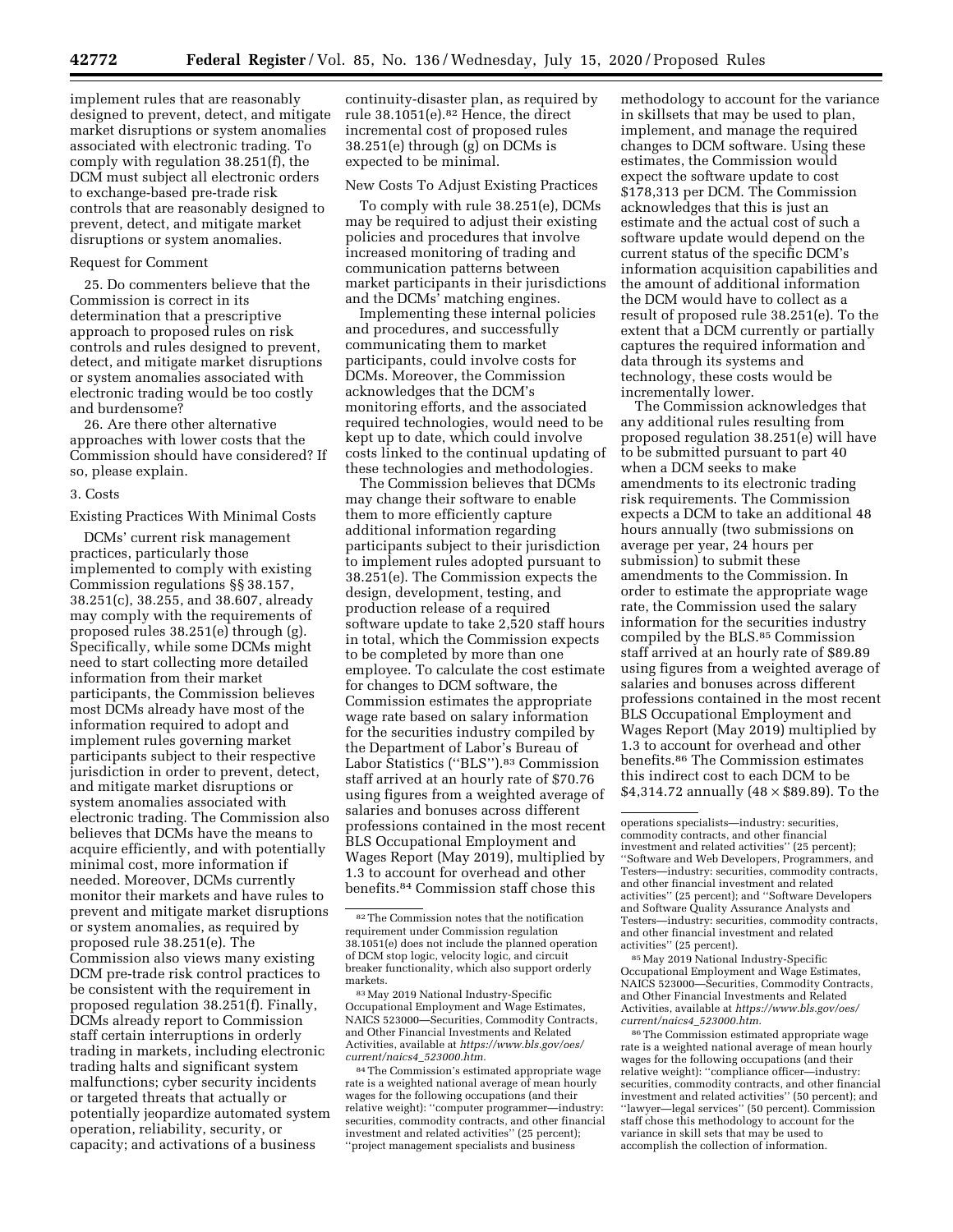extent that a DCM currently has in place rules required under proposed 38.251(e), these costs would be incrementally lower.

The Commission can envision a scenario where a DCM might also need to update its trading systems to subject all electronic orders to exchange-based pre-trade risk controls to prevent, detect, and mitigate market disruptions or system anomalies as required by proposed rule 38.251(f). Depending on the amount of update required, the Commission anticipates the design, development, testing, and production release of the new trading system to take 8,480 staff hours in total, which the Commission expects to be covered by more than one employee. To calculate the cost estimate for updating a DCM's trading systems, the Commission estimates the appropriate wage rate based on salary information for the securities industry compiled by the BLS.87 Commission staff arrived at an hourly rate of \$70.76 using figures from a weighted average of salaries and bonuses across different professions contained in the most recent BLS Occupational Employment and Wages Report (May 2019) multiplied by 1.3 to account for overhead and other benefits.88 Commission staff chose this methodology to account for the variance in skill sets that may be used to plan, implement, and manage the required update to a DCM's trading system. Using these estimates, the Commission would expect the trading system update to cost \$600,036 to a DCM. The Commission would like to emphasize that this is just an estimate and the actual cost could be higher or lower. The cost may also vary across DCMs, as each DCM has the flexibility to apply the specific controls that the DCM deems reasonably designed to prevent, detect, and mitigate market disruptions or system anomalies. In addition, the Commission would further note that to the extent that a DCM currently or partially has in place pre-trade risk controls consistent with proposed 38.251(f), these costs would be incrementally lower.

Proposed regulation 38.251(g) would require a DCM to notify promptly Commission staff of a significant disruption to its electronic trading platform(s) and provide timely information on the causes and remediation. The Commission expects that there may be incremental costs to DCMs from proposed regulation 38.251(g) in the form of analysis regarding which disruptions could be significant enough to report, maintain, and archive the relevant data, as well as the costs associated with the act of reporting the disruptions. The Commission currently expects every DCM to have the necessary means to communicate with the Commission promptly, and therefore, does not expect any additional communication costs. The Commission expects DCMs to incur a minimal cost in determining what a significant disruption could be and preparing information on its causes and remediation. The Commission does not expect this cost to be significant, because the Commission believes DCMs should already have the means necessary to identify the causes of market disruptions and have plans for remediation. To the extent that complying with regulation 38.251(g) requires a DCM to incur additional recordkeeping and reporting burdens, the Commission estimates these additional recordkeeping requirements to require approximately 100 hours per DCM per year and the additional reporting requirements to require approximately 250 hours per DCM per year (five hours per report and an estimated 50 reports additionally per DCM). In calculating the cost estimates for recordkeeping and reporting, the Commission estimates the appropriate wage rate based on salary information for the securities industry compiled by the BLS.89 For the reporting cost, Commission staff arrived at an hourly rate of \$76.44 using figures from a weighted average of salaries and bonuses across different professions contained in the most recent BLS Occupational Employment and Wages Report (May 2019) multiplied by 1.3 to account for overhead and other

benefits.90 In calculating the cost estimate for recordkeeping, the Commission staff arrived at an hourly rate of \$71.019 using figures from the most recent BLS Occupational Employment and Wages Report (May 2019) multiplied by 1.3 to account for overhead and other benefits.91 The Commission estimates the cost for additional recordkeeping to a DCM to be  $$7,101.90$  (100  $\times$  \$71.019) annually and the cost for additional reporting to a DCM to be  $$19,110$  ( $250 \times $76.44$ ) annually. As noted above, the exact cost will depend on the software update and could be higher or lower than the Commission's estimate.

To the extent that DCMs would need to update their rules and internal processes to comply with regulation 38.251(e) through (g) and the associated Acceptable Practices, the Commission expects that DCMs also may need to update or supplement their compliance program, which would involve additional costs. However, the Commission does not expect these costs to be significant. The Commission believes that some DCMs may need to hire an additional full-time compliance staff member to address the additional compliance needs associated with the proposed regulation. Assuming that the average annual salary of each compliance officer is \$94,705, the Commission estimates the incremental annual compliance costs to a DCM that needs to hire an additional compliance officer to be \$119,340.<sup>92</sup> However, the Commission notes that the exact compliance needs may vary across DCMs, and some DCMs may already have adequate compliance programs that can handle any rule updates and

<sup>91</sup>The Commission estimated appropriate wage rate is the mean hourly wages for ''database administrators and architects.'' Commission staff chose this methodology to account for the variance in skill sets that may be used to accomplish the collection of information.

92 In calculating this cost estimate for reporting, the Commission estimates the appropriate annual wage for a compliance officer based on salary information for the securities industry compiled by the BLS. Commission staff used the annual wage of \$91,800, which reflects the average annual salary for a compliance officer contained in the most recent BLS Occupational Employment and Wages Report (May 2019), and multiplied it by 1.3 to account for overhead and other benefits.

<sup>87</sup>May 2019 National Industry-Specific Occupational Employment and Wage Estimates, NAICS 523000—Securities, Commodity Contracts, and Other Financial Investments and Related Activities, available at *[https://www.bls.gov/oes/](https://www.bls.gov/oes/current/naics4_523000.htm) [current/naics4](https://www.bls.gov/oes/current/naics4_523000.htm)*\_*523000.htm.* 

<sup>88</sup>The Commission's estimated appropriate wage rate is a weighted national average of mean hourly wages for the following occupations (and their relative weight): ''computer programmer—industry: securities, commodity contracts, and other financial investment and related activities'' (25 percent); ''project management specialists and business operations specialists—industry: securities, commodity contracts, and other financial investment and related activities'' (25 percent); ''Software and Web Developers, Programmers, and Testers—industry: securities, commodity contracts, and other financial investment and related activities'' (25 percent); and ''Software Developers and Software Quality Assurance Analysts and Testers—industry: securities, commodity contracts, and other financial investment and related activities'' (25 percent).

<sup>89</sup>May 2019 National Industry-Specific Occupational Employment and Wage Estimates, NAICS 523000—Securities, Commodity Contracts, and Other Financial Investments and Related Activities, available at *[https://www.bls.gov/oes/](https://www.bls.gov/oes/current/naics4_523000.htm) [current/naics4](https://www.bls.gov/oes/current/naics4_523000.htm)*\_*523000.htm.* 

<sup>90</sup>The Commission estimated appropriate wage rate is a weighted national average of mean hourly wages for the following occupations (and their relative weight): ''computer programmer—industry: securities, commodity contracts, and other financial investment and related activities'' (25 percent); ''compliance officer—industry: securities, commodity contracts, and other financial investment and related activities'' (50 percent); and ''lawyer—legal services'' (25 percent). Commission staff chose this methodology to account for the variance in skill sets that may be used to accomplish the required reporting.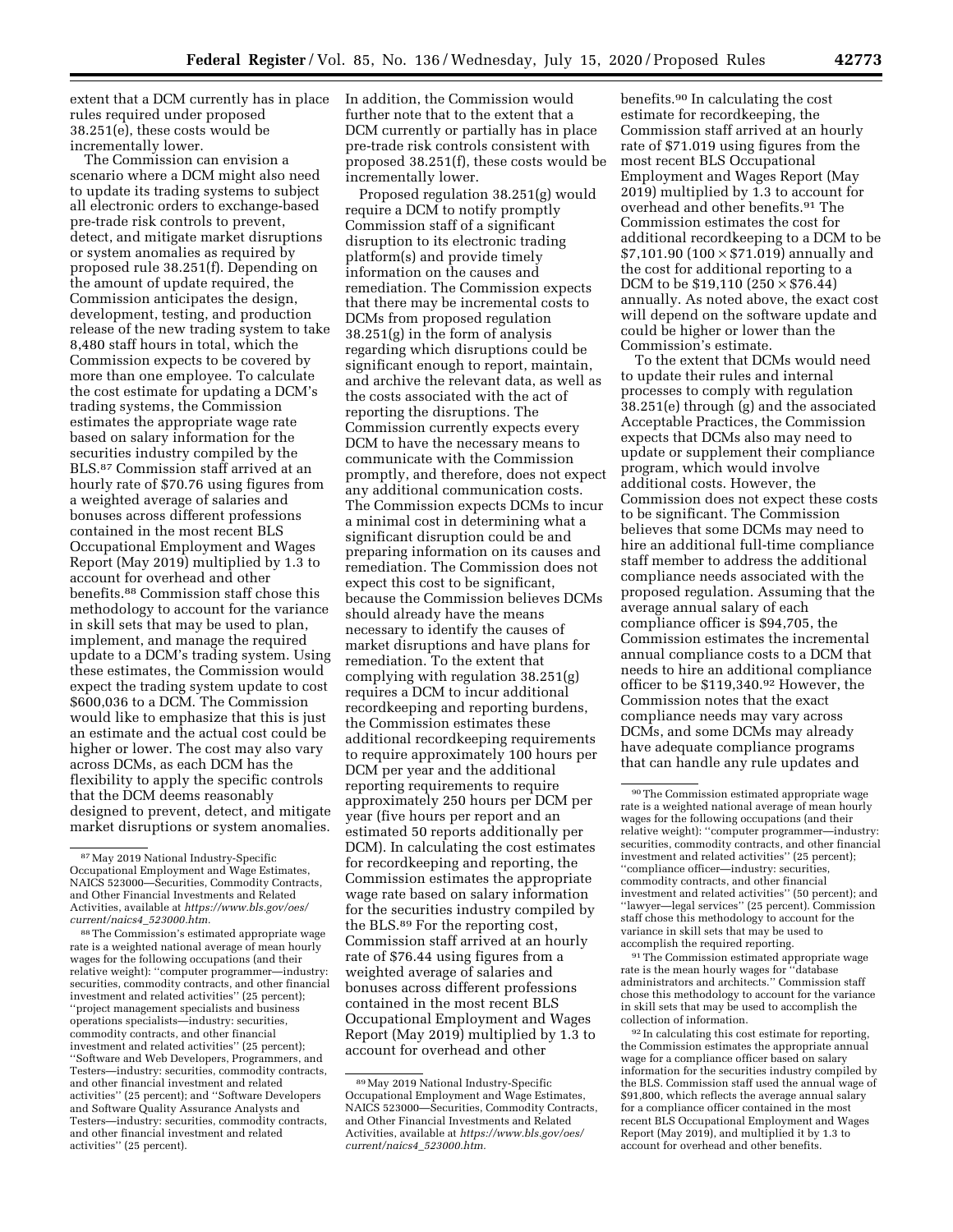internal processes required to comply with regulation 38.251(e) through (g), and therefore the actual compliance costs may be higher or lower than the Commission's estimates.

### Cost of Periodically Updating Risk Management Practices

The Commission expects the trading methods and technologies of market participants to change over time, requiring DCMs to adjust their rules accordingly. As trading methodologies and connectivity measures evolve, it is expected that new ways of potential market disruptions and system anomalies could surface. To that end, the Commission believes full compliance would require a DCM to implement periodic evaluation of its entire electronic trading marketplace and updates of the exchange-based pretrade risk controls to prevent, detect, and mitigate market disruptions or system anomalies, as well as updates of the appropriate definitions of market disruptions and system anomalies. Therefore, rules imposed as a result of proposed regulation 38.251(e) through (g) would need to be flexible and fluid, and potentially updated as needed, which may involve additional costs. Moreover, such rule changes would result in a cost increase associated with the rise in the number of rule filings that DCMs would have to prepare and submit to the Commission.

### Costs to Market Participants

To the extent the rules adopted by DCMs as a result of the proposed regulation change frequently, the Commission can envision a situation where market participants would need to adjust to new rules frequently. While these adjustments might carry some costs for market participants, such as potential added delays to their trading activity due to added pre-trade controls, the Commission expects these changes to be communicated to the market participants by DCMs with enough implementation time so as to minimize the burden on market participants and their trading strategies. Moreover, to the extent a DCM's policies and procedures require market participants to report changes to their connection processes, trading strategies, or any other adjustments the DCM deems required, there could be some cost to the market participants. Finally, market participants may feel the need to upgrade their risk management practices as a response to DCMs' updated risk management practices driven by the proposed rules. The Commission recognizes that part of the costs to market participants might also come

from needing to update their systems and potentially adjust the software they use for risk management, trading, and reporting. To the extent that market participants currently comply with DCM rules and regulations regarding pre-trade risk controls and market disruption protocols, these costs may be somewhat mitigated under the proposal.

### Regulatory Arbitrage

The proposed rules offer DCMs the flexibility to address market disruptions and system anomalies as they relate to their particular markets and market participants' trading activities. Similarly, DCMs are also given the flexibility to decide how to apply the proposed requirements in their respective markets. This flexibility could result in differences across DCMs, potentially contributing to regulatory arbitrage. For example, DCMs' practices could differ in the information collected from market participants; the rules applied to prevent, detect, and mitigate market disruptions or system anomalies; and the intensity of pre-trade controls. The parameters for establishing disruptive behavior could be defined differently by the various DCMs, which might lead to differing levels of exchange-based pre-trade risk controls. The Commission acknowledges that to the extent there is potential for market participants to choose between DCMs, those DCMs with lower information collection requirements and potentially less stringent pre-trade risk controls could appear more attractive to certain market participants. All or some of these factors could create the potential for market participants to move their trading from DCMs with potentially more stringent risk controls to DCMs with less stringent controls, which could cost certain DCMs business. While the Commission recognizes that this kind of regulatory arbitrage could cause liquidity to move from one DCM to another, potentially impairing (benefiting) the price discovery of the contract with reduced (increased) liquidity, the Commission does not expect this to occur with any real frequency. First, the Commission notes that liquidity for a given contract in futures markets tends to concentrate in one DCM. This means that futures markets are less susceptible to this type of regulatory arbitrage. Second, while an individual DCM decides the exchangebased pre-trade risk controls for its markets, those risk controls must be effective. The Commission does not believe that differences in the application of the proposed regulation across DCMs would be substantial enough to induce market participants to

switch to trading at a different DCM, even if there were two DCMs trading similar enough contracts. For example, DCMs currently apply various pre-trade controls to comply with rule 38.255 requirements for risk controls for trading, but the Commission does not have any evidence that DCMs compete on pre-trade controls. The Commission expects DCMs to approach the setting of their practices to comply with this proposed regulation in a similar manner.

#### Request for Comment

27. Are the costs the Commission considers in the cost-benefit considerations section reasonable? If not, please explain.

28. Do DCMs currently collect most of the information required from market participants in order to comply with rule 38.251(e)? If not, what are the associated expected costs?

29. Are there other costs the Commission should have included in the cost-benefit considerations section? If so, please explain.

30. Are the software update estimates the Commission considers reasonable? If not, please explain.

31. Should the Commission make use of other sources for enumerating costs associated with the proposed rule? If so, please explain.

#### 4. Benefits

Minimize Disruptive Behaviors Associated With Electronic Trading and Ensure Sound Financial Markets

The Commission believes that the proposed rules are crucial for the integrity and resilience of financial markets, as the proposed rules would ensure that DCMs have the ability to prevent, detect and mitigate most, if not all, disruptive behaviors associated with electronic trading. The proposed changes to regulation 38.251(e) require DCMs to adopt and implement rules governing market participants subject to its jurisdiction such that market disruptions or system anomalies associated with electronic trading can be minimized. This would allow markets to operate smoothly and to continue functioning as efficient platforms for risk transfer, as well as allowing for healthy price discovery.

The Commission expects proposed regulation 38.251(f) to subject all electronic orders to a DCM's exchangebased pre-trade risk controls. The Commission expects this to benefit the markets as well as the market participant sending orders to the exchanges. First, by preventing orders that could cause market disruptions or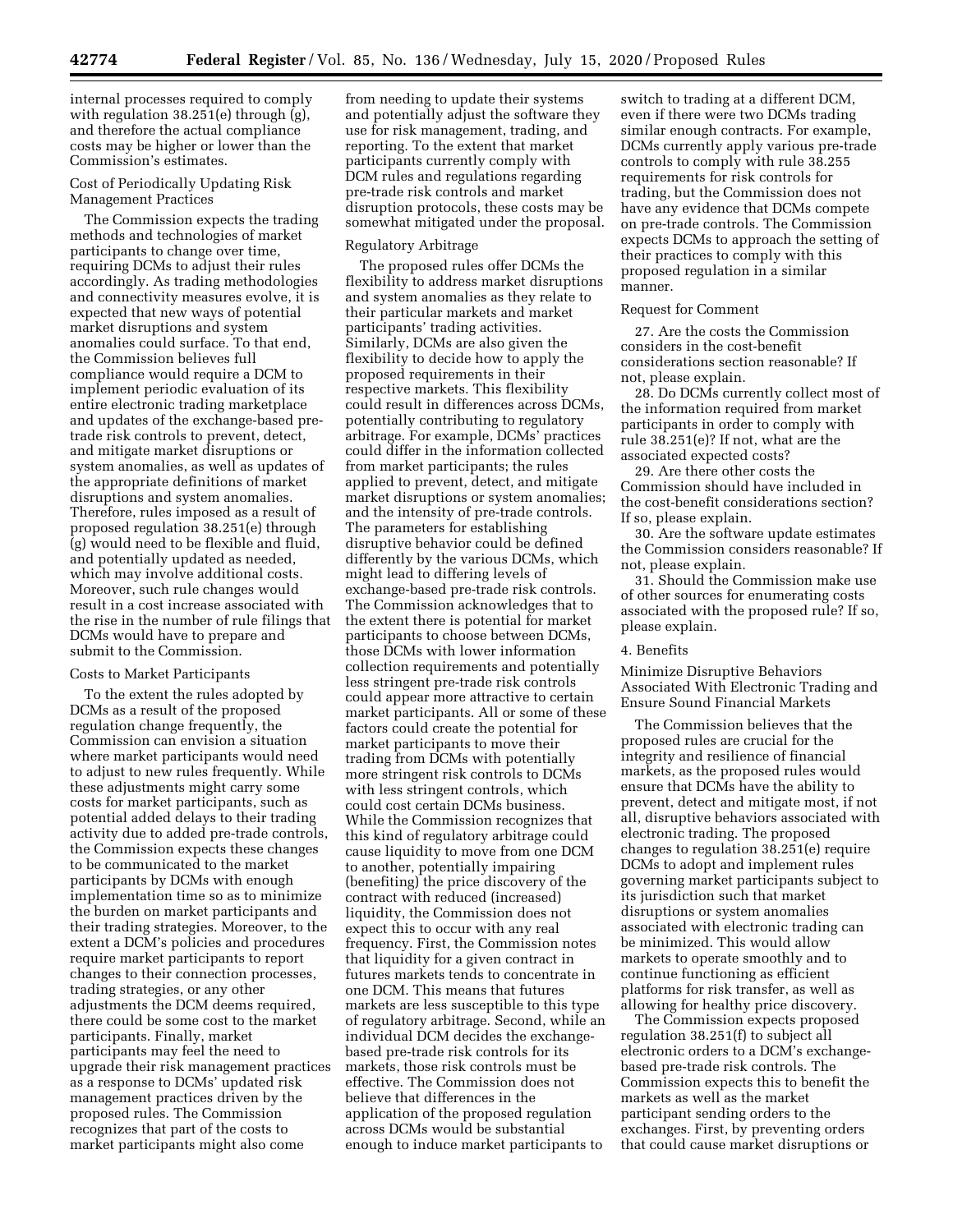system anomalies through exchangebased pre-trade risk controls, proposed regulation 38.251(f) allows the markets to operate orderly and efficiently. This benefits traders in the markets, market participants utilizing price discovery in the markets, as well as traders in related markets. Second, proposed regulation 38.251(f) provides market participants sending orders to a DCM with an additional layer of protection through the implementation of exchange-based pre-trade risk controls. If an unintentional set of messages were to breach the risk controls of market participants and FCMs, proposed regulation 38.251(f) could prevent those messages from reaching a DCM and potentially resulting in unwanted transactions. This benefits the market participants, as well as their FCMs, by saving them from the obligation of unwanted and unintended transactions.

Proposed regulation 38.251(g) ensures that significant disruptions will be communicated to the Commission staff promptly, as well as their causes and eventual remediation. The Commission believes proposed regulation 38.251(g) will benefit the markets and market participants by strengthening their financial soundness and promoting the resiliency of derivatives markets by allowing the Commission to stay informed of any potential market disruptions effectively and promptly. If needed, the Commission's timely action in the face of market disruptions could help markets recover faster and stronger.

Finally, proposed regulations 38.251(e) through (g) are likely to benefit the public by promoting sound risk management practices across market participants and preserving the financial integrity of markets so that markets can continue to fulfill their price discovery role.

#### Value of Flexibility Across DCMs

The Commission believes that DCMs have markets with different trading structures and participants with varying trading patterns. It is possible that what one DCM deems to be the paramount disruptive behavior for its market could be different for another DCM. The Commission's principles-based approach to proposed regulations 38.251(e) and (f) allows DCMs the flexibility to impose the most efficient and effective rules and pre-trade risk controls for their respective jurisdictions. The Commission believes such flexibility, particularly through the proposed Acceptable Practices, benefits DCMs by allowing them to adopt and implement effective and efficient measures reasonably designed to achieve the objectives of the Risk

Principles. Without such flexibility, DCMs would need to comply with prescriptive rules that may not be as effective in preventing disruptive trading and market anomalies and that may potentially involve higher compliance costs.

#### Direct Benefits to Market Participants

Proposed rule 38.251(e) requires DCMs to adopt and implement rules to prevent, detect, and mitigate market disruptions or system anomalies associated with electronic trading. To this end, the proposed Acceptable Practices for proposed rule 38.251(f) would enable DCMs to subject all electronic orders to exchange-based pretrade risk controls that are reasonably designed to prevent, detect, and mitigate market disruptions or system anomalies. This approach will assist in preventing or mitigating market disruptions and protect the effectiveness of financial markets to continue providing the services of risk transfer and price transparency to all market participants. Moreover, the Commission believes that requiring DCMs to design these rules could incentivize market participants themselves to strengthen their own risk management practices as a response to potential changes in pre-trade risk controls that all electronic orders will be subject to.

### Facilitate Commission Oversight

The Commission believes the implementation of the proposed rules would facilitate the Commission's capability to effectively monitor the market. Moreover, proposed rule 38.251(g) will result in DCMs informing the Commission promptly of any significant market disruptions and remediation plans. The Commission believes this would allow it to also take steps to contain a disruption and prevent the disruption from impacting other markets or market participants. Thus, the proposed rules would facilitate the Commission's oversight and its ability to monitor and assess market disruptions across all DCMs.

Finally, the Commission expects that the proposed rule would better incentivize DCMs to recognize market disruptions and examine remediation plans in a timely fashion.

#### Request for Comment

32. Are the benefits the Commission considers in the cost-benefit considerations section reasonable? If not, please explain.

33. Are there other benefits the Commission should have included in the cost-benefit considerations section? If so, please explain.

## 5. 15(a) Factors

a. Protection of Market Participants and the Public

Proposed rules 38.251(e) through (g) are intended to protect market participants and the public from potential market disruptions due to electronic trading. The proposal is expected to benefit market participants and the public by requiring DCMs to adopt and implement rules addressing the market disruptions and system anomalies associated with electronic trading, subject all electronic orders to specifically-designed exchange-based pre-trade risk controls, and promptly report the causes and remediation of significant market disruptions. All of these measures create a safer marketplace for market participants to continue trading without major interruptions and allow the public to benefit from the information generated through a well-functioning marketplace.

b. Efficiency, Competitiveness, and Financial Integrity of DCMs

The Commission believes that proposed rules 38.251(e) through (g) will enhance the financial integrity of DCMs by requiring DCMs to implement rules and risk controls to address market disruptions and system anomalies associated with electronic trading. However, the Commission also acknowledges that market participants' efficiency of trading might be hindered due to their orders taking longer to reach the matching engine as a result of additional pre-trade risk controls. In addition, the Commission can envision a scenario where the flexibility provided to DCMs in designing and implementing rules to prevent, detect, and mitigate market disruptions and system anomalies, and the differences between the updated pre-trade risk controls and existing DCM risk control rules, could potentially lead to regulatory arbitrage between DCMs. To the extent that there are significant differences in those practices set by competing DCMs, market participants might choose to trade in the DCM with least stringent rules if competing DCMs offer the same or relatively similar products. The Commission acknowledges that competitiveness across DCMs might be hurt as a result. However, as discussed above, the Commission does not believe that differences in the application of the proposed regulation across DCMs would be substantial enough to induce market participants to switch to trading at a different DCM, even if there were two DCMs trading similar enough contracts.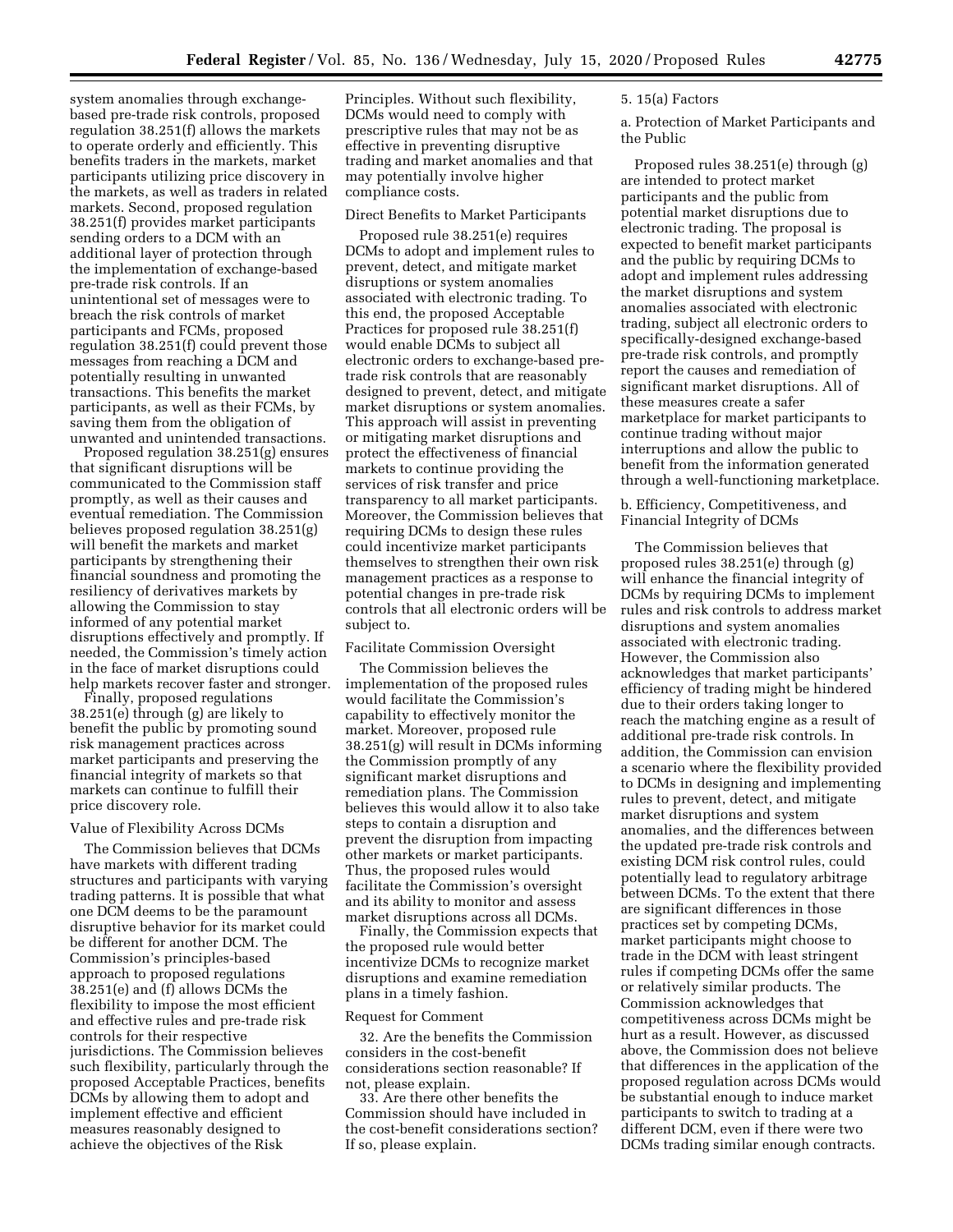#### c. Price Discovery

The Commission expects price discovery to improve as a result of proposed rules 38.251(e) through (g), especially due to improved market functioning through the implementation of targeted pre-trade risk controls and rules. The Commission expects the new regulation to assist with the prevention and mitigation of market disruptions due to electronic trading, leading markets to provide more consistent price discovery services. However, as noted above, adoption and implementation of rules pursuant to 38.251(e) and pre-trade risk controls implemented by DCMs could be different across DCMs. As a result, the improvements in price discovery across DCMs markets are not likely to be uniform.

d. Sound Risk Management Practices

The Commission expects proposed rules 38.251(e) through (g) to help promote and ensure better risk management practices of both DCMs and their market participants. The Commission expects DCMs and market participants to focus on, and potentially update, their risk management practices. Additionally, the Commission believes that the requirement for DCMs to notify the Commission staff regarding the cause of a significant disruption to their respective electronic trading platforms would also provide reputational incentives for both DCMs and their market participants to focus on, and improve, risk management practices.

e. Other Public Interest Considerations

The Commission does not expect proposed rules 38.251(e) through (g) to have any significant costs or benefits associated with any other public interests.

## *D. Antitrust Considerations*

Section 15(b) of the CEA requires the Commission to take into consideration the public interest to be protected by the antitrust laws and endeavor to take the least anticompetitive means of achieving the purposes of CEA, in issuing any order or adopting any Commission rule or regulation (including any exemption under section 4(c) or 4c(b)), or in requiring or approving any bylaw, rule, or regulation of a contract market or registered futures association established pursuant to section 17 of the CEA.93

The Commission believes that the public interest to be protected by the antitrust laws is generally to protect competition.

The Commission has considered the proposal to determine whether it is anticompetitive and has preliminarily identified no anticompetitive effects. The Commission requests comment on whether the proposal is anticompetitive and, if it is, what the anticompetitive effects are.

Because the Commission has preliminarily determined that the proposal is not anticompetitive and has no anticompetitive effects, the Commission has not identified any less anticompetitive means of achieving the purposes of the CEA. The Commission requests comment on whether there are less anticompetitive means of achieving the relevant purposes of the CEA that would otherwise be served by adopting the proposal.

Request for Comment

34. Does this proposal implicate any other specific public interest to be protected by the antitrust laws?

#### **List of Subjects in 17 CFR Part 38**

Commodity futures, Designated contract markets, Reporting and recordkeeping requirements.

For the reasons stated in the preamble, the Commodity Futures Trading Commission proposes to amend 17 CFR part 38 as follows:

### **PART 38—DESIGNATED CONTRACT MARKETS**

■ 1. The authority citation for part 38 continues to read as follows:

**Authority:** 7 U.S.C. 1a, 2, 6, 6a, 6c, 6d, 6e, 6f, 6g, 6i, 6j, 6k, 6l, 6m, 6n, 7, 7a–2, 7b, 7b– 1, 7b–3, 8, 9, 15, and 21, as amended by the Dodd-Frank Wall Street Reform and Consumer Protection Act, Pub. L. 111–203, 124 Stat. 1376.

■ 2. In § 38.251, republish introductory text and add paragraphs (e) through (g) to read as follows:

### **§ 38.251 General requirements.**

A designated contract market must:<br>  $\begin{array}{ccc} * & * & * \end{array}$ \* \* \* \* \*

(e) Adopt and implement rules governing market participants subject to its jurisdiction to prevent, detect, and mitigate market disruptions or system anomalies associated with electronic trading;

(f) Subject all electronic orders to exchange-based pre-trade risk controls to prevent, detect, and mitigate market disruptions or system anomalies associated with electronic trading; and

(g) Promptly notify Commission staff of any significant disruptions to its electronic trading platform(s) and provide timely information on the causes and remediation.

■ 3. In appendix B to part 38, republish the text of Core Principle 4 of section 5(d) of the Act: Prevention of Market Disruption and add paragraph (b)(6) to read as follows:

## **Appendix B to Part 38—Guidance on, and Acceptable Practices in, Compliance with Core Principles**

\* \* \* \* \* *Core Principle 4 of section 5(d) of the Act:*  PREVENTION OF MARKET DISRUPTION. The board of trade shall have the capacity and responsibility to prevent manipulation, price distortion, and disruptions of the delivery or cash-settlement process through market surveillance, compliance, and enforcement practices and procedures, including—

(A) Methods for conducting real-time monitoring of trading; and

(B) Comprehensive and accurate trade reconstructions.

(a) *Guidance.* The detection and prevention of market manipulation, disruptions, and distortions should be incorporated into the design of programs for monitoring trading activity. Monitoring of intraday trading should include the capacity to detect developing market anomalies, including abnormal price movements and unusual trading volumes, and position-limit violations. The designated contract market should have rules in place that allow it broad powers to intervene to prevent or reduce market disruptions. Once a threatened or actual disruption is detected, the designated contract market should take steps to prevent the disruption or reduce its severity.

(2) *Additional rules required.* A designated contract market should adopt and enforce any additional rules that it believes are necessary to comply with the requirements of subpart E of this part.

(b) *Acceptable Practices*—(1) *General Requirements.* Real-time monitoring for market anomalies and position-limit violations are the most effective, but the designated contract market may also demonstrate that it has an acceptable program if some of the monitoring is accomplished on a T + 1 basis. An acceptable program must include automated trading alerts to detect market anomalies and position-limit violations as they develop and before market disruptions occur or become more serious. In some cases, a designated contract market may demonstrate that its manual processes are effective.

(2) *Physical-delivery contracts.* For physical-delivery contracts, the designated contract market must demonstrate that it is monitoring the adequacy and availability of the deliverable supply, which, if such information is available, includes the size and ownership of those supplies and whether such supplies are likely to be available to short traders and saleable by long traders at the market value of those supplies under normal cash marketing conditions. Further, for physical-delivery contracts, the designated contract market must continually monitor the appropriateness of a contract's terms and conditions, including the delivery instrument, the delivery locations and

<sup>93</sup> 7 U.S.C. 19(b).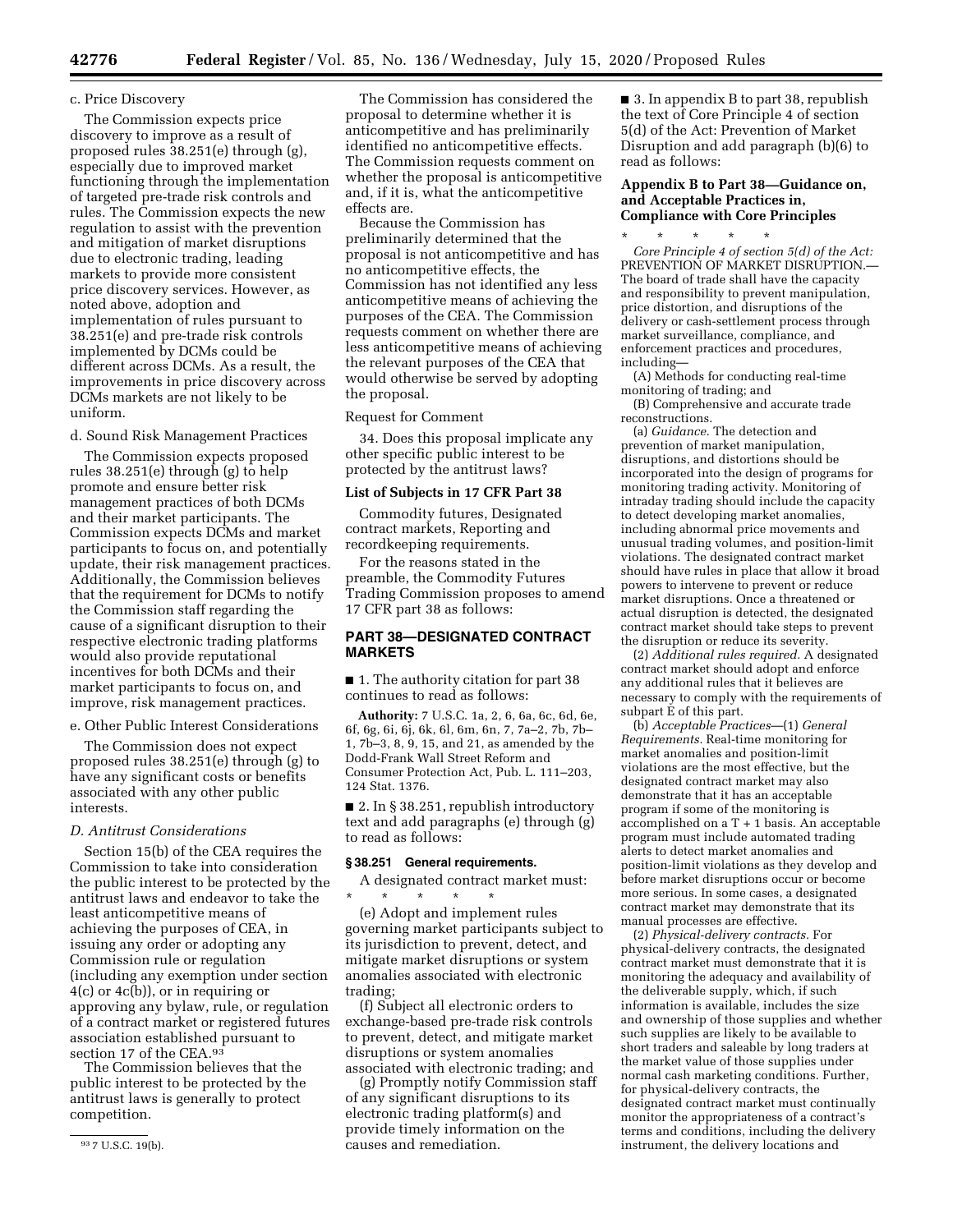location differentials, and the commodity characteristics and related differentials. The designated contract market must demonstrate that it is making a good-faith effort to resolve conditions that are interfering with convergence of its physical-delivery contract to the price of the underlying commodity or causing price distortions or market disruptions, including, when appropriate, changes to contract terms.

(3) *Cash-settled contracts.* At a minimum, an acceptable program for monitoring cashsettled contracts must include access, either directly or through an information-sharing agreement, to traders' positions and transactions in the reference market for traders of a significant size in the designated contract market near the settlement of the contract.

(4) *Ability to obtain information.* With respect to the designated contract market's ability to obtain information, a designated contract market may limit the application of the requirement to keep and provide such records only to those that are reportable under its large-trader reporting system or otherwise hold substantial positions.

(5) *Risk controls for trading.* An acceptable program for preventing market disruptions must demonstrate appropriate trade risk controls, in addition to pauses and halts. Such controls must be adapted to the unique characteristics of the markets to which they apply and must be designed to avoid market disruptions without unduly interfering with that market's price discovery function. The designated contract market may choose from among controls that include: Pre-trade limits on order size, price collars or bands around the current price, message throttles, and daily price limits, or design other types of controls. Within the specific array of controls that are selected, the designated contract market also must set the parameters for those controls, so long as the types of controls and their specific parameters are reasonably likely to serve the purpose of preventing market disruptions and price distortions. If a contract is linked to, or is a substitute for, other contracts, either listed on its market or on other trading venues, the designated contract market must, to the extent practicable, coordinate its risk controls with any similar controls placed on those other contracts. If a contract is based on the price of an equity security or the level of an equity index, such risk controls must, to the extent practicable, be coordinated with any similar controls placed on national security exchanges.

(6) *Market disruptions and system anomalies associated with electronic trading.*  To comply with § 38.251(e), the contract market must adopt and implement rules that are reasonably designed to prevent, detect, and mitigate market disruptions or system anomalies associated with electronic trading. To comply with § 38.251(f), the contract market must subject all electronic orders to exchange-based pre-trade risk controls that are reasonably designed to prevent, detect, and mitigate market disruptions or system anomalies.

\* \* \* \* \*

Issued in Washington, DC, on June 29, 2020, by the Commission.

## **Christopher Kirkpatrick,**

*Secretary of the Commission.* 

**Note:** The following appendices will not appear in the Code of Federal Regulations.

### **Appendices to Electronic Trading Risk Principles—Commission Voting Summary, Chairman's Statement, and Commissioners' Statements**

### **Appendix 1—Commission Voting Summary**

On this matter, Chairman Tarbert and Commissioners Quintenz, Stump, and Berkovitz voted in the affirmative. Commissioner Behnam voted in the negative.

## **Appendix 2—Supporting Statement of Chairman Heath P. Tarbert**

The mission of the CFTC is to promote the integrity, resilience, and vibrancy of U.S. derivatives markets through sound regulation. We cannot achieve this mission if we rest on our laurels—particularly in relation to the ever evolving technology that makes U.S. derivatives markets the envy of the world. What is sound regulation today may not be sound regulation tomorrow.

I am reminded of the paradoxical observation of Giuseppe di Lampedusa in his prize-winning novel, The Leopard:

If we want things to stay as they are, things will have to change.<sup>1</sup>

While the novel focuses on the role of the aristocracy amid the social turbulence of 19th century Sicily, its central thesis—that achieving stability in changing times itself requires change—can be applied equally to the regulation of rapidly changing financial markets.

Today we are voting on a proposal to address the risk of disruptions to the electronic markets operated by futures exchanges. The risks involved are significant; disruptions to electronic trading systems can prevent market participants from executing trades and managing their risk. But how we address those risks—and the implications for the relationship between the Commission and the exchanges we regulate—is equally significant.

#### *The Evolution of Electronic Trading*

A floor trader from the 1980s and even the 1990s would scarcely recognize the typical futures exchange of the 21st Century. The screaming and shouting of buy and sell orders reminiscent of the film *Trading Places*  has been replaced with silence, or perhaps the monotonous humming of large data centers. For over the past two decades, our markets have moved from open outcry trading pits to electronic platforms. Today, 96 percent of trading occurs through electronic systems, bringing with it the price discovery and hedging functions foundational to our markets.

By and large, this shift to electronic trading has benefited market participants. Spreads

have narrowed,<sup>2</sup> liquidity has improved,<sup>3</sup> and transaction costs have dropped.4 And the most unexpected benefit is that electronic markets have been able to stay open and function smoothly during the Covid-19 lockdowns. By comparison, traditional open outcry trading floors such as options pits and the floor of the New York Stock Exchange were forced to close for an extended time. Without the innovation of electronic trading, our financial markets would almost certainly have seized up and suffered even greater distress.

But like any technological innovation, electronic trading also creates new and unique risks. Today's proposal is informed by examples of disruptions in electronic markets caused by both human error as well as malfunctions in automated systems disruptions that would not have occurred in open outcry pits. For instance, ''fat finger'' orders mistakenly entered by people, or fully automated systems inadvertently flooding matching engines with messages, are two sources of market disruptions unique to electronic markets.

### *Past CFTC Attempts To Address Electronic Trading Risks*

The CFTC has considered the risks associated with electronic trading during much of the last decade. Seven years ago, a different set of Commissioners issued a concept release asking for public comment on what changes should be made to our regulations in light of the novel issues raised by electronic trading. Out of that concept release, the Commission later proposed Regulation AT. For all its faults, Regulation AT drove a very healthy discussion about the risks that should be addressed and the best way to do so.

Regulation AT was based on the assumption that automated trading, a subset of electronic trading, was inherently riskier than other forms of trading. As a result, Regulation AT sought to require certain automated trading firms to register with the Commission notwithstanding that they did not hold customer funds or intermediate customer orders. Most problematically, Regulation AT also would have required those firms to produce their source code to the agency upon request and without subpoena.

Regulation AT also took a prescriptive approach to the types of risk controls that exchanges, clearing members, and trading firms would be required to place on order messages. But this list was set in 2015. In effect, Regulation AT would have frozen in time a set of controls that all levels of market

4Onur, Esen and Eleni Gousgounis, ''The End of an Era: Who Pays the Price when the Livestock Futures Pits Close?'', Working paper, Commodity Futures Trading Commission Office of the Chief Economist.

<sup>1</sup> Giuseppe Tomasi di Lampedusa, *The Leopard*  (Everyman's Library Ed. 1991) at p. 22.

<sup>2</sup>Frank, Julieta and Philip Garcia, ''Bid-Ask Spreads, Volume, and Volatility: Evidence from Livestock Markets,'' *American Journal of Agricultural Economics*, Vol. 93, Issue 1, page 209 (January 2011).

<sup>3</sup>Henderschott, Terrence, Charles M. Jones, and Albert K. Menkveld, ''Does Algorithmic Trading Improve Liquidity? '' *Journal of Finance*, Volume 66, Issue 1, page 1 (February 2011).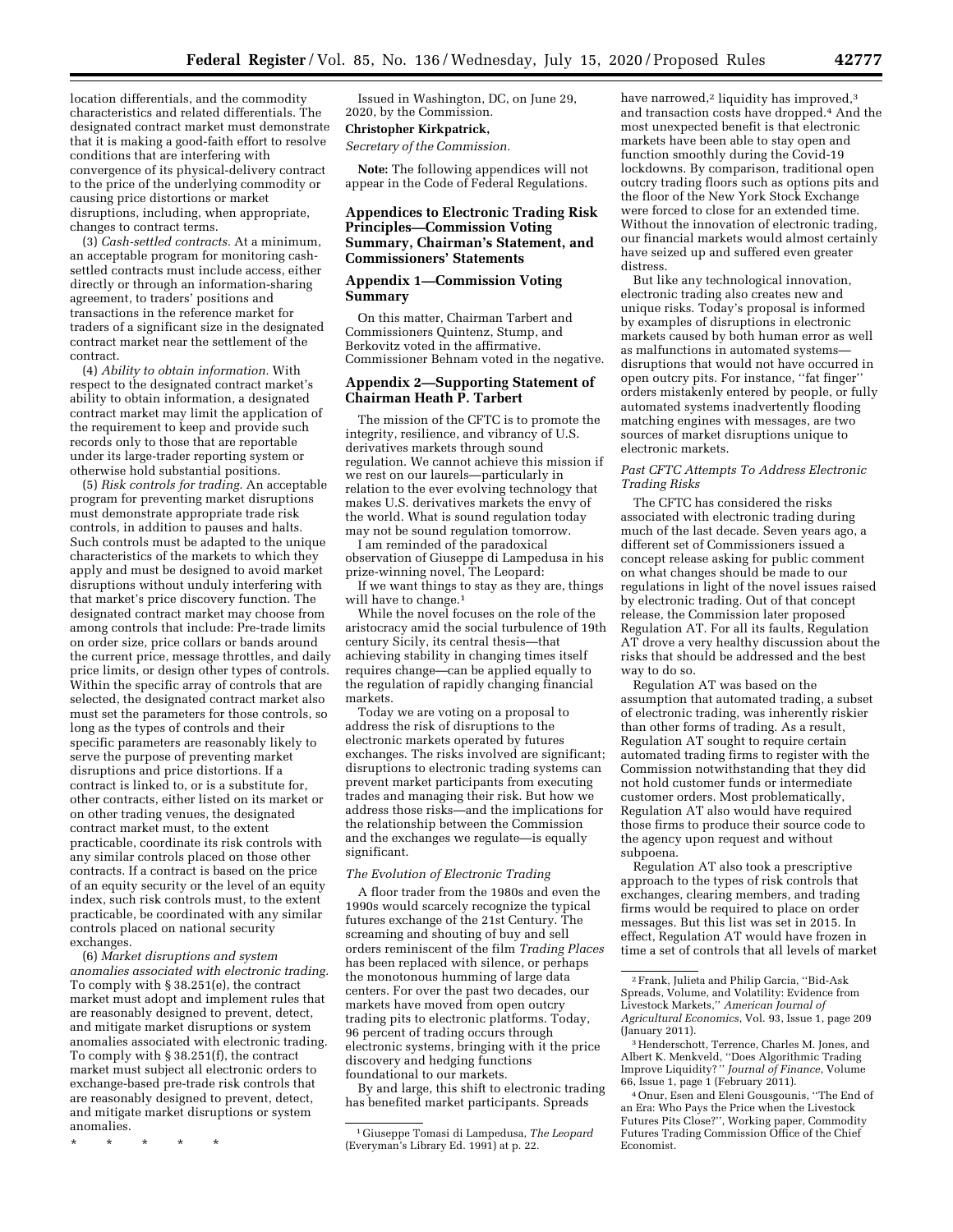operators and market participants would have been required to place on trading. Since that list was proposed, financial markets have faced their highest volatility on record and futures market volumes have increased by over 50 percent.5 Improvements in technology and computer power have been profound—Moore's Law would predict that computing power would have increased at least ten-fold in that time.6 Of course, I commend my predecessors for focusing on the risks that electronic trading can bring. But times change, and Regulation AT would not have changed with them.

### *An Evolving CFTC for Evolving Markets*

In withdrawing Regulation AT, the CFTC is consciously moving away from the registration requirements and source code production. But in voting to advance the Risk Principles proposal outlined further below, the CFTC is committing to address risk posed by electronic trading while strengthening our longstanding principles-based approach to overseeing exchanges.

The markets we regulate are changing. To maintain our regulatory functions, the CFTC must either halt that change or change our agency. Swimming against the tide of developments like electronic markets is not an option, nor should it be. The markets exist to serve the needs of market participants, not the regulator. If a technological change improves the functioning of the markets, we should embrace it. In fact, one of this agency's founding principles is that CFTC should ''foster responsible innovation.'' 7 Applying this reasoning alongside the overarching theme of *The Leopard* leads us to a single conclusion: As our markets evolve, the only real course of action is to ensure that the CFTC's regulatory framework evolves with it.

#### *The Need for Principles-Based Regulation*

So then how do we as a regulator change with the times while still fulfilling our statutory role overseeing U.S. derivatives markets? I recently published an article setting out a framework for addressing situations such as this.<sup>8</sup> I believe that principles-based regulations can bring simplicity and flexibility while also promoting innovation when applied in the right situations. Such an approach can also create a better supervisory model for interaction between the regulator and its regulated firms—but only so long as that oversight is not toothless.

There are a variety of circumstances in which I believe principles-based regulation

7Commodity Exchange Act, section 3(b), 7 U.S.C. 3(b).

would be most effective. Regulations on how exchanges manage the risks of electronic trading are a prime example. This is about risk management practices at sophisticated institutions subject to an established and ongoing supervisory relationship. But it is also an area where regulated entities have greater understanding than the regulator about the risks they face and greater knowledge about how to address those risks. As a result, exchanges need flexibility in how they manage risks as they constantly evolve.

At the same time, principles-based regulation is not "light touch" regulation. Without the ability to monitor compliance and enforce the rules, principles-based regulation would be toothless. Principlesbased regulation of exchanges can work because the CFTC and the exchanges have constant interaction that engenders a degree of mutual trust. The CFTC—as overseen by our five-member Commission—has tools to monitor how the exchanges implement principles-based regulations through reviews of license applications and rule changes, as well as through periodic examinations and rule enforcement reviews.

Monitoring compliance alone is not enough. The regulator also needs the ability to enforce against non-compliance. Principles-based regimes ultimately give discretion to the regulated entity to find the best way to achieve a goal, so long as that method is objectively reasonable. To that end, the CFTC has a suite of tools to require changes through formal action, escalating from denial of rule change requests, to enforcement actions, to license revocations. The CFTC consistently needs to address the effectiveness and appropriateness of these levers to make sure the exchanges are meeting their regulatory objectives. And given that exchanges will be judged on a reasonableness standard, it must be the Commission itself—based on a recommendation from CFTC staff 9—who ultimately decides whether an exchange has been objectively unreasonable in complying with our principles.

#### *Proposed Risk Principles for Electronic Trading*

This brings us to today's proposed Risk Principles. The proposal centers on a straightforward issue that I think we can all agree is important for our regulations to address. Namely, the proposal requires exchanges to take steps to prevent, detect, and mitigate market disruptions and system anomalies associated with electronic trading.

The disruptions we are concerned about can come from any number of causes, including:

Excessive messages, fat finger orders, or

the sudden shut off of order flow from a market maker.

The key attribute of the disruptions addressed in this proposal is that they arise because of electronic trading.

To be sure, our current regulations do require exchanges to address market disruptions. But the focus of those rules has generally been on disruptions caused by sudden price swings and volatility. In effect, the proposed Risk Principles would expand the term ''market disruptions'' to cover instances where market participants' ability to access the market or manage their risks is negatively impacted by something other than price swings. This could include slowdowns or closures of gateways into the exchange's matching engine caused by excessive messages submitted by a market participant. It could also include instances when a market maker's systems shut down and the market maker stops offering quotes.

As noted in the preamble to the proposal, exchanges have worked diligently to address emerging risks associated with electronic trading. Different exchanges have put in place rules such as messaging limits and penalties when messages exceed filled trades by too large a ratio. Exchanges also may conduct due diligence on participants using certain market access methods and may require systems testing ahead of trading through those methods.

It is not surprising that exchanges have developed rules and risk controls that comport with our proposed Risk Principles. The Commission, exchanges, and market participants have a common interest in ensuring that electronic markets function properly. Moreover, this is an area where exchanges are likely to possess the best understanding of the risks presented and have control over how their own systems operate. As a result, exchanges have the incentive and the ability to address the risks arising from electronic trading. Principlesbased regulations in this area will ensure that the exchanges have reasonable discretion to adjust their rules and risk controls as the situation dictates, not as the regulator dictates.

The three Risk Principles encapsulate this approach. First, exchanges must have rules to prevent, detect, and mitigate market disruptions and system anomalies associated with electronic trading. In other words, an exchange should take a macro view when assessing potential market disruptions, which can include fashioning rules applicable to all traders governing items such as onboarding, systems testing, and messaging policies. Second, exchanges must have risk controls on all electronic orders to address those same concerns. Third, exchanges must notify the CFTC of any significant market disruptions and give information on mitigation efforts.

Importantly, implementation of the Risk Principles will be subject to a reasonableness standard. The proposed Acceptable Practices clarify that an exchange would be in compliance if its rules and its risk controls are reasonably designed to meet the objectives of preventing, detecting, and

<sup>5</sup>Futures Industry Association, ''A record year for derivatives,'' (March 5, 2019), available at *[https://](https://www.fia.org/articles/record-year-derivatives)  [www.fia.org/articles/record-year-derivatives.](https://www.fia.org/articles/record-year-derivatives)* 

<sup>6</sup> ''Moore's Law'' predicts that the number of transistors in an integrated circuit doubles about every two years, and has held generally true since 1965. *See generally* Sneed, Annie, ''Moore's Law Keeps Going, Defying Expectations,'' *Scientific American* (May 19, 2015).

<sup>8</sup>Tarbert, Heath P., ''Rules for Principles and Principles for Rules: Tools for Crafting Sound Financial Regulation,'' Harv. Bus. L. Rev. (June 15, 2020). Vol. 10 (*[https://www.hblr.org/volume-10-](https://www.hblr.org/volume-10-2019-2020/)  [2019-2020/](https://www.hblr.org/volume-10-2019-2020/)*).

<sup>9</sup>CFTC Staff conduct regular examinations and reviews of our registered entities, including exchanges and clearinghouses. As part of those examinations and reviews, Staff may identify issues of material non-compliance with regulations as well as recommendations to bring an entity into compliance. Ultimately, however, the Commission itself must accept an examination report or rule enforcement review report before it can become final, including any findings of non-compliance. Likewise, Staff are asked to make recommendations regarding license applications, reviews of new products and rules, and a variety of other Commission actions, although ultimate authority lies with the Commission.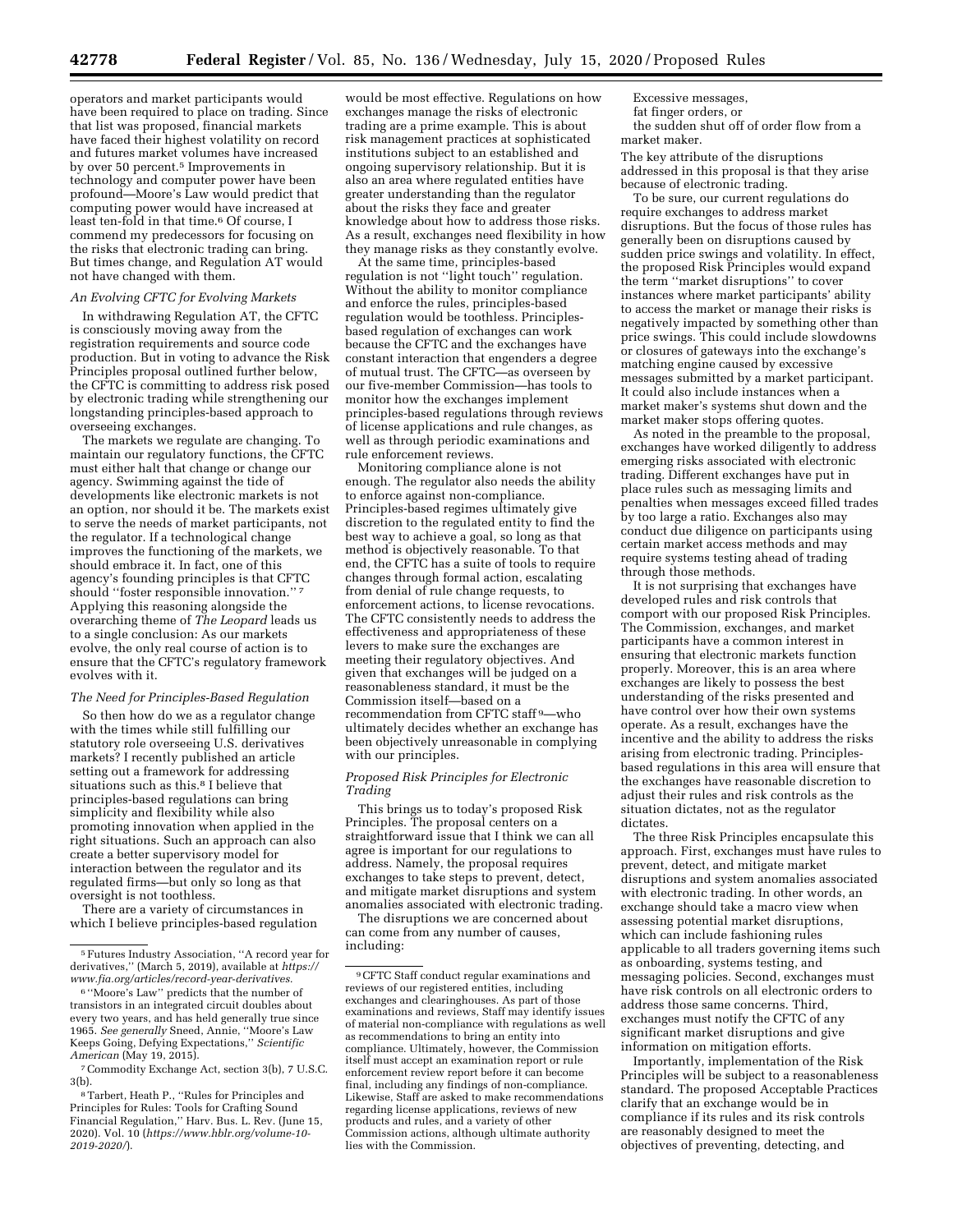mitigating market disruptions and system anomalies. The Commission will have the ability to monitor how the exchanges are complying with the Principles, and will have avenues through Commission action to sanction non-compliance.

### *Framework for Future Regulation*

I hope that today's Risk Principles proposal will serve as a framework for future CFTC regulations. Electronic trading presents a prime example of where principles-based regulation—as opposed to prescriptive rule sets—is more likely to result in sound regulation over time. Through thoughtful analysis of the regulatory objective we aim to achieve, the nature of the market and technology we are addressing, the sophistication of the parties involved, and the nature of the CFTC's relationship with the entity being regulated, we can identify what areas are best for a prescriptive regulation or a principles-based regulation.10 In the present context, a principles-based approach—setting forth concrete objectives while affording reasonable discretion to the exchanges—provides flexibility as electronic trading practices evolve, while maintaining sound regulation. In sum, it recognizes that things will have to change if we want things to stay as they are.  $^{\rm 11}$ 

### **Appendix 3—Supporting Statement of Commissioner Brian Quintenz**

I support today's proposal that would require designated contract markets (DCMs) to adopt rules that are reasonably designed to prevent, detect, and mitigate market disruptions or system anomalies associated with electronic trading. It would also require DCMs to subject all electronic orders to pretrade risk controls that are reasonably designed to prevent, detect and mitigate market disruptions and to provide prompt notice to the Commission in the event the platform experiences any significant disruptions. I believe all DCMs have already adopted regulations and pre-trade risk controls designed to address the risks posed by electronic trading. As I have noted previously, many—if not all—of the risks posed by electronic trading are already being effectively addressed through the market's incentive structure, including exchanges' and firms' own self-interest in implementing best practices. Therefore, today's proposal merely codifies the existing market practice of DCMs to have reasonable controls in place to mitigate electronic trading risks.

Significantly, the proposal puts forth a principles-based approach, allowing DCM trading and risk management controls to continue to evolve with the trading technology itself. As we have witnessed over the past decade, risk controls are constantly being updated and improved to respond to market developments. It is my view that these continuous enhancements are made possible because exchanges and firms have the flexibility and incentives to evolve and hold themselves to an ever-higher set of standards, rather than being held to a set of prescriptive regulatory requirements which

can quickly become obsolete. By adopting a principles-based approach, the proposal would provide exchanges and market participants with the flexibility they need to innovate and evolve with technological developments. DCMs are well-positioned to determine and implement the rules and risk controls most effective for their markets. Under the proposed rule, DCMs would be required to adopt and implement rules and risk controls that are objectively reasonable. The Commission would monitor DCMs for compliance and take action if it determines that the DCM's rules and risk controls are objectively unreasonable.

The Technology Advisory Committee (TAC), which I am honored to sponsor, has explored the risks posed by electronic trading at length. In each of those discussions, it has become obvious that both DCMs and market participants take the risks of electronic trading seriously and have expended enormous effort and resources to address those risks.

For example, at one TAC meeting, we heard how the CME Group has implemented trading and volatility controls that complement, and in some cases exceed, eight recommendations published by the International Organization of Securities Commissions (IOSCO) regarding practices to manage volatility and preserve orderly trading. We also heard from the Futures Industry Association (FIA) about current best practices for electronic trading risk controls. FIA reported that through its surveys of exchanges, clearing firms, and trading firms, it has found widespread adoption of market integrity controls since 2010, including price banding and exchange market halts. FIA also previewed some of the next generation controls and best practices currently being developed by exchanges and firms to further refine and improve electronic trading systems. The Intercontinental Exchange (ICE) also presented on the risk controls ICE currently implements across all of its exchanges, noting how its implementation of controls was fully consistent with FIA's best practices. These presentations emphasize how critical it is for the Commission to adopt a principles-based approach that enables best practices to evolve over time. I believe the proposal issued today adopts such an approach and provides DCMs with the flexibility to continually improve their risk controls in response to technological and market advancements. I look forward to comment on the proposal.

It is also long overdue for the Commission to withdraw the Regulation Automated Trading Proposal and Supplemental Proposal (Regulation AT NPRMs). The Regulation AT NPRMs would have required certain types of market participants, based purely on their trading functionality, strategies or market access methods, to register with the Commission, notwithstanding that they did not act as intermediaries in the markets or hold customer funds. Moreover, the NPRMs proposed extremely prescriptive requirements for the types of risk controls that exchanges, futures commission merchants, and trading firms would be required to implement. Lastly, by withdrawing these NPRMs, the market and

public can finally consider as dead the prior Commission's significant, and likely unconstitutional, overreach on accessing firms' proprietary source code and protected intellectual property without a subpoena.

In my view, the Regulation AT NPRMs were poorly crafted and flawed public policy that failed to understand the true risks of the electronic trading environment and the intrinsic incentives that exchanges and market participants have to mitigate and address those risks. I am pleased the Commission is officially rejecting the policy rationales and regulatory requirements proposed in the Regulation AT NPRMs and is instead embracing the principles-based approach of today's proposal.

#### **Appendix 4—Statement of Dissent of Commissioner Rostin Behnam**

I strongly support thoughtful and *meaningful* policy that addresses the use of automated systems in our markets.1 As Chris Clearfield of System Logic, a research and consulting firm focusing on issues of risk and complexity remarked, ''In every situation, a trader or a piece of technology might fail, or a shock might trigger a liquidity event. What's important is that structures are in place to limit—not amplify—the impact on the overall system."<sup>2</sup> Any rule that we put forward should both minimize the potential for market disruptions and other operational problems that may arise from the automation of order origination, transmission or execution, and create structures to absorb and buffer breakdowns when they occur. Unfortunately, today's proposal regarding Electronic Trading Risk Principles does not meaningfully achieve this, and thus I respectfully dissent.

A little over ten years ago, on May 6, 2010, the Flash Crash shook our markets.3 The prices of many U.S.-based equity products, including stock index futures, experienced an extraordinarily rapid decline and recovery. After this event, the staffs of the U.S. Securities and Exchange Commission (''SEC'') and CFTC issued a report to the Joint CFTC–SEC Advisory Committee on Emerging Regulatory Issues.4 The report noted that ''[o]ne key lesson is that under stressed market conditions, the automated execution of a large sell order can trigger extreme price movements, especially if the automated execution algorithm does not take prices into account. Moreover, the interaction between automated execution programs and algorithmic trading strategies can quickly

2Chris Clearfield, *Vision Zero for Our Markets,*  The Risk Desk, Dec. 21, 2016, at 4.

3*See* Findings Regarding the Market Events of May 6, 2010, Report of the Staffs of the CFTC and SEF to the Joint Advisory Committee on Emerging Regulatory Issues (Sept. 30, 2010), available at *[http://www.cftc.gov/ucm/groups/public/@otherif/](http://www.cftc.gov/ucm/groups/public/@otherif/documents/ifdocs/staff-findings050610.pdf)  [documents/ifdocs/staff-findings050610.pdf.](http://www.cftc.gov/ucm/groups/public/@otherif/documents/ifdocs/staff-findings050610.pdf)*  4 *Id.* 

<sup>10</sup>Tarbert, at 11–17.

<sup>11</sup> Di Lampedusa, at 22.

 $^{\rm 1}\!$  The Commission's Office of the Chief Economist has found that over 96 percent of all on-exchange futures trading occurred on DCMs' electronic trading platforms. Haynes, Richard & Roberts, John S., ''Automated Trading in Futures Markets— Update #2'' at 8 (Mar. 26, 2019), available at *[https://](https://www.cftc.gov/sites/default/files/2019-04/ATS_2yr_Update_Final_2018_ada.pdf) [www.cftc.gov/sites/default/files/2019-04/ATS](https://www.cftc.gov/sites/default/files/2019-04/ATS_2yr_Update_Final_2018_ada.pdf)*\_*2yr*\_ *Update*\_*Final*\_*2018*\_*[ada.pdf.](https://www.cftc.gov/sites/default/files/2019-04/ATS_2yr_Update_Final_2018_ada.pdf)*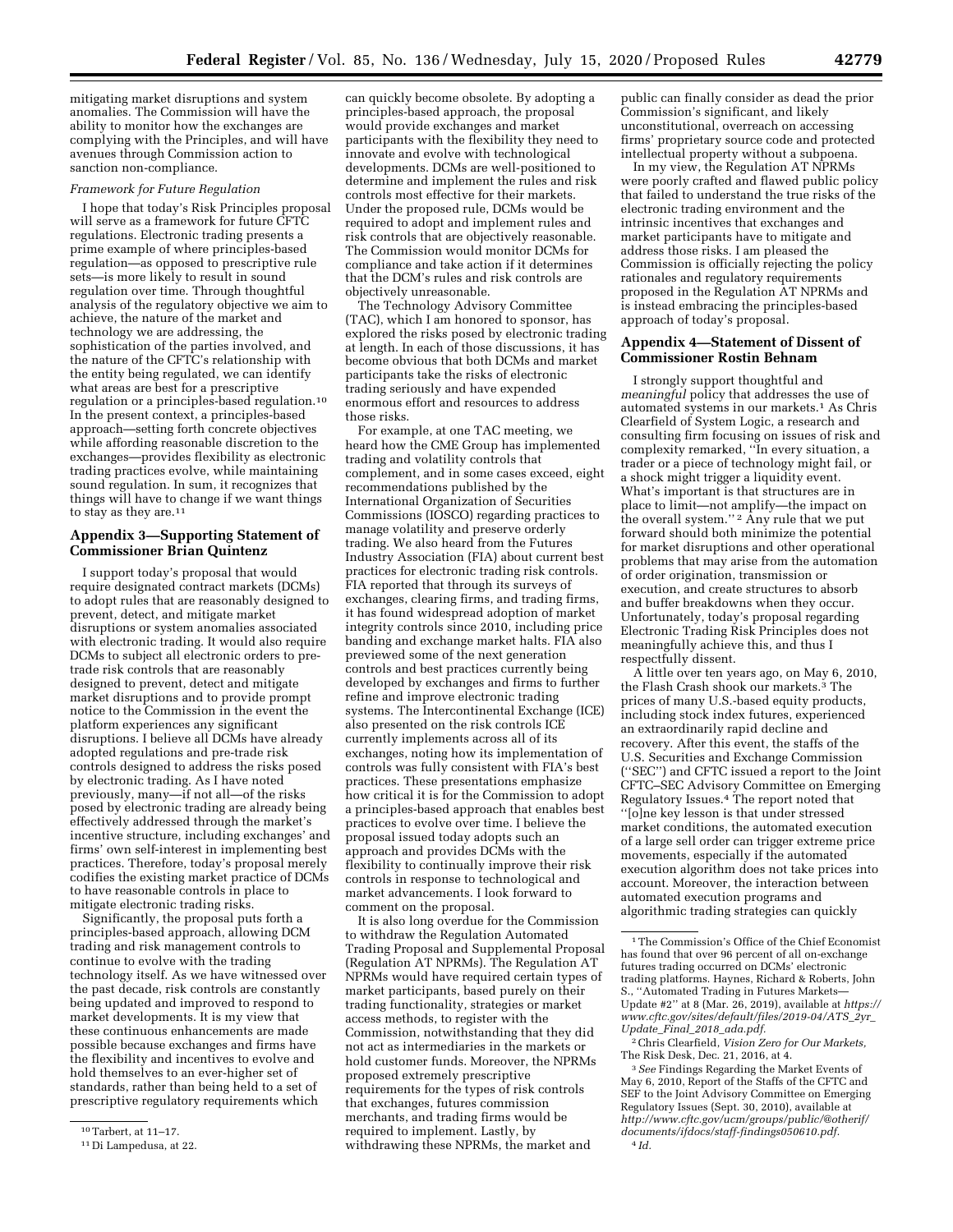erode liquidity and result in disorderly markets.'' 5 In 2012, Knight Capital, a securities trading firm, suffered losses of more than \$460 million due to a trading software coding error.<sup>6</sup> Other volatility events related to automated trading have followed with increasing regularity.<sup>7</sup>

After the Flash Crash, the CFTC initially worked with the SEC to establish controls to minimize the risk of automated trading disruptions. Knight Capital demonstrated that the Flash Crash was not a one-off event, and in 2013 the Commission published an extensive Concept Release on Risk Controls and System Safeguards for Automated Trading Environments (''Concept Release'').8 Following public comments on the Concept Release, the Commission published ''Regulation AT,'' which proposed a series of risk controls, transparency measures, and other safeguards to address risks arising from automated trading on designated contract markets or ''DCMs.'' 9 Reg AT proposed pretrade risk controls at three levels in the lifecycle of an order executed on a DCM: (i) Certain trading firms; (ii) futures commission merchants (''FCMs''); and (iii) DCMs. In 2016, again based on public comments, the Commission issued a supplemental notice of proposed rulemaking for Reg AT, proposing a revised framework with controls at two levels (instead of three levels initially proposed): (1) The AT Person or the FCM; and (2) the DCM.10

Since 2016, the Commission has not advanced policy designed to prevent or restrain the impact of these market disruptions resulting from automated trading. While the Commission has not acted, these events have continued to occur. In September and October 2019, the Eurodollar futures market experienced a significant increase in messaging.11 According to reports, the volume of data generated by activity in Eurodollar futures increased tenfold.12 The DCM responded by changing its rules to increase penalties for exceeding certain messaging thresholds and cutting off connections for repeat violators.<sup>13</sup> The DCM

7For a list of volatility events between 2014 and 2017, *see* the International Organization of Securities Commissions (''IOSCO'') March 2018 Consultant Report on Mechanisms Used by Trading Venues to Manage Extreme Volatility and Preserve Orderly Trading (''IOSCO Report''), at 3, available at *[https://www.iosco.org/library/pubdocs/pdf/](https://www.iosco.org/library/pubdocs/pdf/IOSCOPD607.pdf) [IOSCOPD607.pdf.](https://www.iosco.org/library/pubdocs/pdf/IOSCOPD607.pdf)* 

8Concept Release on Risk Controls and System Safeguards for Automated Trading Environments, 78 FR 56542 (Sept. 12, 2013).

9Regulation Automated Trading, Proposed Rule, 80 FR 78824 (Dec. 17, 2015).

10Supplemental Regulation AT NPRM, 81 FR 85334 (Nov. 25, 2016).

11*See* Osipovich, Alexander, ''Futures Exchange Reins in Runaway Trading Algorithms,'' *Wall Street Journal* (Oct. 29, 2019), available at *[https://](https://www.wsj.com/articles/futures-exchange-reins-in-runaway-trading-algorithms-11572377375) [www.wsj.com/articles/futures-exchange-reins-in](https://www.wsj.com/articles/futures-exchange-reins-in-runaway-trading-algorithms-11572377375)[runaway-trading-algorithms-11572377375.](https://www.wsj.com/articles/futures-exchange-reins-in-runaway-trading-algorithms-11572377375)*  12 *Id.* 

13*See* CME Group Globex Messaging Efficiency Program, available at *[https://www.cmegroup.com/](https://www.cmegroup.com/globex/trade-on-cme-globex/messaging-efficiency-program.html)*  acted appropriately in such a situation and strengthened the rules for its participants; however, Commission policy could well have prevented this event by requiring pre-trade risk controls, including messaging thresholds.

Given the importance of the issue, I would like to commend the Chairman for stepping forward with a proposal today. However, as I considered this proposal, I found myself questioning what the proposed Risk Principles do differently than the status quo. The preamble seems to go to great lengths to make it clear that the Commission is not asking DCMs to do anything. The preamble states that the ''Commission believes that DCMs are addressing most, if not all, of the electronic trading risks currently presented to their trading platforms.'' 14 As the preamble discusses each of the three ''new'' Risk Principles, it goes on to describe all of the actions taken by DCMs today that meet the principles. The fact that the Commission is not asking DCMs to do anything new is clearest in the cost benefit analysis, which states that ''DCMs' current risk management practices, particularly those implemented to comply with existing regulations 38.157, 38.251(c), 38.255, and 38.607, already may comply with the requirements of proposed rules 38.251(e) through 38.251(g).'' 15 If the appropriate structures are in place, and we have dutifully conducted our DCM rule enforcement reviews and have found neither deficiencies nor areas for improvement, then is the exercise before us today anything more than creating a box to check? The only potentially new aspect of this proposal is that the preamble suggests different application in the future, as circumstances change. The Commission seems to want it both ways: we want to reassure DCMs that what they do now is enough, but at the same time the new risk principles potentially provide a blank check for the Commission to apply them differently in the future. Or perhaps, viewed differently, when there is a technology failure—and there will be—will the Commission stand by its principles or will it fashion an enforcement action around a black swan event so that everyone walks away bruised, but not harmed?

For market participants, this may be extremely confusing. What precisely are DCMs being asked to do, and what will they be asked to do in the future? Frankly, I am not sure. But it could be more than they bargained for.

The first Risk Principle requires DCMs to ''[a]dopt and implement rules . . . to prevent, detect, and mitigate market disruptions or system anomalies associated with electronic trading.'' None of the key terms in this principle are defined in the regulation or the preamble. DCMs are left some clues, but they are not told precisely what a market disruption or system anomaly is. Perhaps most importantly, they are not told what it means for something to be ''reasonably designed'' to prevent these things. This lack of clarity continues through

the other two new Risk Principles. And while the Commission provides some clues by stating that current practice ''may'' meet the new principles, it then goes on to say that future circumstances may require future action by DCMs in order to comply with the principles.

As a recent article by our Chairman in the Harvard Business Law Review points out, the CFTC has a long tradition of principles-based regulation.16 The concept runs through our core principles, which form the framework for much of what we do and how we regulate. It certainly is tempting to promulgate broad rules that provide the CFTC with flexibility to react to changes in the marketplace. The problem is that this flexibility comes at a number of costs—it potentially denies market participants the certainty they need to make business decisions, and, if the principles are too flexible, it denies market participants the notice and opportunity to comment that is required by the Administrative Procedures Act. These costs become too high where, as today, we promulgate rules that are too broad in their terms and too vague in application. There is a reason why the core principles for swap execution facilities (''SEFs, DCMs, and derivatives clearing organizations (''DCOs'') in our rule set are extensive, and why the regulations include appendices explaining Commission interpretation and acceptable practices. Without sufficient clarity, principles actually can become a vehicle for government overreach—a blank check for broad government action—and that includes enforcement action.

There is a saying in basketball that a good zone defense looks a lot like a man-to-man defense, and a good man-to-man defense looks a lot like a zone defense. I think the same can be said of principles-based regulation and rules-based regulation. Good principles-based regulation should look a lot like rules-based regulation—it should have enough clarity to provide market participants with certainty and the opportunity to provide comment regarding what regulation will look like.

It is worth noting that the Commission described the unanimously approved Reg AT proposal as principles-based.17 Multiple commenters to that proposal noted that it was too principles-based.18 I suspect that each of us on the Commission believes that the CFTC has a tradition of principles-based regulation, and that that tradition should continue. However, I think there is disagreement as to precisely what that means.<sup>19</sup>

<sup>5</sup> *Id.* at 6.

<sup>6</sup>*See* SEC Press Release No. 2013–222, ''SEC Charges Knight Capital With Violations of Market Access Rule'' (Oct. 16, 2013), available at *[http://](http://www.sec.gov/News/PressRelease/Detail/PressRelease/1370539879795) [www.sec.gov/News/PressRelease/Detail/](http://www.sec.gov/News/PressRelease/Detail/PressRelease/1370539879795)  [PressRelease/1370539879795.](http://www.sec.gov/News/PressRelease/Detail/PressRelease/1370539879795)* 

*[globex/trade-on-cme-globex/messaging-efficiency](https://www.cmegroup.com/globex/trade-on-cme-globex/messaging-efficiency-program.html)[program.html.](https://www.cmegroup.com/globex/trade-on-cme-globex/messaging-efficiency-program.html)* 

<sup>14</sup>Proposal at I.A.

<sup>15</sup> Proposal at IV.C.3.

<sup>16</sup>Press Release Number 8183–20, CFTC, ICYMI: Harvard Business Law Review Publishes Chairman Tarbert's Framework for Sound Regulation (June 15, 2020), *[https://www.cftc.gov/PressRoom/Press](https://www.cftc.gov/PressRoom/PressReleases/8183-20) [Releases/8183-20.](https://www.cftc.gov/PressRoom/PressReleases/8183-20)* 

<sup>17</sup>Reg AT at 78838.

<sup>18</sup>*See* Comments of Americans For Financial Reform and Better Markets, Inc., available at *[https://](https://comments.cftc.gov/PublicComments/CommentList.aspx?id=1762)  [comments.cftc.gov/PublicComments/Comment](https://comments.cftc.gov/PublicComments/CommentList.aspx?id=1762) [List.aspx?id=1762.](https://comments.cftc.gov/PublicComments/CommentList.aspx?id=1762)* 

<sup>19</sup>As I have stated before, ''A principles-based approach provides greater flexibility, but more importantly focuses on thoughtful consideration, evaluation, and adoption of policies, procedures, and practices as opposed to checking the box on a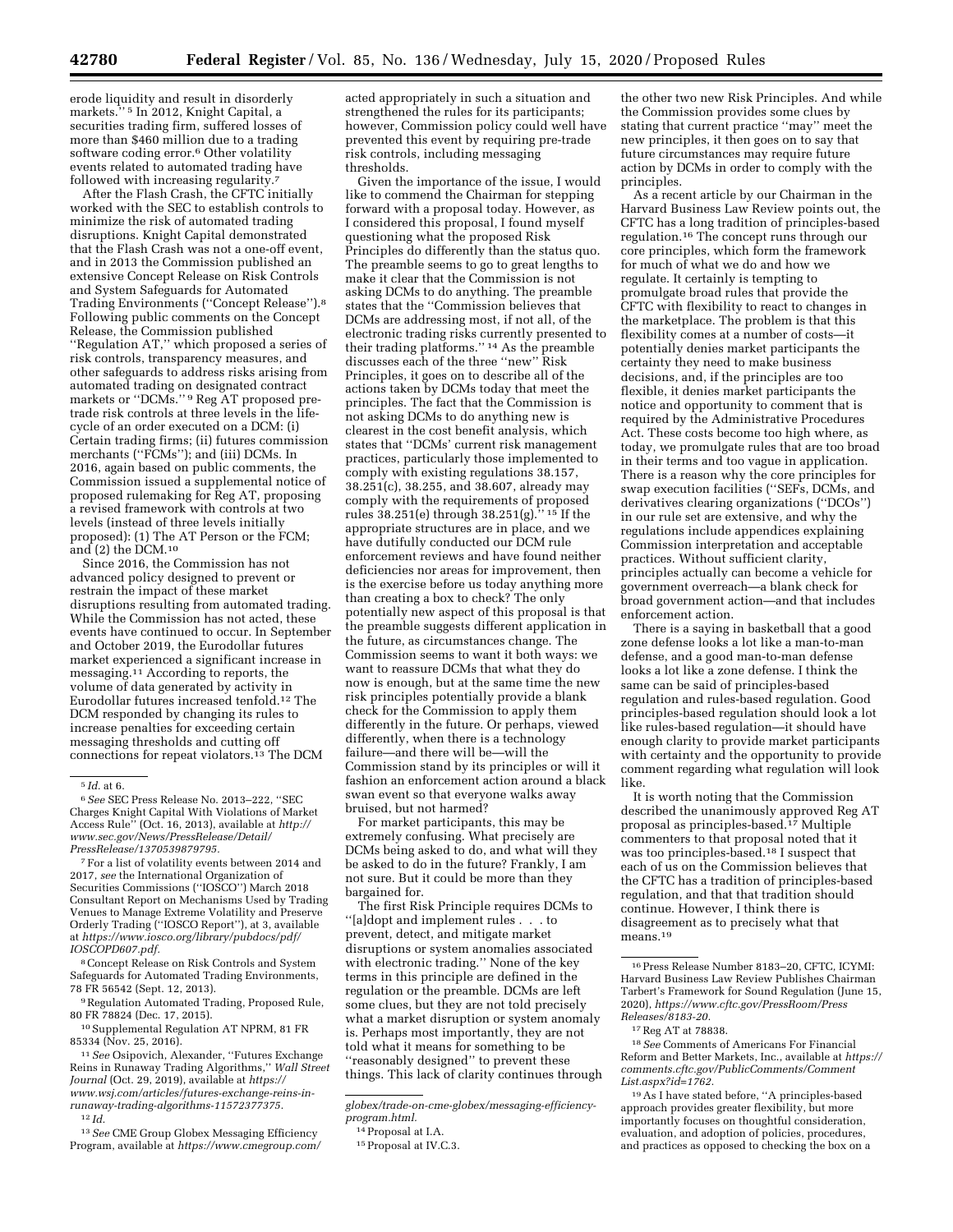Finally, I want to make a few comments on the vote regarding the withdrawal of Reg AT. On one hand, the Risk Principles proposal today expressly is not about automated or algorithmic trading. This applies to electronic trading generally. Yet there seems to be a perception that this is a replacement for Reg AT, and that is already reflected in media accounts of our action today.20 And if there is any question, the Commission is separately voting on withdrawal of Reg AT (and mentions Reg AT repeatedly in the document) at the same time it is issuing this NPRM.

A separate vote specifically to withdraw a prior Commission proposal is highly unusual—particularly in a situation where, as here, the original proposal was unanimously issued. I believe that this action establishes a dangerous precedent for a Commission that has historically prided itself on its collegiality and efforts to work in a bipartisan fashion. I have followed in a tradition of some of my predecessors on the Commission, at times voting for proposals that I would not have supported as final rules, for the purpose of advancing the conversation.21 I worry that the withdrawal of Reg AT could lead to future withdrawals of Commission proposals, and a loss of this historical collegiality. We should be standing on the shoulders of those who came before us, not tearing down what came before us.

Market participants expressed valid concerns to the original Reg AT, as they do with many of our proposals. But, market displeasure with just one or even a few of those original policy concepts is not a reason to throw away the rest of the proposal. Let's revisit, review, and refresh sound policy to better reflect modern market structure and a healthy relationship between market participant and market regulator. I firmly believe we collectively strive for the same goal: Safe, transparent, orderly, and fair markets. Unfortunately, today's proposal does not advance the conversation, and as such I cannot support it.

The preamble to today's NPRM expressly says ''The Risk Principles proposed here are intended to accomplish a similar goal. to the original Reg AT.22 The Reg AT proposal rule text took up more than 6 pages

20*See* Bain, Ben, ''Flash Boys New Rules Won't Make Them Hand Over Trading Secrets,'' Bloomberg (Jun. 18, 2020), *[https://](https://www.bloomberg.com/news/articles/2020-06-18/flash-boys-new-rules-won-t-make-them-hand-over-trading-secrets) [www.bloomberg.com/news/articles/2020-06-18/](https://www.bloomberg.com/news/articles/2020-06-18/flash-boys-new-rules-won-t-make-them-hand-over-trading-secrets)  [flash-boys-new-rules-won-t-make-them-hand-over](https://www.bloomberg.com/news/articles/2020-06-18/flash-boys-new-rules-won-t-make-them-hand-over-trading-secrets)[trading-secrets.](https://www.bloomberg.com/news/articles/2020-06-18/flash-boys-new-rules-won-t-make-them-hand-over-trading-secrets)* 

21*See* Concurring Statement of Commissioner Rostin Behnam Regarding Swap Execution Facilities and Trade Execution Requirement, (Nov. 5, 2018). *[https://www.cftc.gov/PressRoom/Speeches](https://www.cftc.gov/PressRoom/SpeechesTestimony/behnamstatement110518a) [Testimony/behnamstatement110518a.](https://www.cftc.gov/PressRoom/SpeechesTestimony/behnamstatement110518a)* 

in the **Federal Register**, and made revisions and additions to Parts 1, 39, 40, and 170, providing a comprehensive—and principlesbased—framework for addressing a very real issue that all market participants should be concerned about. Today's proposed principles are all of three sentences long. This is not a miracle of brevity. It just shows that the proposal today does not really do anything—while paradoxically writing the Commission a blank check to change its mind about what the principles mean in the future and who will stand by them when the next black swan lands.

### **Appendix 5—Statement of Commissioner Dan M. Berkovitz**

I support issuing for public comment the proposed rule on Electronic Trading Risk Principles ("Proposed Rule"). The Proposed Rule is a limited step to address potential market disruptions arising from system errors or malfunctions in electronic trading. Although it leaves important issues unaddressed, the Proposed Rule recognizes the need to update the Commission's regulations to keep pace with the speed, interconnection, and automation of modern markets. I support the Commission's longoverdue re-engagement in this area.

While I support issuing the Proposed Rule for public comment, I do not support withdrawing the proposed rule known as Regulation Automated Trading (''Reg AT'').1 The notice of withdrawal reflects a belief that there is nothing of value in Reg AT. That is simply not true. Reg AT was a comprehensive approach for addressing automated trading in Commission regulated markets. Certain elements of Reg AT attracted intense opposition and may have been a bridge too far. However, I applaud that proposal's efforts to identify the sources of risk and implement meaningful risk controls. I believe the comments received on Reg AT are worth evaluating going forward.

The Proposed Rule would codify in part 38 of the Commission's regulations three ''Risk Principles" applicable to electronic trading on designated contract markets (''DCMs''). Risk Principle 1, for example, would require DCMs to implement rules applicable to market participants to prevent, detect, and mitigate market disruptions and system anomalies. Risk Principle 2 would also require DCMs to implement their own pretrade risk controls. While worthwhile as statements of principle, these proposed requirements are drafted in terms that may ultimately prove too high-level to achieve the goal of effectively preventing, detecting, and mitigating market disruptions and system anomalies. This concern is discussed in greater detail below, and I look forward to public comment on the issue.

The Proposed Rule includes Acceptable Practices in Appendix B to part 38, which provide that a DCM can comply with the Risk Principles through rules and risk controls that are ''reasonably designed'' to prevent, detect, and mitigate market disruptions and

system anomalies. The Proposed Rule specifies that reasonableness is an objective measure, and that a DCM rule or risk control that is not ''reasonably designed'' would not satisfy the Acceptable Practices or the Risk Principles. As the Proposed Rule indicates, the Commission will monitor DCMs' compliance with the Risk Principles. In this regard, the Commission has multiple oversight activities at its disposal, including market surveillance activities, reviews of new rule certifications and approval requests, and rule enforcement reviews.

The Proposed Rule is also clear on the fundamental division of authority under the Commodity Exchange Act (''CEA'') between DCMs and the Commission. Amendments to the CEA made through the Commodity Futures Modernization Act (''CFMA'') in the year 2000 introduced the core principle regime and provided DCMs with flexibility in establishing how they comply with a core principle.2 Ten years later, however, learning from the 2008 financial crisis and the excesses of deregulation, the Dodd-Frank Act overhauled the CEA, including in its treatment of the core principle regime.3 Specifically, section 735 of the Dodd-Frank Act made clear that a DCM's discretion with respect to core principle compliance was circumscribed by any rule or regulation that the Commission might adopt pursuant to a core principle.4 I am able to support today's Proposed Rule for publication in the **Federal Register** because of improvements that clarify the respective authorities between a DCM and the Commission. Under the CEA, the Commission is the ultimate arbiter of whether a DCM's rules and risk controls are reasonably designed, under an objective standard. I thank the Chairman for his efforts at building consensus in this regard.

The Proposed Rule overlaps with existing requirements in part 38 of the Commission regulations, including regulation 38.255, which requires DCMs to ''establish and maintain risk control mechanisms to prevent and reduce the potential risk of price distortions and market disruptions . . . .'' 5 While the Proposed Rule and Risk Principle 2 are more explicit with respect to electronic trading, they may add little to existing requirements and practices regarding the risk controls that DCMs build into their own systems. Indeed, the Proposed Rule provides numerous examples of specific risk controls at major DCMs that likely already meet this requirement, and of disciplinary actions taken by DCMs against market participants related to electronic trading. Although the Commission articulates a need for updating its risk control requirements, the fact that the Risk Principles as proposed are likely to have no practical effect undermines the usefulness of this exercise.

The Proposed Rule possibly may be of greater benefit in with respect to Risk Principle 1 and its requirement that DCMs

predetermined, one-size-fits-all outcome. However, the best principles-based rules in the world will not succeed absent: (1) Clear guidance from regulators; (2) adequate means to measure and ensure compliance; and (3) willingness to enforce compliance and punish those who fail to ensure compliance with the rules.'' *See* Rostin Behnam, Commissioner, CFTC, Remarks of Commissioner Rostin Behnam before the FIA/SIFMA Asset Management Group, Asset Management Derivatives Forum 2018, Dana Point, California (Feb. 8, 2018), *[https://www.cftc.gov/PressRoom/Speeches](https://www.cftc.gov/PressRoom/SpeechesTestimony/opabehnam2) [Testimony/opabehnam2.](https://www.cftc.gov/PressRoom/SpeechesTestimony/opabehnam2)* 

<sup>22</sup>Proposal at I.B.

<sup>1</sup>Regulation Automated Trading, 80 FR 78824 (Dec. 17, 2015); 81 FR 85334 (Nov. 25, 2016) (supplemental notice of proposed rulemaking for Regulation Automated Trading).

<sup>2</sup>Commodity Futures Modernization Act of 2000, Public Law 106–554, 114 Stat. 2763A–365 (2000).

<sup>3</sup> Dodd-Frank Wall Street Reform and Consumer Protection Act, Public Law 111–203, 124 Stat. 1376 (2010).

<sup>4</sup>Commodity Exchange Act section 5(d)(1)(B), 7 U.S.C. 7(d)(1)(B) (2010).

<sup>5</sup> 17 CFR 38.255 (2012).